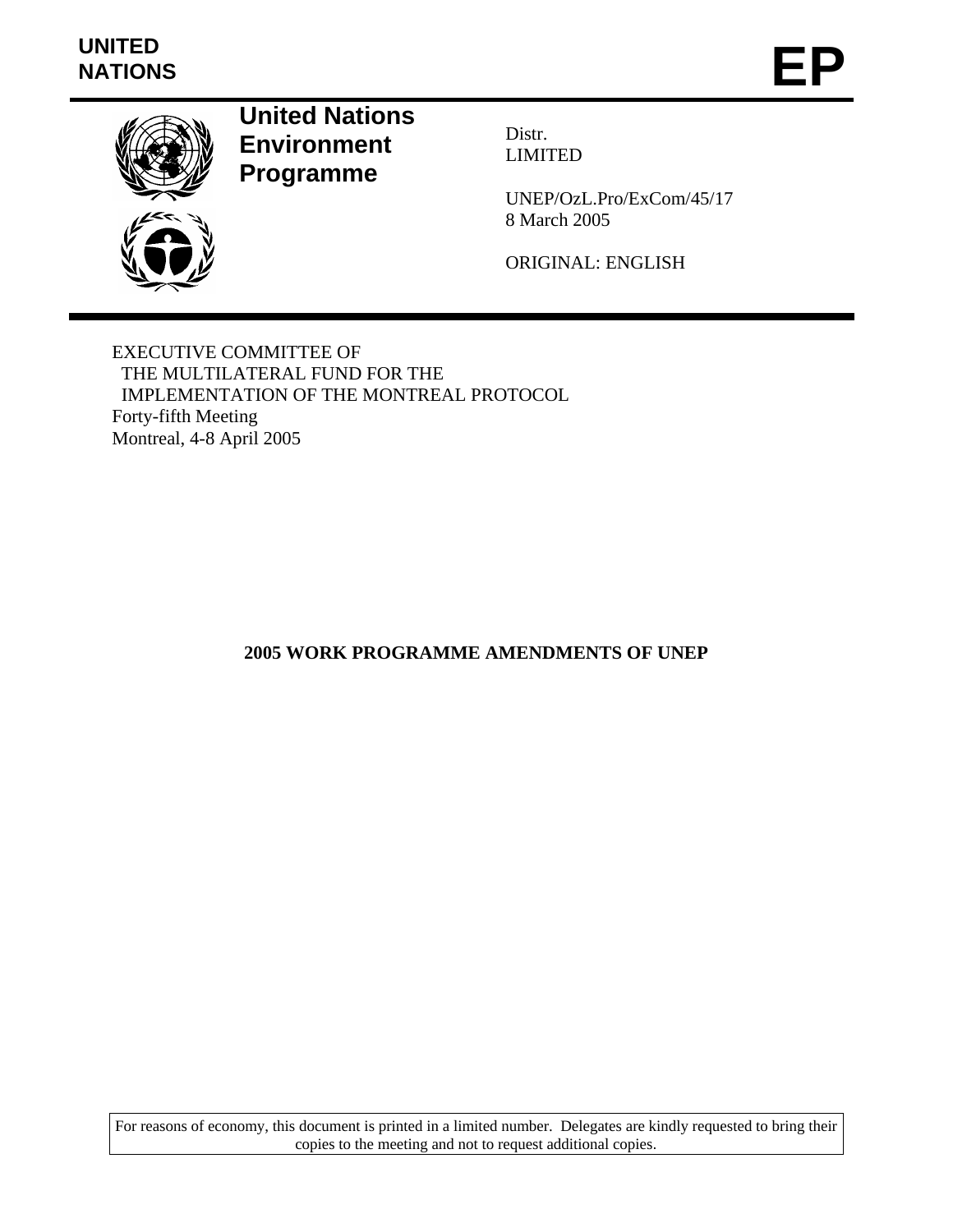## **COMMENTS AND RECOMMENDATIONS OF THE FUND SECRETARIAT**

1. UNEP is requesting approval from the Executive Committee for US \$1,793,213 as amendments to its 2005 Work Programme, plus agency support costs of US \$171,541.

2. The activities proposed in UNEP's Work Programme Amendments are presented in Table 1 below:

| Country                                            | <b>Activity/Project</b>                                                                                                                                              | Amount<br><b>Requested</b><br>US <sub>3</sub> | Amount<br>Recommended<br>US <sub>s</sub> |         |
|----------------------------------------------------|----------------------------------------------------------------------------------------------------------------------------------------------------------------------|-----------------------------------------------|------------------------------------------|---------|
|                                                    | SECTION A: ACTIVITIES RECOMMENDED FOR BLANKET APPROVAL                                                                                                               |                                               |                                          |         |
|                                                    | A1. Renewal of institutional strengthening projects:                                                                                                                 |                                               |                                          |         |
|                                                    |                                                                                                                                                                      | <b>ODP</b> tonnes                             |                                          |         |
| Central African<br>Republic                        | Extension of institutional strengthening project, phase IV                                                                                                           | n/a                                           | 60,000                                   | 60,000  |
| Comoros                                            | Extension of institutional strengthening project, phase IV                                                                                                           | n/a                                           | 60,000                                   | 60,000  |
| Congo                                              | Extension of institutional strengthening project, phase IV                                                                                                           | n/a                                           | 60,000                                   | 60,000  |
| Georgia                                            | Renewal of institutional strengthening project, phase IV                                                                                                             | n/a                                           | 60,667                                   | 60,667  |
| Lesotho                                            | Renewal of institutional strengthening project, phase III                                                                                                            | n/a                                           | 26,000                                   | 26,000  |
| Mauritius                                          | Renewal of institutional strengthening project, phase II                                                                                                             | n/a                                           | 60,000                                   | 60,000  |
|                                                    | Sub-total for institutional strengthening projects:                                                                                                                  |                                               | 326,667                                  | 326,667 |
| A2. Other activities:                              |                                                                                                                                                                      |                                               |                                          |         |
| Global                                             | Assistance for regional awareness raising 2000                                                                                                                       |                                               | 200,000                                  | 200,000 |
|                                                    | 200,000                                                                                                                                                              | 200,000                                       |                                          |         |
|                                                    | <b>SUB-TOTAL SECTION A</b>                                                                                                                                           |                                               | 526,667                                  | 526,667 |
|                                                    | SECTION B: ACTIVITIES RECOMMENDED FOR INDIVIDUAL CONSIDERATION                                                                                                       |                                               |                                          |         |
| <b>B1. Project preparation:</b>                    |                                                                                                                                                                      |                                               |                                          |         |
| Fiji                                               | Development of a total ODS phase-out plan                                                                                                                            |                                               |                                          |         |
|                                                    | 15,000                                                                                                                                                               |                                               |                                          |         |
|                                                    | B2. Renewal of institutional strengthening projects:                                                                                                                 |                                               |                                          |         |
|                                                    |                                                                                                                                                                      | <b>ODP</b> tonnes                             |                                          |         |
| Dominica                                           | Renewal of institutional strengthening project, phase II (second<br>year)                                                                                            | n/a                                           | 13,000                                   |         |
| Honduras                                           | Renewal of institutional strengthening project, phase IV                                                                                                             | n/a                                           | 60,000                                   |         |
| Saint Vincent and<br>the Grenadines                | Renewal of institutional strengthening project, phase II (second<br>year)                                                                                            | n/a                                           | 30,000                                   |         |
| Sub-total for institutional strengthening projects |                                                                                                                                                                      |                                               |                                          |         |
| <b>B3. Other activities:</b>                       |                                                                                                                                                                      |                                               |                                          |         |
| Global                                             | Effective awareness materials                                                                                                                                        |                                               | 120,000                                  |         |
| Region: AFR                                        | Sub-regional project on harmonization of legislative and regularoty mechanisms<br>to improve monitoring and control of ODS consumption in English-speaking<br>Africa |                                               |                                          |         |
| Sub-total for other activities                     |                                                                                                                                                                      |                                               |                                          |         |
|                                                    | <b>SUB-TOTAL SECTION B</b>                                                                                                                                           |                                               | 378,000                                  |         |

#### Table 1: UNEP Work Programme Amendments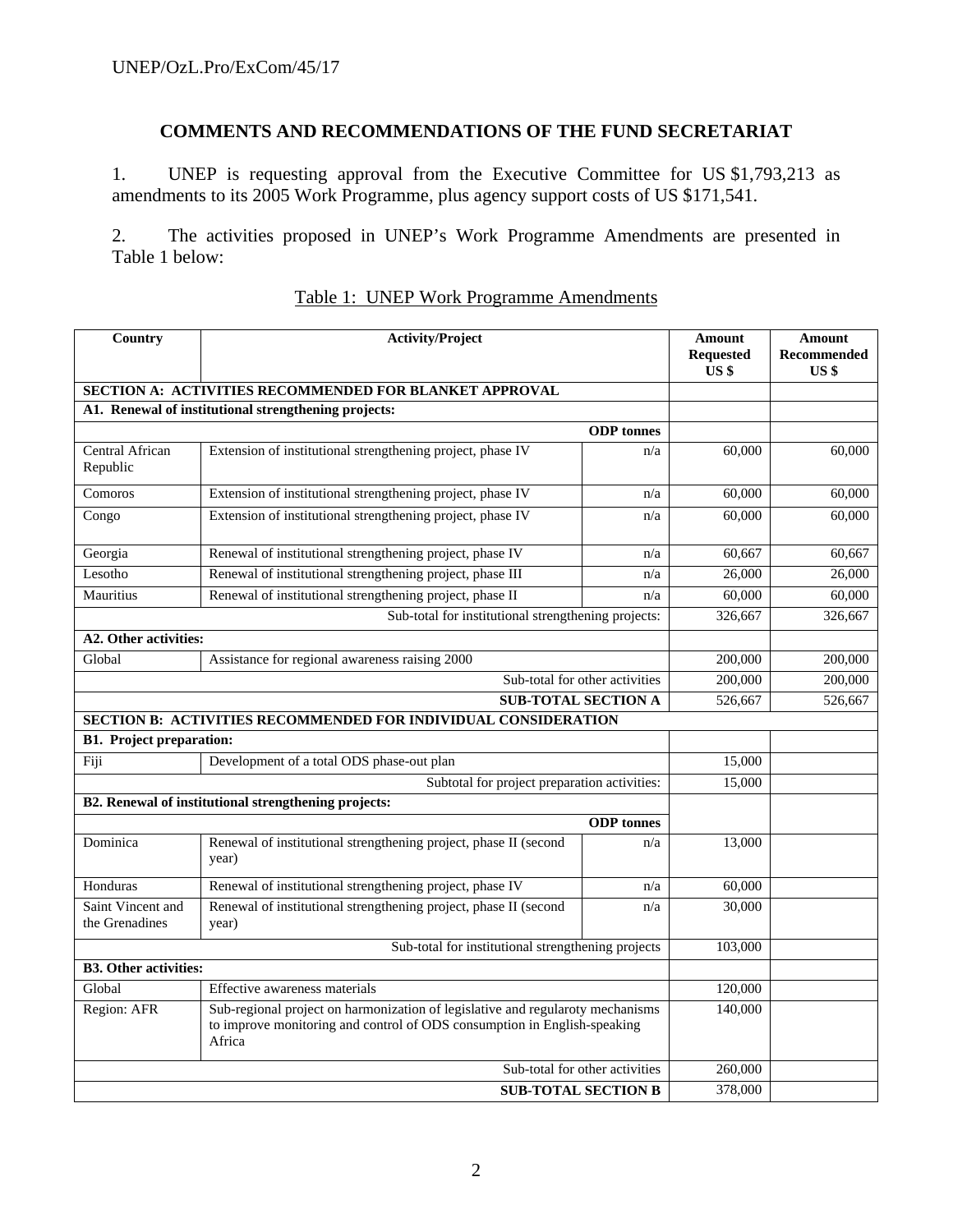| Country   | <b>Activity/Project</b>                                                                                       | <b>Amount</b><br><b>Requested</b><br>US <sub>s</sub> | <b>Amount</b><br>Recommended<br>US <sub>s</sub> |
|-----------|---------------------------------------------------------------------------------------------------------------|------------------------------------------------------|-------------------------------------------------|
|           | <b>SECTION C: ACTIVITIES IN REFRIGERANT MANAGEMENT PLANS AND INVESTMENT PROJECTS</b>                          |                                                      |                                                 |
| Bhutan    | Implementation of the CP/RMP: development of ozone regulations and<br>regional cooperation for implementation | 20,000                                               | $[1]$                                           |
| Bhutan    | Implementation of the CP/RMP: awareness raising programme on ODS phase-<br>out under the Montreal Protocol    | 20,000                                               | $[1]$                                           |
| Bhutan    | Implementation of the CP/RMP: train the trainer programme for customs and<br>enforcement officers             | 55,000                                               | $[1]$                                           |
| Bhutan    | Implementation of the CP/RMP: train the trainer programme for refrigeration<br>servcie sector                 | 29,000                                               | $[1]$                                           |
| Bhutan    | Implementation of the CP/RMP: technical capacity building and information<br>exchange on halon management     | 20,000                                               | $[1]$                                           |
| Bhutan    | Implementation of the CP/RMP: monitoring RMP project implementation                                           | 30,000                                               | $[1]$                                           |
| China     | Refrigeration servicing sector CFC phase-out plan                                                             | 450,000                                              | $[2]$                                           |
| Guinea    | Implementation of the RMP update: training programme for customs officers                                     | 25,000                                               | $[3]$                                           |
| Guinea    | Implementation of the RMP update: training programme for the refrigeration<br>sector                          | 25,000                                               | $[3]$                                           |
| Guinea    | Implementation of the RMP update: monitoring of the activities                                                | 20,000                                               | $[3]$                                           |
| Mali      | Implementation of the RMP update: phase 2 training for control of ODS and<br>ODS containing goods             | 29,546                                               | [4]                                             |
| Mali      | Implementation of the RMP update: phase 2 training for refrigeration<br>technicians                           | 25,000                                               | $[4]$                                           |
| Mali      | Implementation of the RMP update: monitoring of the activities                                                | 20,000                                               | $[4]$                                           |
| Myanmar   | Implementation of the RMP: preparation of ODS regulations                                                     | 13,000                                               | $[5]$                                           |
| Myanmar   | Implementation of the RMP: monitoring of the RMP implementation                                               | 22,000                                               | $\overline{[5]}$                                |
| Nicaragua | Implementation of the RMP update: programme for certification and licensing<br>for refrigeration technicians  | 40,000                                               | $\overline{[6]}$                                |
| Nicaragua | Implementation of the RMP update: programme for preventing of illegal trade<br>in CFCs                        | 15,000                                               | [6]                                             |
| Nicaragua | Implementation of the RMP update: programme of monitoring and control of<br>the activities                    | 30,000                                               | [6]                                             |
|           | Sub-total for refrigerant management plans and investment projects                                            | 888,546                                              |                                                 |
|           | <b>SUB-TOTAL SECTION C</b>                                                                                    | 888,546                                              |                                                 |
| Subtotal  |                                                                                                               | 1,793,213                                            |                                                 |
|           | Agency support costs (nil for institutional strengthening and 13 per cent for other activities):              | 171,541                                              |                                                 |
| Total:    |                                                                                                               | 1,964,754                                            |                                                 |

[1] Considered under document UNEP/OzL.Pro/ExCom/45/45

[2] Considered under document UNEP/OzL.Pro/ExCom/45/26

[3] Considered under document UNEP/OzL.Pro/ExCom/45/30

[4] Considered under document UNEP/OzL.Pro/ExCom/45/36

[5] Considered under document UNEP/OzL.Pro/ExCom/45/39

[6] Considered under document UNEP/OzL.Pro/ExCom/45/40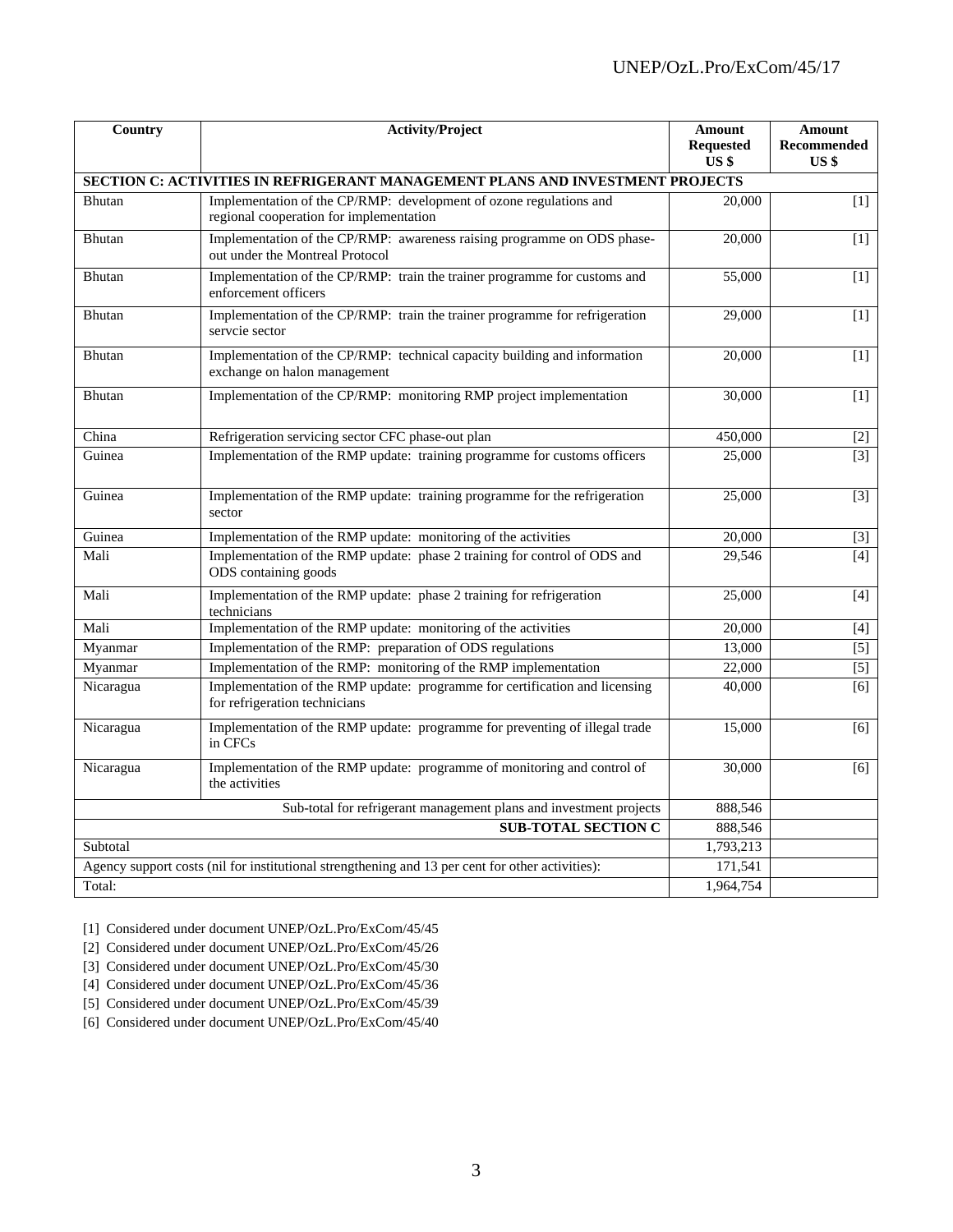# **ACTIVITIES RECOMMENDED FOR BLANKET APPROVAL**

| (a) | Central African Republic (phase IV) | <b>US \$60,000</b> |
|-----|-------------------------------------|--------------------|
| (b) | Comoros (phase IV)                  | <b>US \$60,000</b> |
| (c) | Congo (phase IV)                    | <b>US \$60,000</b> |
| (d) | Georgia (phase IV)                  | US \$60,667        |
| (e) | Lesotho (phase III)                 | <b>US \$26,000</b> |
| (f) | Mauritius (phase II)                | <b>US \$60,000</b> |

## **A1: Renewal of institutional strengthening projects**

## Project description

3. The descriptions of the institutional strengthening projects for the above six countries are presented in Annex I to this document.

## Fund Secretariat's Comments

4. Central African Republic, Comoros, Congo and Mauritius have requested supplementation of their institutional strengthening project funding by US \$30,000 per year in line with decision 43/37 adopted by the Executive Committee at its 43rd Meeting. The four countries meet the conditions set out in decision 43/37, namely:

- They are all low or very low volume ODS consuming countries;
- They have assigned full-time officers to manage their ozone units; and
- National licensing systems controlling ODS imports are in place in each country.

5. Lesotho (a non-Party to the Montreal Amendment), a very low volume consuming country, gave indications in its progress report of initiatives being taken towards putting in place a national licensing system. Lesotho indicated that regulations to control cross border movement of ODS were recently approved by Parliament and waiting to be gazetted.

#### Fund Secretariat's recommendations

6. The Fund Secretariat recommends blanket approval of the above projects at the level of funding shown in Table 1. The Executive Committee may wish to express to the Governments of the six countries the comments which appear in Annex II to this document.

7. The Executive Committee might also consider whether Lesotho could submit a request to a future meeting for a pro-rata increase of the funding for phase III of its institutional strengthening project once the ODS regulations were in place.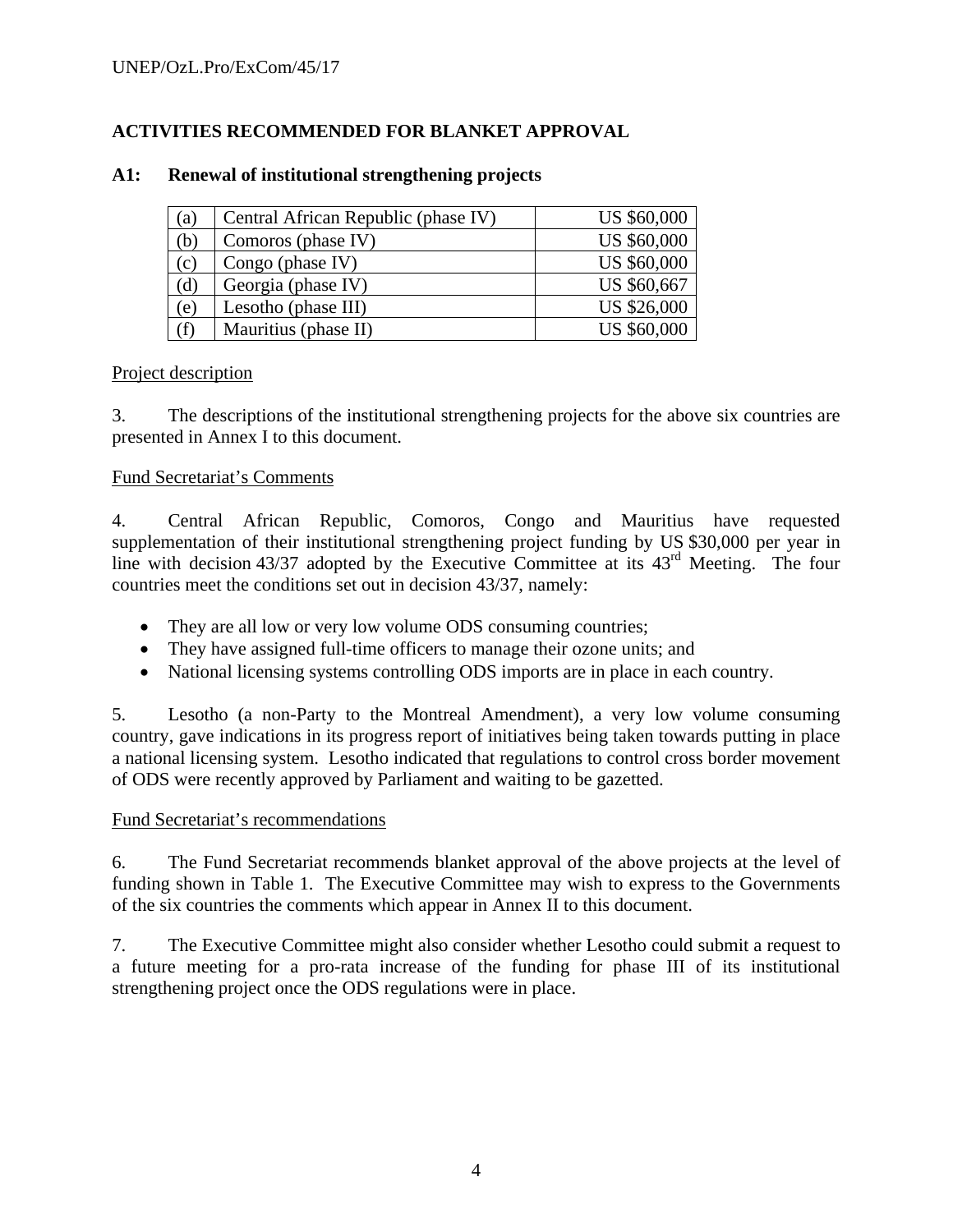## **A2: Other activities**

## Fund Secretariat's recommendation

8. The Fund Secretariat recommends blanket approval of the activity listed in Section A2 of Table 1 at the level of funding indicated.

## **SECTION B: ACTIVITIES RECOMMENDED FOR INDIVIDUAL CONSIDERATION**

## **B1: Project preparation**

## Fiji: development of a total ODS phase-out plan

## Project description

9. UNEP is requesting project preparation funding of US \$15,000 plus agency support costs to prepare its part of a project to achieve and sustain phase-out of all ODS in Fiji. Additional funding has been requested by UNDP in its work programme (UNEP/OzL.PrO/ExCom/45/18) for a total project preparation request of US \$31,870 for this activity. The resulting project, to be implemented jointly by UNEP and UNDP, is intended to phase-out newly identified MB consumption and to provide already identified additional assistance with activities typical of those in an RMP update, to enable Fiji to sustain the phase-out of CFCs first achieved in 2000.

## Fund Secretariat's comments

10. Fiji's CFC consumption has been zero since 2000. Fiji received an RMP prior to decision 31/48 (the RMP guidelines), and thus did not provide any undertaking to meet the 2005 and 2007 MP control measures for CFCs without further assistance. However, Fiji has been able to move ahead of the Protocol control requirements and to reduce its CFC consumption to zero on a year-by-year basis.

11. Consistent with decision 31/48 Fiji prepared a detailed report of its current circumstances in regard to CFC phase-out. This report, which has been reviewed by the Secretariat, has identified specific and limited assistance including recovery and recycling equipment, CFC identification kits and training courses that, according to the report, would enable Fiji to adopt measures to ensure that its CFC phase-out is sustained. Fiji had initially considered requesting an RMP update under decision 31/48. The Secretariat advised UNEP and UNDP that since Fiji had already met the 2005 and 2007 control measures for CFCs, such a request might not be eligible for funding.

12. Fiji's MB consumption reported to the Ozone Secretariat under Article 7 was 2.10 ODP tonnes against a baseline of 0.67 ODP tonnes. In decision XVI/23 the Parties found Fiji to be in non-compliance with the Montreal Protocol control measures for MB and requested Fiji to submit a plan of action. It was also noted that Fiji might submit a request for a change of its MB baseline. The preparatory assistance for UNDP jointly with UNEP would enable the current circumstances in regard to Fiji's apparently increasing MB consumption to be established and a total phase-out project to be prepared.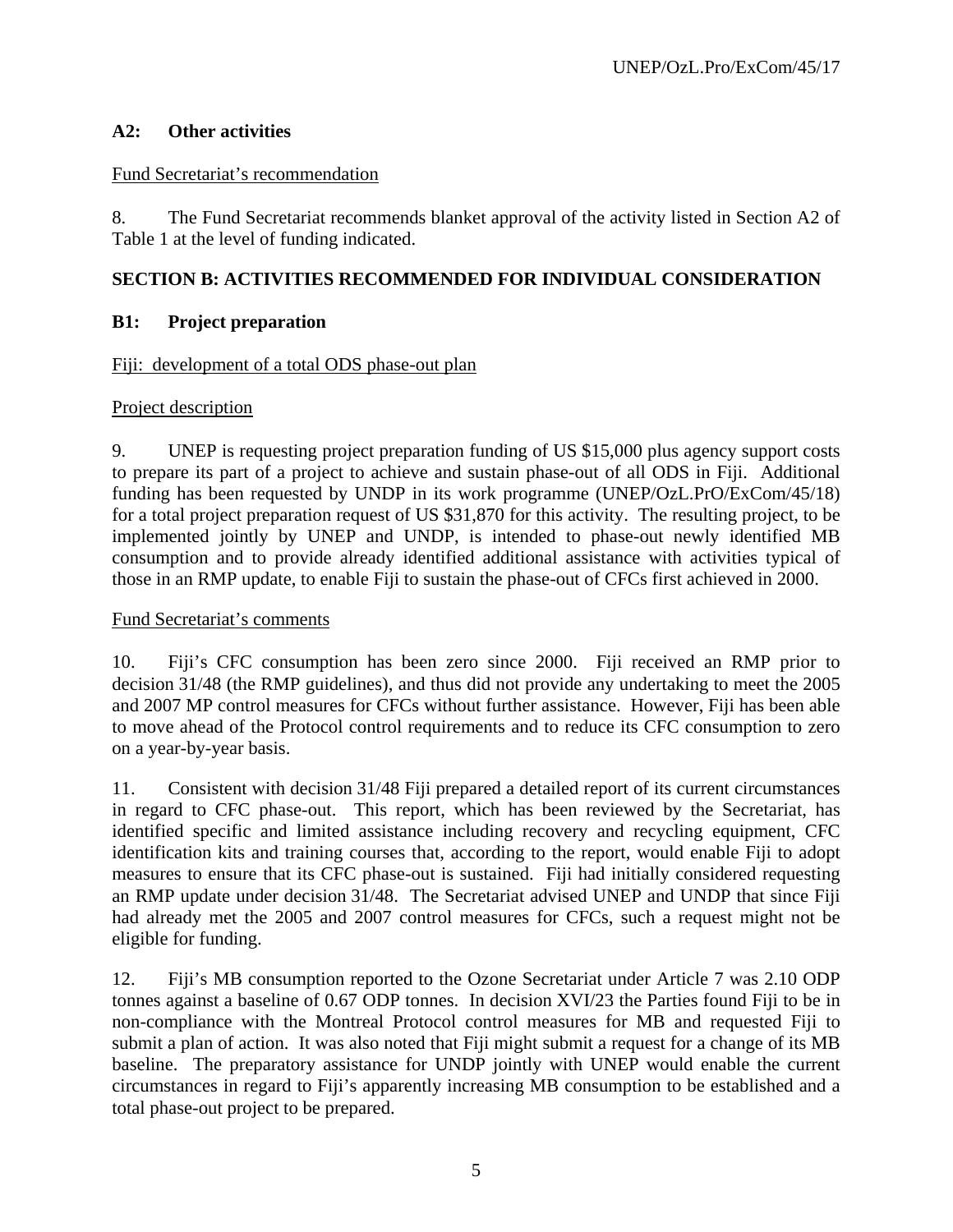13. Given that urgent measures needed to be taken to reduce MB consumption, and that Fiji has itself identified specific additional requirements to sustain its CFC phase-out, the Secretariat suggested that consideration be given to requesting funding to prepare a final project for Fiji that would address any remaining support for CFC phase-out as well as the complete phase-out of MB. UNEP's request has been submitted on this basis.

14. The project has been referred for individual consideration because funding is requested to support or sustain zero CFC consumption. There is a related precedent in decision 39/48 in which the Executive Committee agreed to provide limited funding support for countries that had a baseline for MB but no current MB consumption. The underlying policy issue has also been raised by the Secretariat under Agenda Item 7(a), Overview of issues identified during project review. The project also merits consideration because of the high quality of the report presented by Fiji, in which precise and limited needs have been quantified.

## Fund Secretariat's Recommendation

15. The Executive Committee might consider whether to approve the project preparation request at the level of funding indicated in Table 1 on the basis of the information provided above, and consistent with any conclusions from its discussions under Agenda Item 7(a). Any approval could be subject to the condition that all CFC-based funding proposals in the resulting project should be directly related to the specific needs identified and quantified in Fiji's report on implementation of its RMP.

#### **B2: Renewal of institutional strengthening projects**

| (a) | Honduras (phase IV)                                       | US \$60,000 |
|-----|-----------------------------------------------------------|-------------|
| (b) | Dominica (phase II) (second year)                         | US \$13,000 |
| (c) | Saint Vincent and the Grenadines (phase II) (second year) | US \$30,000 |

#### (a) Honduras, Renewal of institutional strengthening phase IV

#### Project description

16. The description of the institutional strengthening project for Honduras is presented in Annex I to this document.

#### Fund Secretariat's comments

17. Honduras consumed 219.1 ODP tonnes of CFC and 366.5 ODP tonnes of methyl bromide in 2003. While the consumption of CFC was below Honduras' freeze level of 331.6 ODP tonnes, the consumption of methyl bromide was above its freeze level of 259.4 ODP tonnes. Thus, Honduras is in non-compliance with the methyl bromide control measures under the Protocol.

18. However, the Fifteenth Meeting of the Parties, while noting Honduras' non-compliance status also recognized in its decision XV/35 the devastation and disruption to agriculture caused by Hurricane Mitch in October 1998, which contributed to the increase in use of methyl bromide,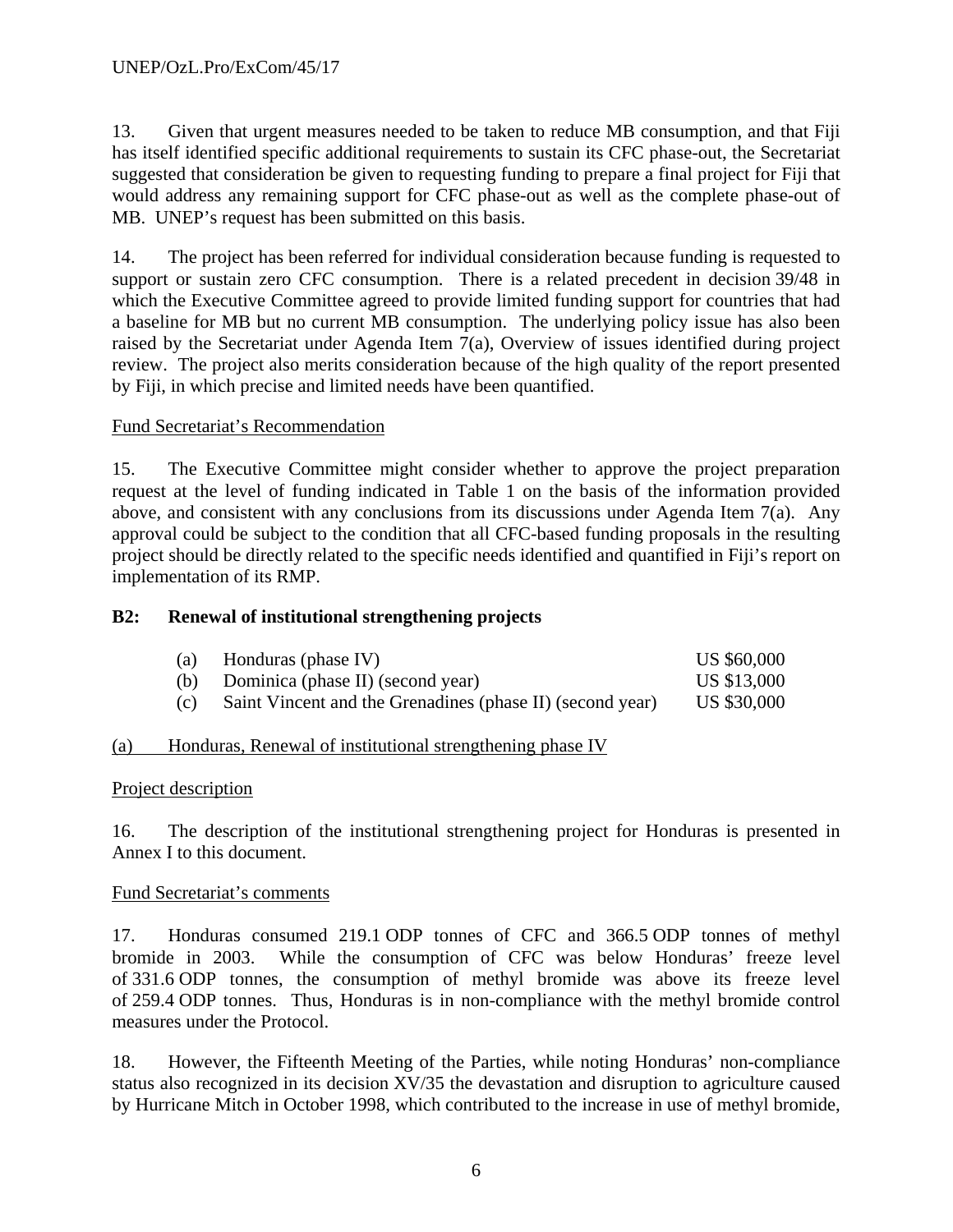and applauded Honduras's efforts to recover from the situation. The decision endorsed Honduras' action plan for its prompt return to compliance which required it inter alia to reduce methyl bromide consumption from 412.52 ODP tonnes in 2002 as follows:

- (i) To 370.0 ODP-tonnes in 2003;
- (ii) To 306.1 ODP-tonnes in 2004;
- (iii) To 207.5 ODP-tonnes in 2005;

19. Honduras' 2003 methyl bromide consumption of 366.5 ODP tonnes meets its first obligation under decision 15/35. Projects have been approved for Honduras which when implemented would further enable Honduras to meet its agreed future reduction targets.

20. Honduras is a low-volume-consuming country. It has put in place a CFC and methyl bromide licensing system and import quotas which have been in effect since 13 November 2002. Honduras also has full time ozone officer and is therefore eligible to receive supplementation of its institutional strengthening funding in line with decision 43/37.

## Fund Secretariat's recommendations

21. The Fund Secretariat and UNEP have agreed on the level of funding for the renewal of the institutional strengthening project for Honduras as indicated in Table 1 above. The request of Honduras is submitted for individual consideration based on the Secretariat's comments above. The Executive Committee may wish to express to the Government of Honduras the comments which appear in Annex II to this document, following approval of the project.

#### (b) Dominica: Renewal of institutional strengthening phase II, second year

| <b>Summary of the Project and Country Profile</b>                                           |                  |
|---------------------------------------------------------------------------------------------|------------------|
| <b>Implementing Agency:</b>                                                                 | <b>UNEP</b>      |
| Amounts previously approved for institutional strengthening (US \$):                        |                  |
| Phase I: November 1998                                                                      | 30,000           |
| Phase II: April 2004 $(1st Year)$                                                           | 13,000           |
| <b>Total</b>                                                                                | 43,000           |
| Amount requested for renewal (Phase II) $(2nd Year)$ (US \$):                               | 30,000           |
| Amount recommended for approval (US \$)                                                     | 13,000           |
| Agency support costs (US \$)                                                                | $\boldsymbol{0}$ |
| Total cost of institutional strengthening Phase II $(2^{nd}$ Year) to the Multilateral Fund | 13,000           |
| Date of approval of country programme                                                       | November 1998    |
| Date of approval of country programme update (if applicable)                                |                  |
| Total ODS consumption reported in country programme (1997), (ODP tonnes)                    | 1.5              |
| Latest reported total ODS consumption (2003) (ODP tonnes)                                   | 1.5              |
| Baseline consumption of controlled substances (ODP tonnes):                                 |                  |
| (a) Annex A Group I (CFCs) (Average 1995-1997)                                              | 1.5              |
| (b) Annex A Group II (Halons) (Average 1995-1997)                                           | $\Omega$         |
| (c) Annex B Group II (Carbon tetrachloride) (Average 1998-2000)                             | 0                |
| (d) Annex B Group III (Methyl chloroform) (Average 1998-2000)                               | $\theta$         |
| (e) Annex E (Methyl bromide) (Average 1995-1998)                                            | 0                |

**Dominica: Renewal of institutional strengthening**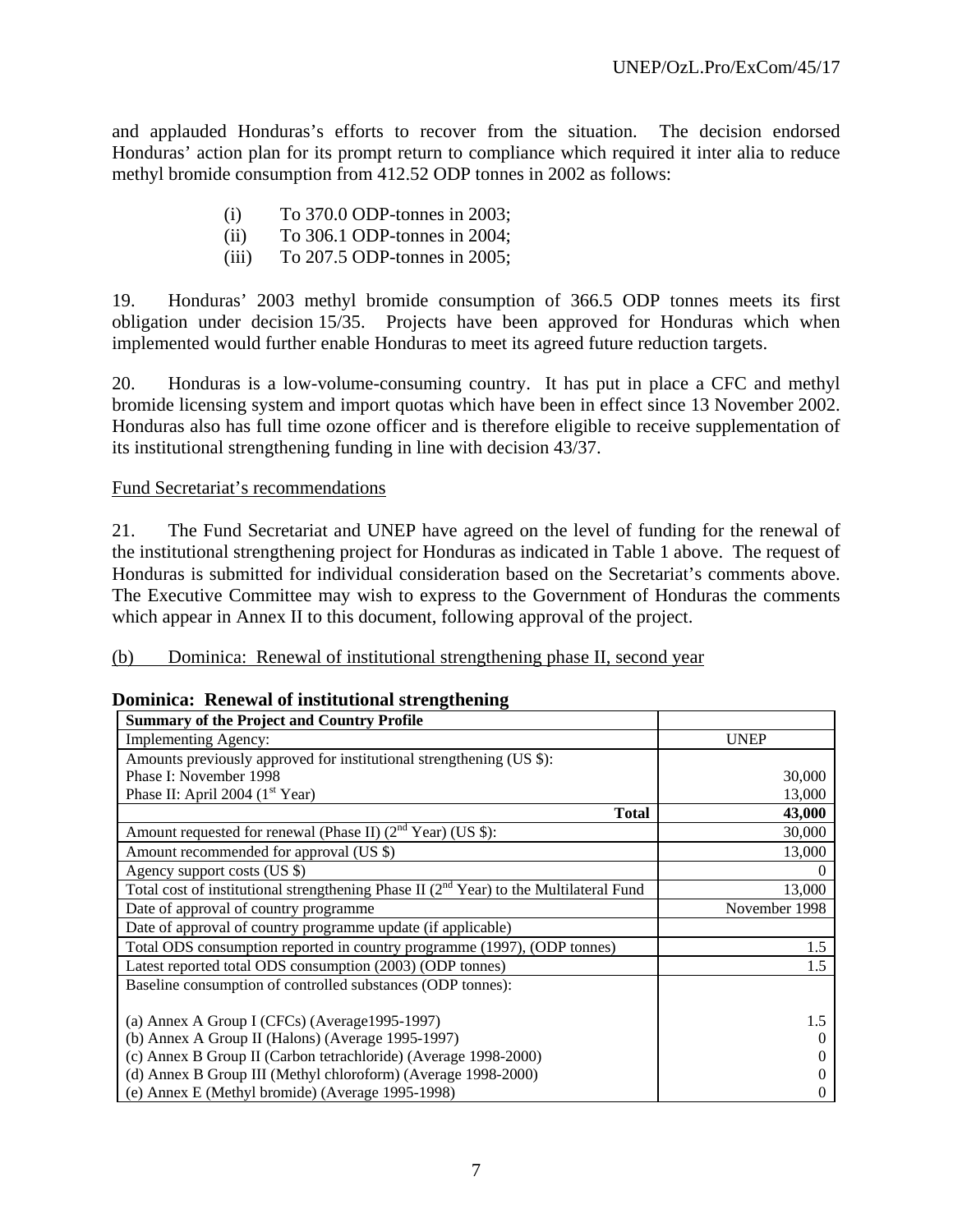| Latest consumption of controlled substances (2003) (ODP tonnes): |         |
|------------------------------------------------------------------|---------|
|                                                                  |         |
| (a) Annex A Group I (CFCs)                                       | 1.4     |
| (b) Annex A Group II (Halons)                                    |         |
| (c) Annex B Group II (Carbon tetrachloride)                      |         |
| (d) Annex B Group III (Methyl chloroform)                        |         |
| (e) Annex C Group I (HCFCs)                                      | 0.1     |
| (f) Annex E (Methyl bromide)                                     |         |
| Amount approved for projects (US \$)                             | 136,170 |
| Amount disbursed (as at September 2004) (US \$):                 | 59,980  |
| ODS to be phased out (ODP tonnes)                                |         |
| ODS phased out (as at September 2004) (ODP tonnes)               |         |

\* Total cost of the renewal of phase II of the institutional strengthening project for two years will be US \$26,000.

#### Background information

22. The request for approval of the renewal of Phase II of Dominica's institutional strengthening project was first considered at the  $42<sup>nd</sup>$  Meeting of the Executive Committee. At that time Dominica was in non-compliance with its reporting obligations as well as with the freeze in CFC consumption, and had been requested by the Fifteenth Meeting of the Parties to undertake a number of measures to address the non-compliance issues. Consequently the Executive Committee decided to approve the renewal of the institutional strengthening projects for Dominica for one year only on the understanding that the approval was without prejudice to the operation of the Montreal Protocol's mechanism dealing with non-compliance.

#### Fund Secretariat's comments

23. Dominica has subsequently taken the necessary measures to address its non-compliance status. It has reported the required data in a timely manner. Dominica's data reported to the Ozone Secretariat indicates consumption in 2003 to be 1.4 ODP tonnes which is below its baseline consumption of 1.5 ODP tonnes. Hence Dominica was in compliance with the freeze in CFC consumption. Dominica does not consume any other controlled substance.

24. As a very low volume ODS consuming country Dominica could have its current level of funding supplemented up to US \$30,000 (decision 43/37), if it met the conditions prescribed by the decision. However, Dominica does not currently meet the conditions for receiving the supplementary funding since no national licensing system controlling ODS imports is in place. Dominica reported that "legislation is in draft form and is presently under review by the Attorney's General Office". It does not appear that the processes for putting in force a licensing system will be completed within the remaining life span of the renewed institutional strengthening project.

25. The Fund Secretariat and UNEP have agreed on the level of funding for the renewal of the institutional strengthening project for Dominica as indicated in Table 1 above.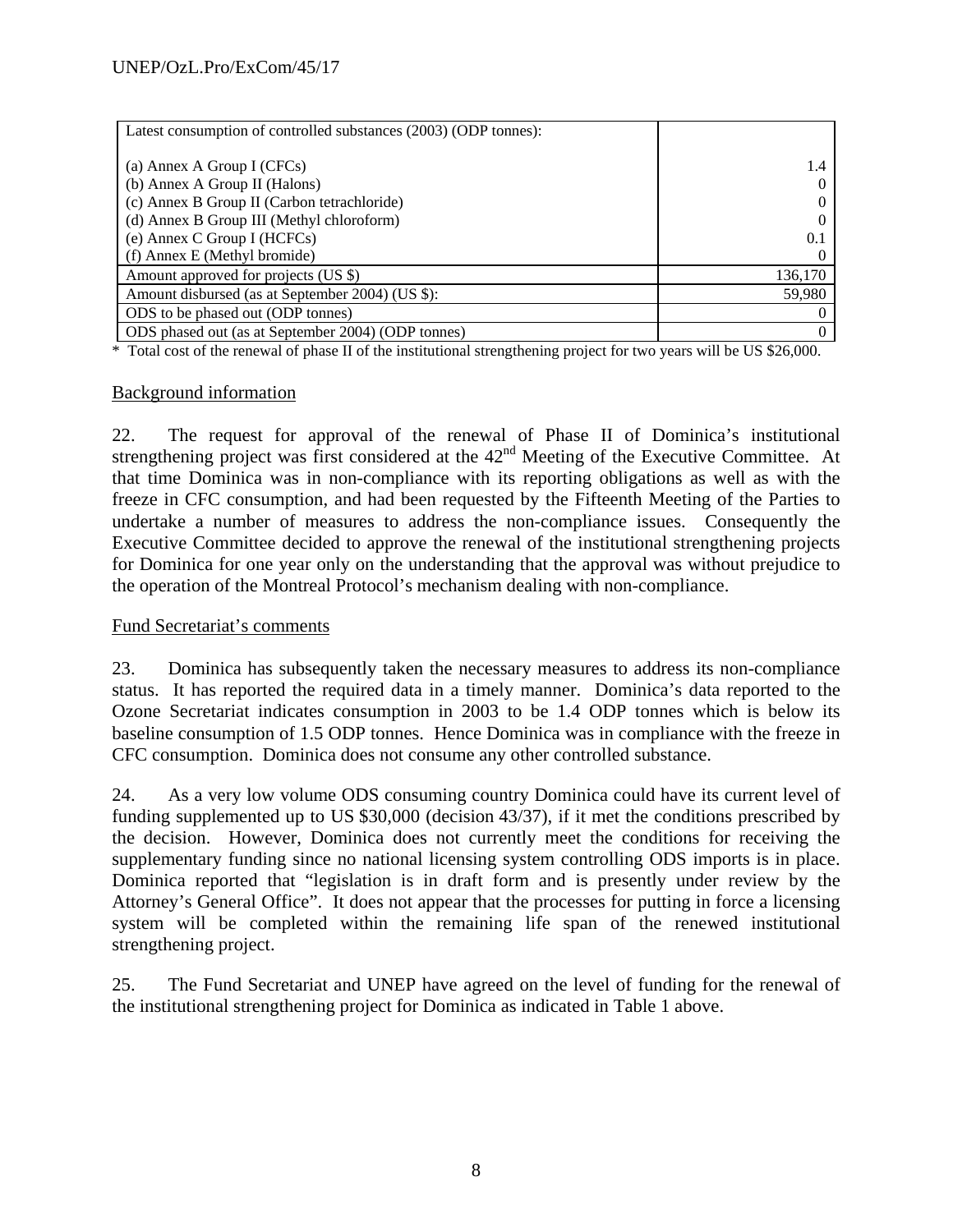# Fund Secretariat's recommendation

26. In light of the information provided in the Secretariat's comments above, the Executive Committee may wish to approve the request for release of funding for the second year of phase II of the institutional strengthening project for Dominica at the level of funding of US \$13,000.

## (c) Saint Vincent and the Grenadines: renewal of institutional strengthening phase II, second year

| <b>Summary of the Project and Country Profile</b>                                           |                  |
|---------------------------------------------------------------------------------------------|------------------|
| Implementing Agency:                                                                        | <b>UNEP</b>      |
| Amounts previously approved for institutional strengthening (US \$):                        |                  |
| Phase I: July 1998                                                                          | 30,300           |
| Phase II: April 2004 ( $1st$ Year)                                                          | 13,130           |
| <b>Total</b>                                                                                | 43,430           |
| Amount requested for renewal (US \$):                                                       | 30,000           |
| Amount recommended for approval (US \$)                                                     | 30,000*          |
| Agency support costs (US \$)                                                                | 0                |
| Total cost of institutional strengthening Phase II $(2^{nd}$ year) to the Multilateral Fund |                  |
|                                                                                             | 30,000*          |
| Date of approval of country programme                                                       | <b>July 1998</b> |
| Date of approval of country programme update (if applicable)                                |                  |
| Total ODS consumption reported in country programme (1996), (ODP tonnes)                    |                  |
|                                                                                             | 3.6              |
| Latest reported total ODS consumption (2003) (ODP tonnes)                                   | 3.4              |
| Baseline consumption of controlled substances (ODP tonnes):                                 |                  |
|                                                                                             |                  |
| (a) Annex A Group I (CFCs) (Average1995-1997)                                               | 1.8              |
| (b) Annex A Group II (Halons) (Average 1995-1997)                                           | $\theta$         |
| (c) Annex B Group II (Carbon tetrachloride) (Average 1998-2000)                             | $\theta$         |
| (d) Annex B Group III (Methyl chloroform) (Average 1998-2000)                               | $\theta$         |
| (e) Annex E (Methyl bromide) (Average 1995-1998)                                            | $\Omega$         |
| Latest consumption of controlled substances (2003) (ODP tonnes):                            |                  |
|                                                                                             |                  |
| (a) Annex A Group I (CFCs)                                                                  | 3.1              |
| (b) Annex A Group II (Halons)                                                               | $\theta$         |
| (c) Annex B Group II (Carbon tetrachloride)                                                 | 0                |
| (d) Annex B Group III (Methyl chloroform)                                                   | $\Omega$         |
| (e) Annex C Group I (HCFCs)                                                                 | 0.3              |
| (f) Annex E (Methyl bromide)                                                                | $\Omega$         |
| Amount approved for projects (US \$)                                                        | 188,619          |
| Amount disbursed (as at September 2004) (US \$):                                            | 92,424           |
| ODS to be phased out (ODP tonnes)                                                           | $\boldsymbol{0}$ |
| ODS phased out (as at September 2004) (ODP tonnes)                                          | $\mathbf{0}$     |

|  |  |  | <b>St. Vincent and the Grenadines: Renewal of institutional strengthening</b> |
|--|--|--|-------------------------------------------------------------------------------|
|  |  |  |                                                                               |

\* Total cost of the renewal of phase II of the institutional strengthening project for two years will be US \$43,130.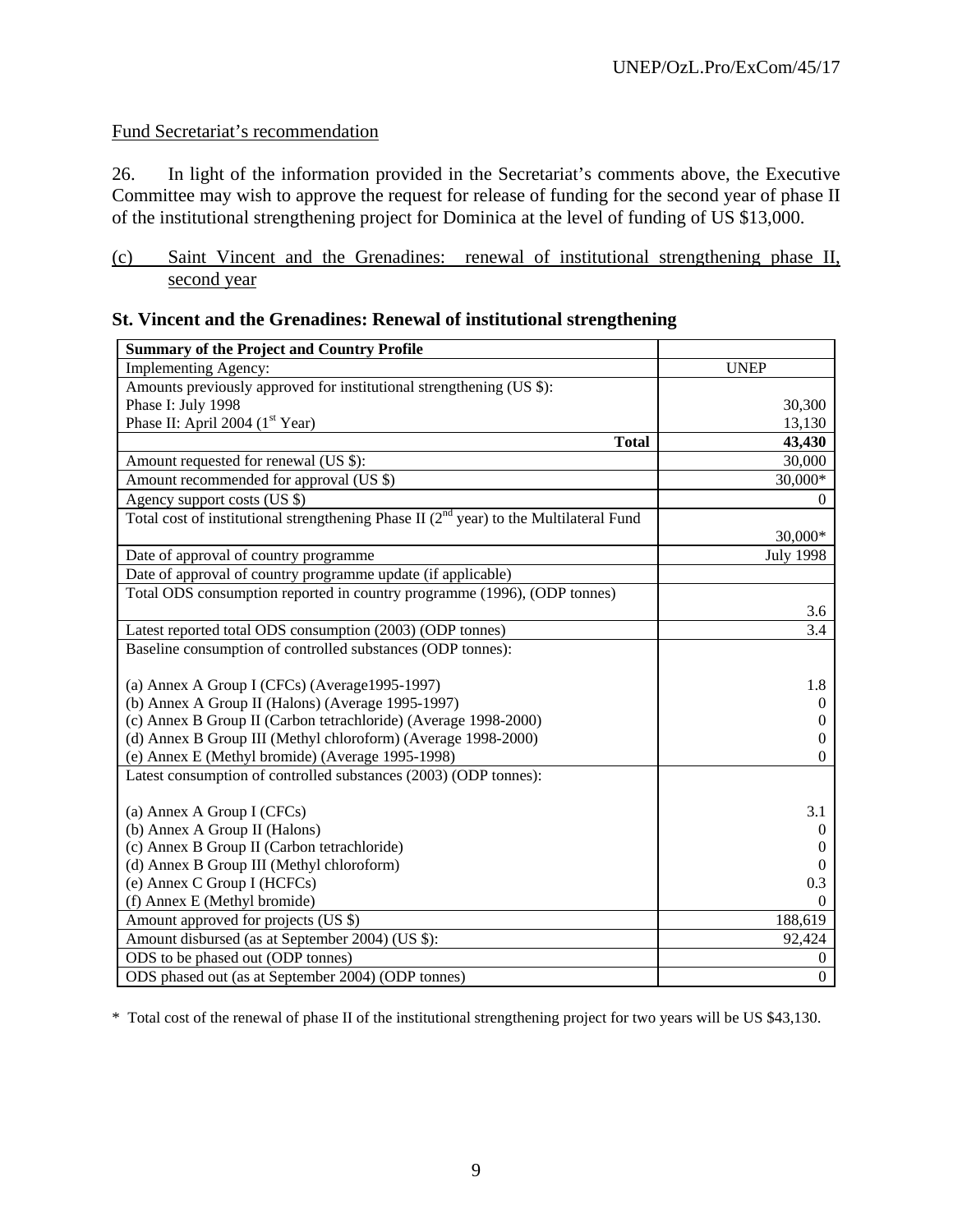## Background information

27. The request for approval of the renewal of Phase II of the institutional strengthening project for St. Vincent and the Grenadines was first considered at the  $42<sup>nd</sup>$  Meeting of the Executive Committee. At the time of consideration St. Vincent and the Grenadines was in non-compliance with the freeze in CFC consumption and had also not met all its reporting obligations under the Protocol. As a consequence the Executive Committee decided to approve the renewal of the institutional strengthening project for St. Vincent and the Grenadines for one year only on the understanding that the approval was without prejudice to the operation of the Montreal Protocol's mechanism dealing with non-compliance.

28. In decision XV/42 of the Fifteenth Meeting of the Parties, Saint Vincent and the Grenadines was requested to submit to the Implementation Committee a plan of action with time-specific benchmarks to ensure a prompt return to compliance. Saint Vincent and the Grenadines has submitted its plan of action consistent with decision XV/42 which was endorsed by the Sixteenth Meeting of the Parties in its decision XVI/30. Under the plan, Saint Vincent and the Grenadines committed itself to reducing its CFC consumption from 3.07 ODP tonnes in 2003 to 2.15 ODP tonnes in 2004, 1.39 ODP tonnes in 2005 and other subsequent reductions per year until complete phase-out by 2010.

29. 2004 consumption data are due to be submitted by Article 5.1 Parties to the Fund Secretariat by 1 May at the earliest. However the Secretariat received a note from the Government of Saint Vincent and the Grenadines which outlines measures taken to reduce CFC consumption in the country. These include a law enacted to give legal backing to the Montreal Protocol and associated regulations/licensing system and quota system. Quotas for 2004 were assigned to four importers accounting for a total of 2.08 ODP tonnes which is lower than the amount of 2.15 ODP tonnes to which the country is committed.

30. Saint Vincent and the Grenadines has assigned a full time officer to manage its national ozone unit.

31. The Fund Secretariat and UNEP have agreed on the level of funding for the renewal of the institutional strengthening project for St. Vincent and the Grenadines as indicated in the table above

## Fund Secretariat's recommendation

32. In light of the information provided in the Secretariat's comments above, the Executive Committee may wish to approve the request for release of funding for the second year of phase II of the institutional strengthening project for St. Vincent and the Grenadines at the level of US \$30,000.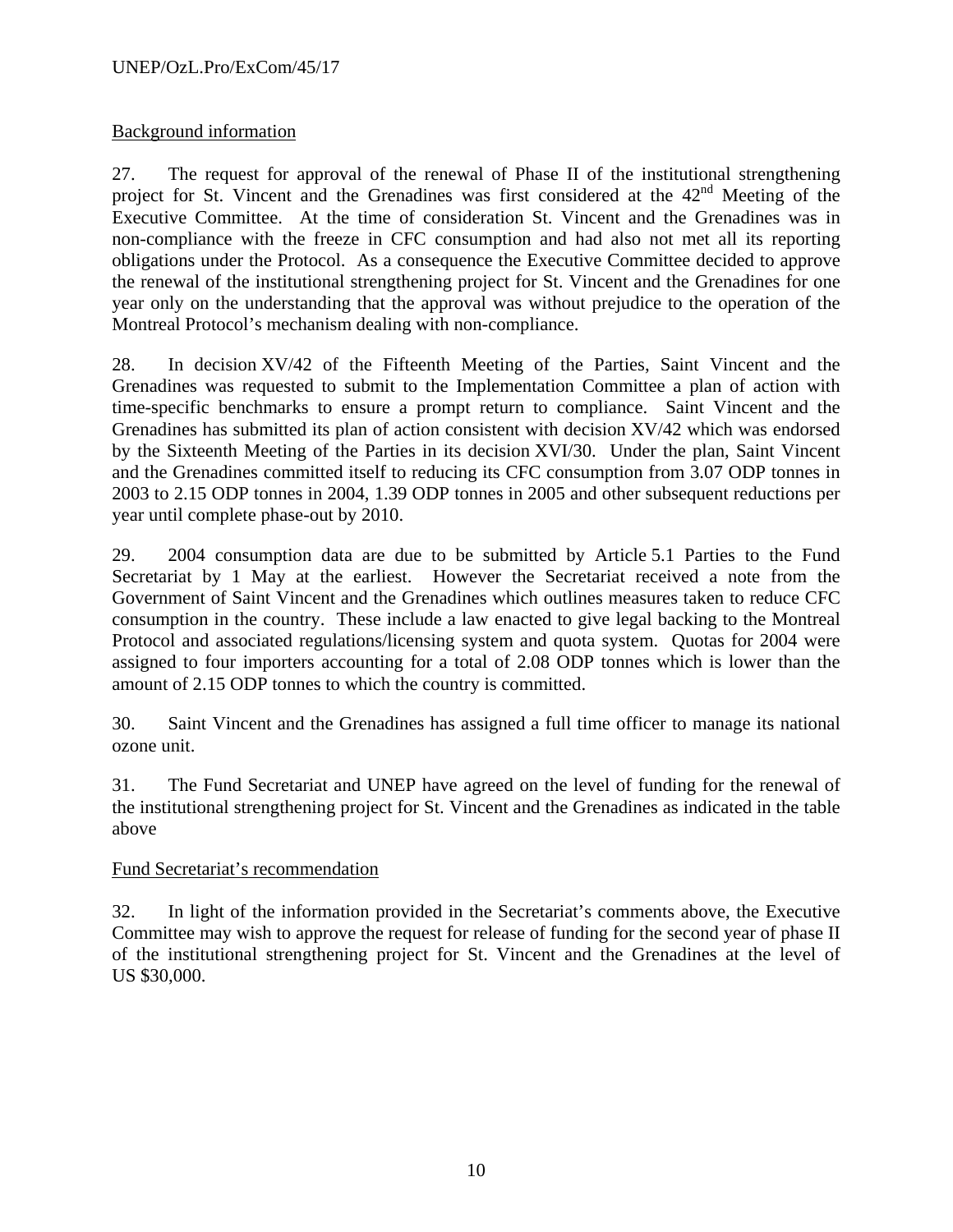## **B3: Other activities**

## Global: Effective awareness materials

## Project description

33. UNEP has requested US \$120,000 plus agency support costs to develop awareness materials that can be adapted locally to communicate the ozone issue through television, radio and printed materials, in particular, teaching aids for children. The awareness materials will continue the Ozzy Ozone theme created in a children's video produced as a result of a similar project approved at the  $30<sup>th</sup>$  Meeting of the Executive Committee (US \$100,000 plus support costs). UNEP intends the materials to be available for the International Children's Summit on the Environment to be held in Aichi, Japan from 26-29 July 2005, and thereafter for NOUs to use in their individual ozone day campaigns on 16 September 2005.

#### Fund Secretariat's comments

34. The Secretariat notes that the original project had been approved before the commencement of the CAP. UNEP also indicated in its submission that: information education and communication (IEC) activities are being undertaken at the country level by NOUs under their institutional strengthening projects; UNEP's information clearing house has also developed IEC tools that it provides to NOUs for use in their national campaigns (presumably also including the Ozzy Ozone video cartoon), and: UNEP currently receives US \$200,000 per year additional to CAP resources for assistance in regional awareness-raising.

35. The Secretariat suggested to UNEP that awareness-raising activities appeared to be central to the CAP programme and might be catered for within it, rather than through requests for funding for additional projects. To the extent that UNEP has not made provision for such activities in the 2005 budget, UNEP could consider including this proposal within the submission for the 2006 global CAP budget. This would provide the Executive Committee with the opportunity to consider the relative priority for this or similar activities within the CAP allocations.

36. UNEP pointed to the exceptional success of the Ozzy Ozone video which has been broadcast in 63 countries and is being translated into 21 languages without additional funding from the Multilateral Fund. The new proposal is intended to capitalise on this momentum. UNEP also indicated that funds for regional awareness-raising cannot be used for global activities and that the current CAP information budget lines are already earmarked for specific activities such as the OzonAction newsletter. The issue of including the request in a future CAP submission was not addressed.

## Fund Secretariat's recommendation

37. On the basis of the above information, the Executive Committee might consider whether it wishes to approve the proposal at the level of funding indicated in Table 1 or alternatively to request UNEP to include it in the 2006 CAP submission so that its relative priority can be considered.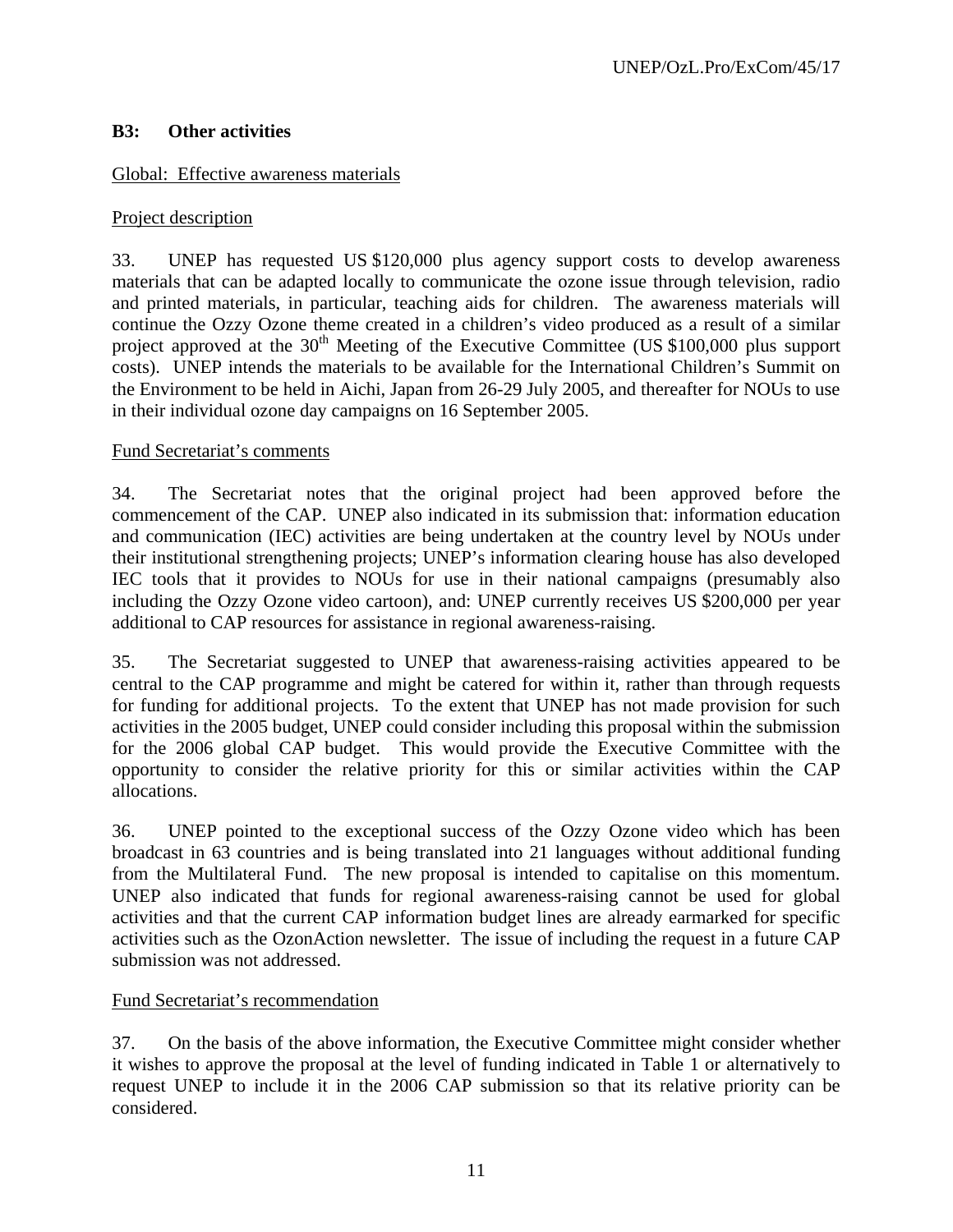Regional AFR: Sub-regional project on harmonisation of legislative and regulatory mechanisms to improve monitoring and control of ODS consumption in English speaking Africa.

## Project description

38. UNEP has requested funding of US \$140,000 plus agency support costs to assist English-speaking African countries, in cooperation with the sub-regional economic and trade organizations of Eastern, Western and Southern Africa, (Eastern Africa Community (EAC), Economic Community of West African States (ECOWAS) and the Southern Africa Development Co-operation (SADC)), to develop, adopt and implement harmonized sub-regional legislative and regulatory mechanisms for ODS imports and customs training programmes.

39. UNEP has indicated that the aim of the project, at the operational level, is to foster regional cooperation amongst national regulatory and customs authorities, encourage the adoption of local solutions and, enhance compliance with the control measures contained in the Montreal Protocol by building upon existing inter-regional trade ties within the EAC, ECOWAS and SADC. In addition to representatives from the three economic and trade organisations, cooperating partners include the Southern Africa Customs Union and the World Customs Organisation.

40. Supporting and follow up actions include the objective that a harmonised legislative framework/regulatory agreement amongst the member countries of the trade organisations will be put in place by the end of the 24 month period.

41. The project will have a preparatory phase, involving research and the drafting of sub-regional action plans (duration, six months, US \$60,000), a two to three day joint regional workshop back to back with a Network meeting (an additional six months, US \$65,000), and a finalisation and implementation phase (twelve months, US \$15,000). The costs are mainly for local consultants, (one per sub-region) and their travel, and for travel costs for the workshop. Support will also be provided by UNEP through the CAP for reference and training materials, policy and technical support, and coordination and communications.

42. Additional information can be found on pages 20 and 21 of UNEP's work programme amendment document (attached) and in the project proposal, which is available from the Fund Secretariat on request.

## Fund Secretariat's comments

43. The interest of the three sub-regional economic and trade organizations in pursuing the goal of a harmonised approach to monitoring and control of ODS is a key factor in determining whether the project could achieve its objectives. The Secretariat sought clarification from UNEP as to the extent of prior consultations with the relevant organisations at the preparatory stage and the level of interest or commitment provided by them. UNEP indicated that there had been extensive prior consultations with the three sub-regional organisations. In addition, The Southern African Customs Union would assist in the implementation, and the proposal was discussed during the World Customs Organisation's (WCO's) first regional steering group meeting for Eastern and Southern Africa. The WCO Regional Intelligence Liaison Officer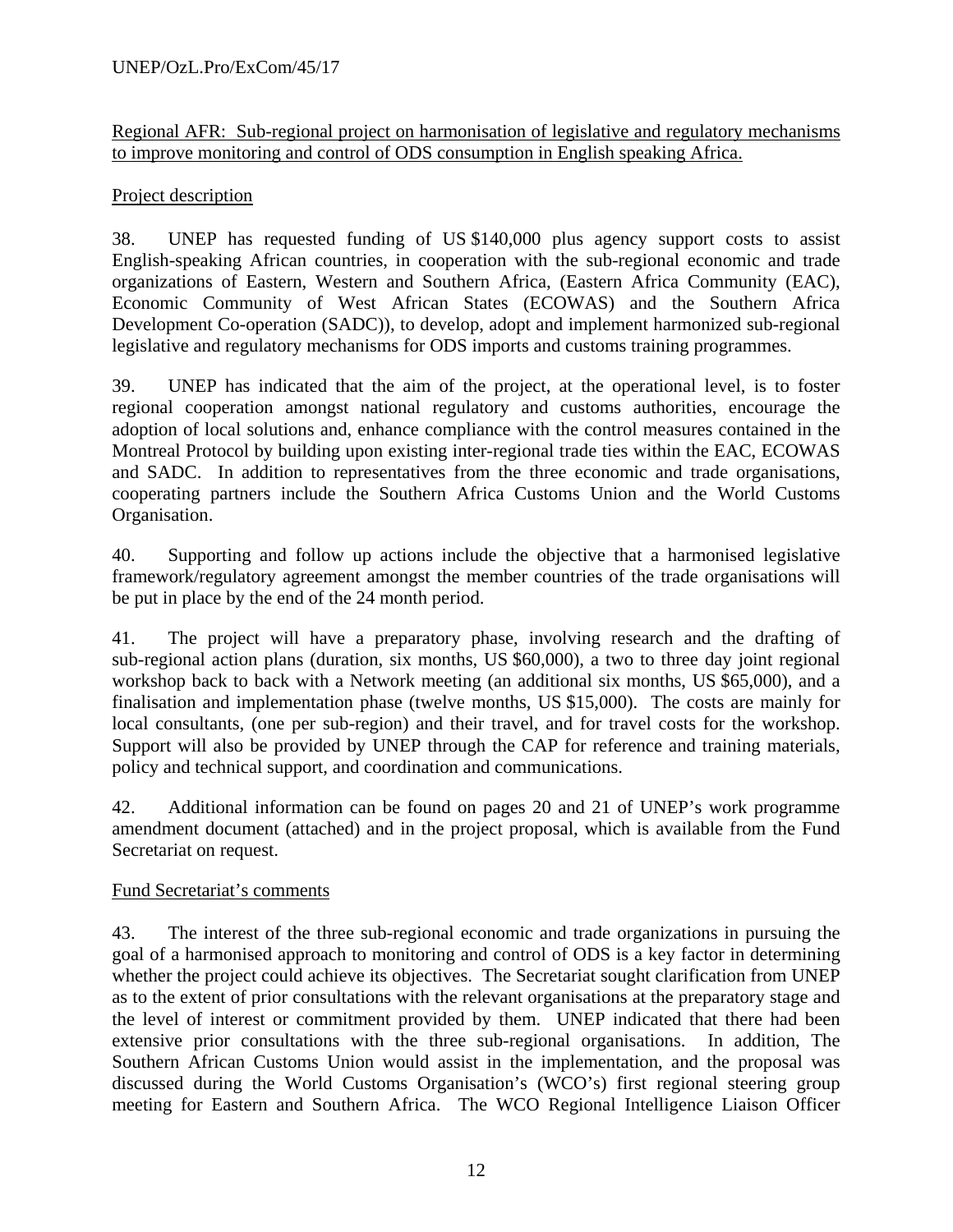offered training facilities that could be used in the implementation process. The EAC and ECOWAS had requested that the project be initiated.

44. In response to the Secretariat's queries, UNEP also confirmed that the three regional organisations had already adopted the harmonised system for classification of ODS. This is a prerequisite to any regional enforcement measures.

45. Decisions 27/19 and 27/35 provide that no funds should be expended on customs training projects until either the relevant legislation is in place or substantial progress had been made towards promulgating such legislation. UNEP provided data indicating that about half of the countries involved had legislation in place, and all except two of the remaining countries had legislation in draft form.

46. At its  $32<sup>nd</sup>$  Meeting, prior to the existence of UNEP's CAP, the Executive Committee approved a similar activity for the French speaking countries in Africa at a cost of US \$151,500. Originally planned for completion in June 2002, the project was completed at the end of 2004. The Secretariat requested details of the results of that project, as an indicator of the prospects of the current project achieving its objectives. A project completion report has not yet been received. However UNEP advised in its responses to the Secretariat's comments that sub-regional action plans that included regulatory mechanisms had been approved and adopted. The Economic and Monetary Community of Central Africa (CEMAC) and the Economic and Monetary Union of West Africa (UEMOA) adopted sub-regional ODS regulations at ministerial meetings in October and November 2004. In CEMAC, the regulations had been endorsed by Ministers of Finance in February 2005. UNEP indicated that lessons learned from the earlier project would be incorporated into implementation of the current proposal.

47. The Secretariat also sought clarifications as to UNEP's capacity to implement stand-alone project activities at a time when emphasis has been clearly placed on achieving solid results from the CAP especially in relation to assisting countries to meet their compliance objectives. UNEP responded that it viewed this proposal as an asset and a complementary tool for CAP activities and not as an additional task.

48. While indications from the results of the first project are positive, the Secretariat notes that a two year project time-frame prior to the adoption of sub-regional regulatory measures will not provide assistance in meeting the 2007 control measures. If the Executive Committee is inclined to approve the proposal, UNEP could be asked to expedite the completion within at least 6 months and to report accordingly.

#### Fund Secretariat's recommendations

49. On the basis of information and comments above, the Executive Committee might consider whether it wishes to approve the proposal at the cost indicated in Table 1. If so, approval could be on the basis that UNEP is urged to complete the project within 18 months or less and is requested to provide a completion report by the end of 2006.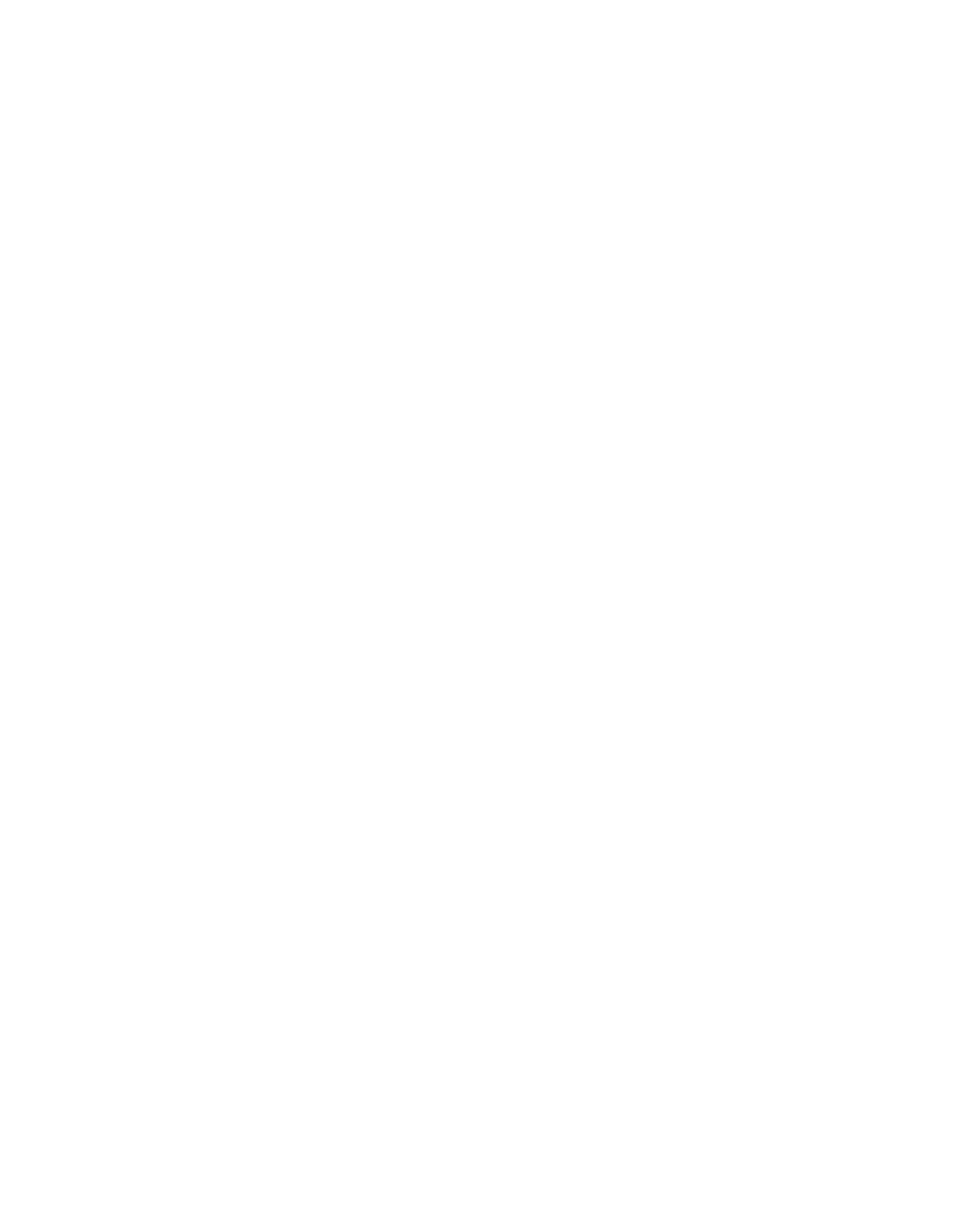#### **Annex I**

## **INSTITUTIONAL STRENGTHENING PROJECT PROPOSALS**

|  |  | <b>Central African Republic: Renewal of institutional strengthening</b> |
|--|--|-------------------------------------------------------------------------|
|  |  |                                                                         |

| <b>Summary of the Project and Country Profile</b>                           |               |
|-----------------------------------------------------------------------------|---------------|
| <b>Implementing Agency:</b>                                                 | <b>UNEP</b>   |
| Amounts previously approved for institutional strengthening (US \$):        |               |
| Phase I: November 1995                                                      | 45,600        |
| Phase II: November 1998                                                     | 30,400        |
| Phase III: November 2002                                                    | 39,520        |
| <b>Total</b>                                                                | 115,520       |
| Amount requested for renewal (Phase IV) (US \$):                            | 60,000        |
| Amount recommended for approval (US \$)                                     | 60,000        |
| Agency support cost (US \$)                                                 | 0             |
| Total cost of institutional strengthening Phase IV to the Multilateral Fund | 60,000        |
| Date of approval of country programme                                       | November 1995 |
| Date of approval of country programme update (if applicable)                |               |
| Total ODS consumption reported in country programme (1993), (ODP tonnes)    | 31.2          |
| Latest reported total ODS consumption (2003) (ODP tonnes)                   | 4.3           |
| Baseline consumption of controlled substances (ODP tonnes):                 |               |
|                                                                             |               |
| (a) Annex A Group I (CFCs) (Average1995-1997)                               | 11.3          |
| (b) Annex A Group II (Halons) (Average 1995-1997)                           | $\theta$      |
| (c) Annex B Group II (Carbon tetrachloride) (Average 1998-2000)             | $\theta$      |
| (d) Annex B Group III (Methyl chloroform) (Average 1998-2000)               | $\theta$      |
| (e) Annex E (Methyl bromide) (Average 1995-1998)                            | $\Omega$      |
| Latest consumption of controlled substances (2003) (ODP tonnes):            |               |
| (a) Annex A Group I (CFCs)                                                  | 4.3           |
| (b) Annex A Group II (Halons)                                               | $\theta$      |
| (c) Annex B Group II (Carbon tetrachloride)                                 | $\theta$      |
| (d) Annex B Group III (Methyl chloroform)                                   | $\theta$      |
| (e) Annex C Group I (HCFCs)                                                 | $\theta$      |
| (f) Annex E (Methyl bromide)                                                | $\Omega$      |
| Amount approved for projects (US \$)                                        | 534,540       |
| Amount disbursed (as at September 2004) (US \$):                            | 393,842       |
| ODS to be phased out (ODP tonnes)                                           | 14.8          |
| ODS phased out (as at September 2004) (ODP tonnes)                          | 9.0           |

#### Progress Report

1. The phase III of the institutional strengthening project was approved at the  $38<sup>th</sup>$  Executive Committee meeting for 2 years. During the second year, the National Ozone Unit (NOU) was able to coordinate the implementation of the Montreal Protocol despite the political instability that occurred in the country. Through the implementation of the RMP the NOU coordinated the training programmes for refrigeration technicians and customs officers. 136 Refrigeration technicians were trained and arrangements are being made for training of customs officers. This training was delayed awaiting the approval of the ODS regulations with the CEMAC region. The NOU has been working in close cooperation with the members of the National Ozone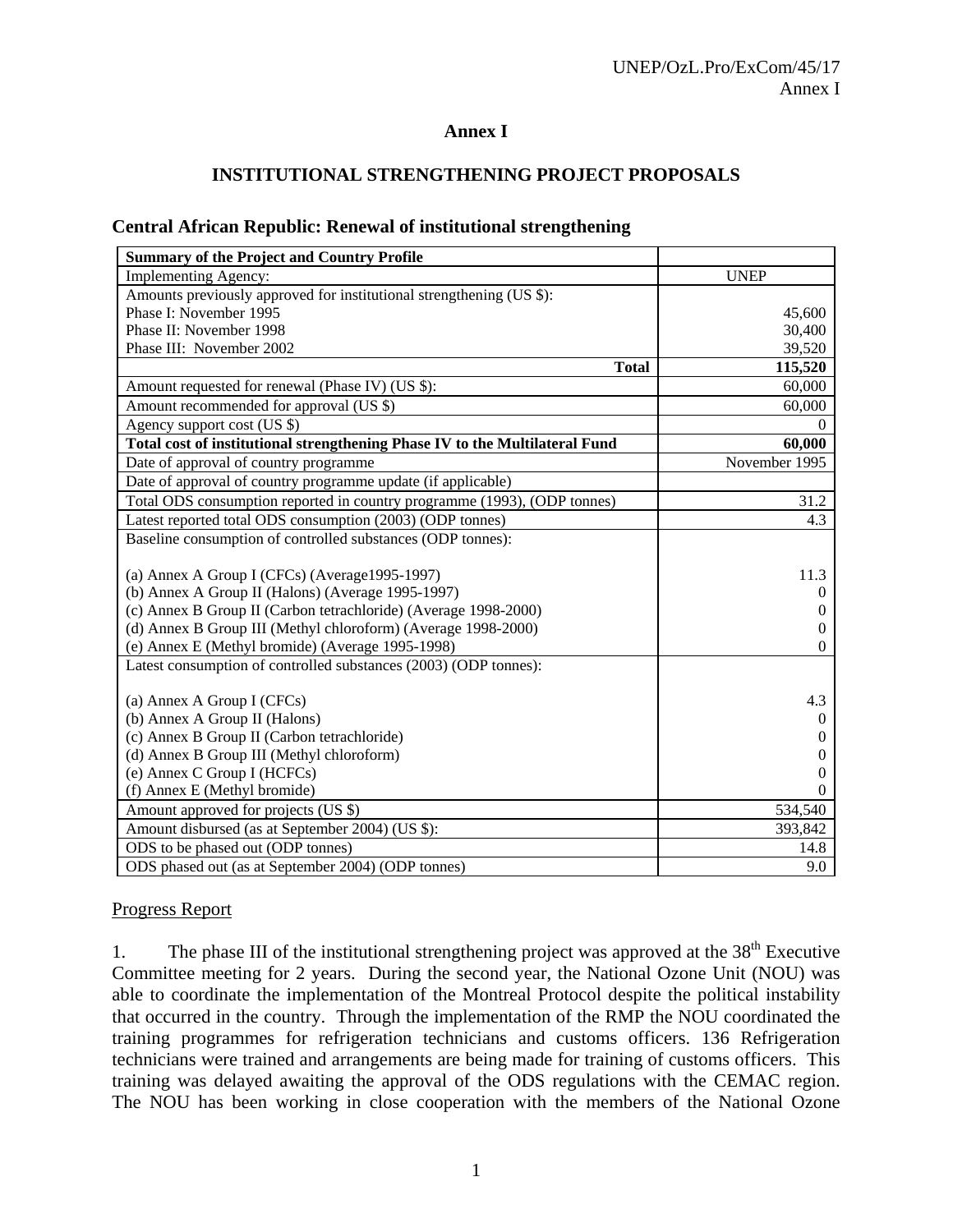#### UNEP/OzL.Pro/ExCom/45/17 Annex I

Technical Group. This working group includes representatives of several ministries and other stakeholders. The NOU organised several awareness-raising events across the country and some of these awareness activities were targeting the University students and secondary schools. The NOU made a great contribution to the preparation of the harmonised ODS regulations in CEMAC due to the fact that CEMAC secretariat is located in CAR. The NOU reported Article 7 data to Ozone Secretariat and progress on country programme implementation to the Fund Secretariat on a regular basis.

#### Action Plan

2. During the next phase of the institutional strengthening project, the NOU will be coordinating the implementation of all phase-out activities of the country programme. The Government of Central African Republic will submit a request to update the RMP and its implementation during this phase. The National Ozone Group is working on a draft system for taxation of ODS. The NOU will also organise the enforcement of the sub-regional ODS regulations. Plans are being made to support the registration of Association of Refrigeration Technicians to sustain the training in good practices. More refrigeration technicians will be trained during this phase. Among the awareness activities, the NOU plans to produce a locals Ozone news magazine and organize ozone related competition in schools. The NOU will continue monitoring the implementation of the Montreal Protocol activities and report data to the two secretariats as required.

| <b>Summary of the Project and Country Profile</b>                           |               |
|-----------------------------------------------------------------------------|---------------|
| <b>Implementing Agency:</b>                                                 | <b>UNEP</b>   |
| Amounts previously approved for institutional strengthening (US \$):        |               |
| Phase I: November 1997                                                      | 27,800        |
| Phase II: December 2000                                                     | 18,533        |
| Phase III: April 2003                                                       | 24,093        |
| <b>Total</b>                                                                | 70,426        |
| Amount requested for renewal (Phase IV) (US \$):                            | 60,000        |
| Amount recommended for approval (US \$)                                     | 60,000        |
| Agency support costs (US \$)                                                |               |
| Total cost of institutional strengthening Phase IV to the Multilateral Fund | 60,000        |
| Date of approval of country programme                                       | November 1997 |
| Date of approval of country programme update (if applicable)                |               |
| Total ODS consumption reported in country programme (1996), (ODP tonnes)    | 3.2           |
| Latest reported total ODS consumption (2003) (ODP tonnes)                   | 1.3           |
| Baseline consumption of controlled substances (ODP tonnes):                 |               |
|                                                                             |               |
| (a) Annex A Group I (CFCs) (Average1995-1997)                               | 2.5           |
| (b) Annex A Group II (Halons) (Average 1995-1997)                           | $\theta$      |
| (c) Annex B Group II (Carbon tetrachloride) (Average 1998-2000)             |               |
| (d) Annex B Group III (Methyl chloroform) (Average 1998-2000)               |               |
| (e) Annex E (Methyl bromide) (Average 1995-1998)                            |               |

#### **Comoros: Renewal of institutional strengthening**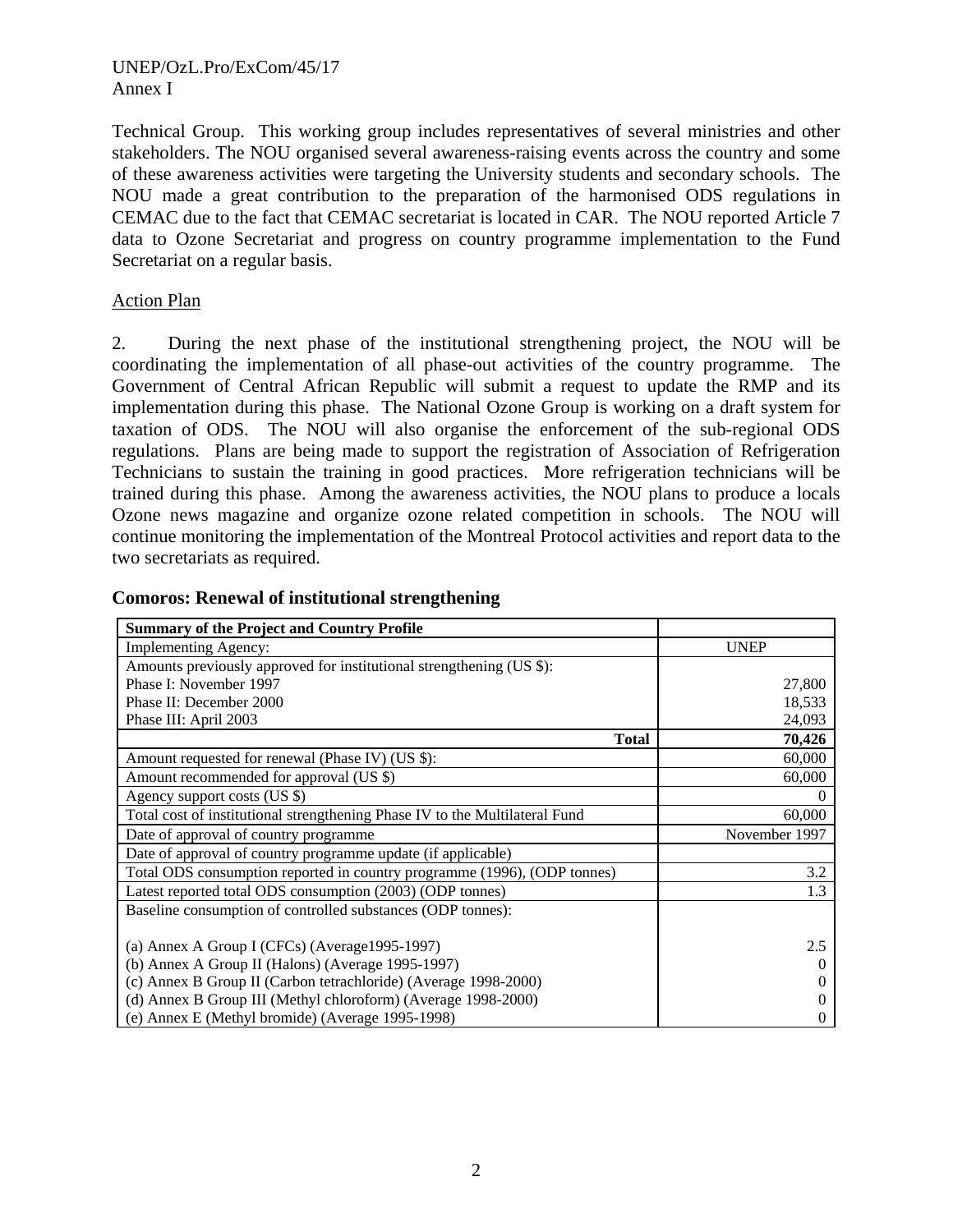| Latest consumption of controlled substances (2003) (ODP tonnes): |         |
|------------------------------------------------------------------|---------|
|                                                                  |         |
| (a) Annex A Group I (CFCs)                                       | 1.2     |
| (b) Annex A Group II (Halons)                                    |         |
| (c) Annex B Group II (Carbon tetrachloride)                      |         |
| (d) Annex B Group III (Methyl chloroform)                        |         |
| (e) Annex C Group I (HCFCs)                                      | 0.1     |
| (f) Annex E (Methyl bromide)                                     |         |
| Amount approved for projects (US \$)                             | 303,579 |
| Amount disbursed (as at December 2004) (US \$):                  | 182,857 |
| ODS to be phased out (ODP tonnes)                                |         |
| ODS phased out (as at September 2004) (ODP tonnes)               | 0       |

## Progress Report

3. The implementation of the Phase III of the institutional strengthening project in Comoros has been successful. The National Ozone Unit of Comoros (NOU) has been fully operational since 1998. The ODS Officer with a background as refrigeration technician has been very active in coordinating the implementation of the country programme, mainly the implementation of training activities within the RMP. Most training activities within the RMP were completed during the current phase of the institutional strengthening project. Training of refrigeration technicians was completed in 2003 and training of customs officers was completed in 2004. ODS regulations which have been in place since 2001 were successfully enforced during this phase of the institutional strengthening project. As a result of the training of customs officers and the enforcement of ODS regulations, traders are encouraged to import equipment using alternative refrigerant and the use of these alternatives are on the increase. The NOU also has been coordinating the implementation of the recovery and recycling of refrigerants by technicians during repair of refrigeration equipments resulting in reduction of imports of new CFC. With the support provided through the institutional strengthening project, the NOU of Comoros was able to collect data on ODS consumption and report Article 7 data to the Ozone Secretariat.

## Action Plan

4. During the next phase of the institutional strengthening project, the NOU Comoros will be coordinating the implementation of all phase-out activities of the country programme and the RMP update. The government of Comoros will reinforce ODS regulations by putting in place a quota system to gradually limit the quantities of ODS imported into the country. The government of Comoros intends to provide more training for refrigeration technicians and undertake more public awareness activities. The NOU will complete the monitoring of the 1<sup>st</sup> phase of the RMP and develop activities for an update of the RMP. The increase in the funding for the institutional strengthening project will allow to country to maintain a full time ODS officer and a support team which will be able to meet all reporting requirement to UNEP as implementing agency as well as report progress to the Fund Secretariat and Article 7 data to the Ozone Secretariat.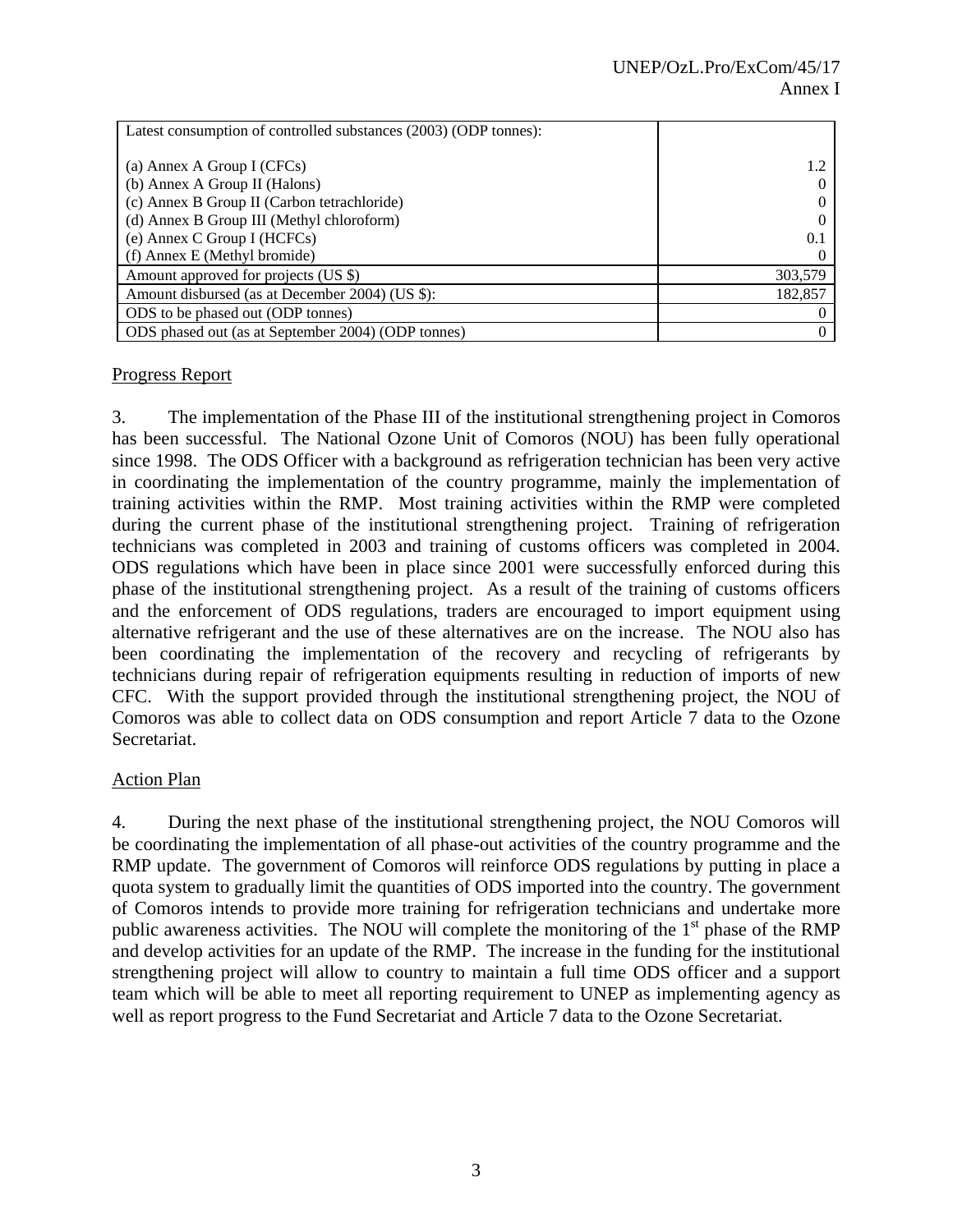#### **Congo: Renewal of institutional strengthening**

| <b>Summary of the Project and Country Profile</b>                           |                      |
|-----------------------------------------------------------------------------|----------------------|
| <b>Implementing Agency:</b>                                                 | <b>UNEP</b>          |
| Amounts previously approved for institutional strengthening (US \$):        |                      |
| Phase I: July 1995                                                          | 62,920               |
| Phase II: December 2000                                                     | 41,950               |
| Phase III: April 2003                                                       | 54,531               |
| <b>Total</b>                                                                | 159,401              |
| Amount requested for renewal (Phase IV) (US \$):                            | 60,000               |
| Amount recommended for approval (US \$)                                     | 60,000               |
| Agency support cost (US \$)                                                 | $\Omega$             |
| Total cost of institutional strengthening Phase IV to the Multilateral Fund | 60,000               |
| Date of approval of country programme                                       | <b>July 1995</b>     |
| Date of approval of country programme update (if applicable)                |                      |
| Total ODS consumption reported in country programme (1993), (ODP tonnes)    | 33.9                 |
| Latest reported total ODS consumption (2003) (ODP tonnes)                   | 9.9                  |
| Baseline consumption of controlled substances (ODP tonnes):                 |                      |
|                                                                             |                      |
| (a) Annex A Group I (CFCs) (Average 1995-1997)                              | 11.9                 |
| (b) Annex A Group II (Halons) (Average 1995-1997)                           | 5.0                  |
| (c) Annex B Group II (Carbon tetrachloride) (Average 1998-2000)             | 0.6                  |
| (d) Annex B Group III (Methyl chloroform) (Average 1998-2000)               | $\Omega$             |
| (e) Annex E (Methyl bromide) (Average 1995-1998)                            | 0.9                  |
| Latest consumption of controlled substances (2003) (ODP tonnes):            |                      |
|                                                                             | 7.0                  |
| (a) Annex A Group I (CFCs)<br>(b) Annex A Group II (Halons)                 |                      |
| (c) Annex B Group II (Carbon tetrachloride)                                 | $\theta$<br>$\theta$ |
| (d) Annex B Group III (Methyl chloroform)                                   | $\theta$             |
| (e) Annex C Group I (HCFCs)                                                 | 1.7                  |
|                                                                             | $\Omega$             |
| (f) Annex E (Methyl bromide)                                                |                      |
| Amount approved for projects (US \$)                                        | 689,013              |
| Amount disbursed (as at September 2004) (US \$):                            | 501,974              |
| ODS to be phased out (ODP tonnes)                                           | 22.1                 |
| ODS phased out (as at September 2004) (ODP tonnes)                          | 19.0                 |

#### Progress Report

5. During the period of the phase 3 of the IS project in Congo, the implementation was successful. The National Ozone Unit (NOU) continued to enjoy full support of the government of Congo. The cooperation with other ministerial departments was successfully facilitated through the National Ozone Committee. The NOU of Congo was able to coordinate the implementation of various training programme mainly the phase II training of the customs officers (170 Customs officers trained between June and December 2003). Two groups of 30 technicians were trained separately on the halons issues and on the use of methyl bromide alternatives. Awareness activities were also carried out through various workshops organised for decision makers and university students. Other awareness activities include meetings with women's organisations and associations of businessmen. In December 2004 a conference was held for about 300 Members of Parliament and Senators during the Parliamentarians' Environment Day. The Ozzy Ozone cartoon attracted a lot of attention. Awareness video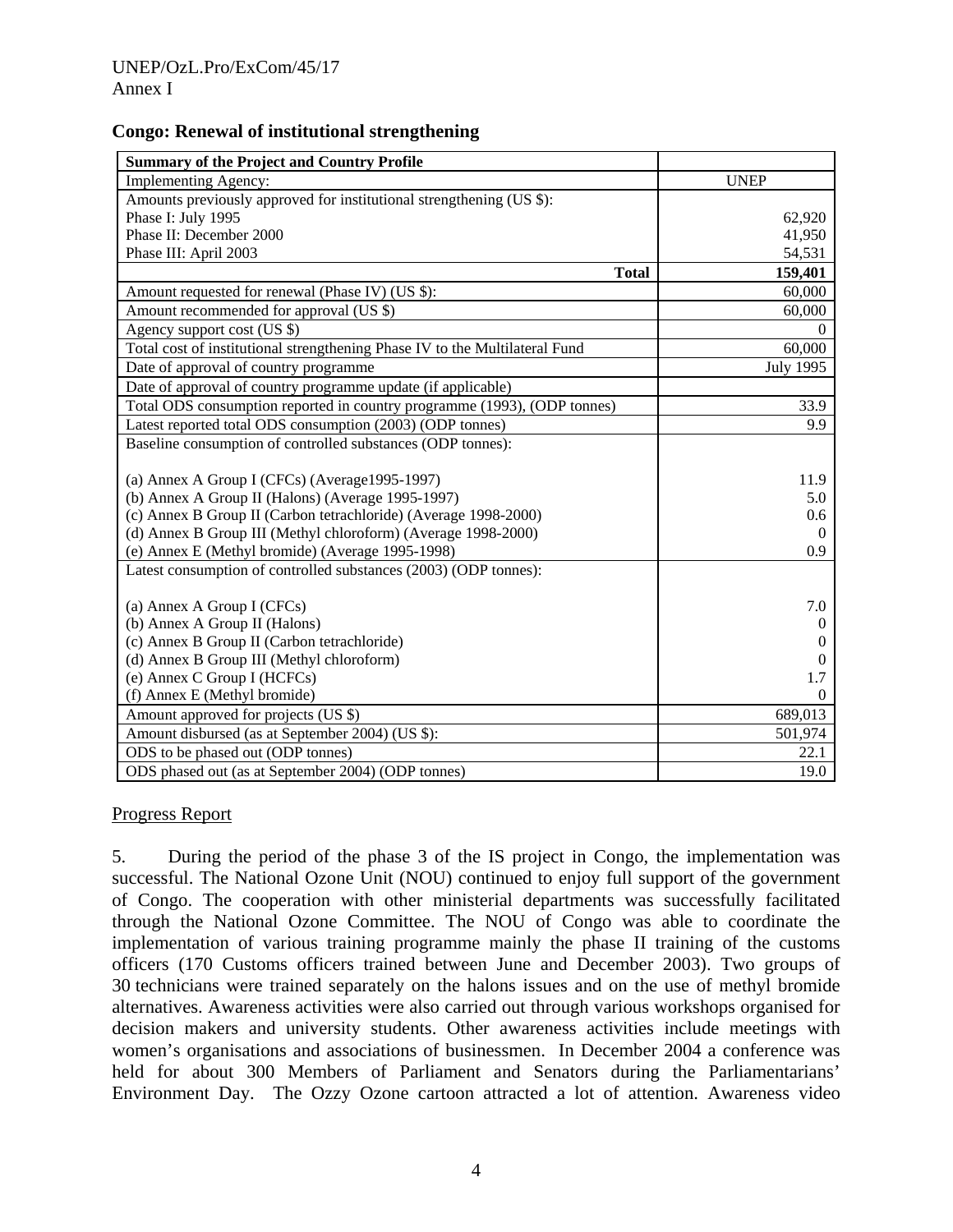materials are regularly broadcast on Congo national TV through a monthly TV programme "Espace Environnement". ODS regulations were put in place in Congo between 2000 and 2002 and became fully operational during the past 2 years. The NOU of Congo reported Article 7 data to Ozone Secretariat and Progress on CP implementation to the Fund Secretariat on a regular basis.

## Action Plan

6. During the next phase of the IS project, The NOU of the Congo will be coordinating the implementation of all phase-out activities in the country programme and the RMP update. The government of Congo through the NOU will reinforce the ODS regulations with the adoption of specific regulations on the import and use of Halons and Methyl Bromide. The NOU will continue monitoring the enforcement of existing ODS regulations. Awareness activities will also be increased targeting more stakeholders, especially the business community. The NOU intends to translate the Ozzy Ozone cartoon into local languages. Additional training will be provided to refrigeration technicians with a view to accelerating the transfer to CFC-free technologies. The NOU intends to encourage the review of training curricula in schools to include ozone related issues.

| <b>Summary of the Project and Country Profile</b>                                           |               |
|---------------------------------------------------------------------------------------------|---------------|
| <b>Implementing Agency:</b>                                                                 | <b>UNEP</b>   |
| Amounts previously approved for institutional strengthening (US \$):                        |               |
| Phase I: November 1997                                                                      | 70,000        |
| Phase II: December 2000                                                                     | 46,700        |
| Phase III: April 2003                                                                       | 60,667        |
| <b>Total</b>                                                                                | 177,367       |
| Amount requested for renewal (US \$):                                                       | 60,667        |
| Amount recommended for approval (US \$)                                                     | 60,667        |
| Agency support costs (US \$)                                                                | $\Omega$      |
| Total cost of institutional strengthening Phase IV $(2^{nd}$ year) to the Multilateral Fund | 60,667        |
| Date of approval of country programme                                                       | November 1997 |
| Date of approval of country programme update (if applicable)                                |               |
| Total ODS consumption reported in country programme (1996), (ODP tonnes)                    | 24.7          |
| Latest reported total ODS consumption (2003) (ODP tonnes)                                   | 61.1          |
| Baseline consumption of controlled substances (ODP tonnes):                                 |               |
|                                                                                             |               |
| (a) Annex A Group I (CFCs) (Average 1995-1997)                                              | 22.5          |
| (b) Annex A Group II (Halons) (Average 1995-1997)                                           | 42.5          |
| (c) Annex B Group II (Carbon tetrachloride) (Average 1998-2000)                             | $\Omega$      |
| (d) Annex B Group III (Methyl chloroform) (Average 1998-2000)                               |               |
| (e) Annex E (Methyl bromide) (Average 1995-1998)                                            | 13.7          |
| Latest consumption of controlled substances (2003) (ODP tonnes):                            |               |
|                                                                                             |               |
| (a) Annex A Group I (CFCs)                                                                  | 12.6          |
| (b) Annex A Group II (Halons)                                                               | 37.4          |
| (c) Annex B Group II (Carbon tetrachloride)                                                 | $\theta$      |
| (d) Annex B Group III (Methyl chloroform)                                                   | $\Omega$      |
| (e) Annex C Group I (HCFCs)                                                                 | $\Omega$      |
| (f) Annex E (Methyl bromide)                                                                | 10.2          |

#### **Georgia: Renewal of institutional strengthening**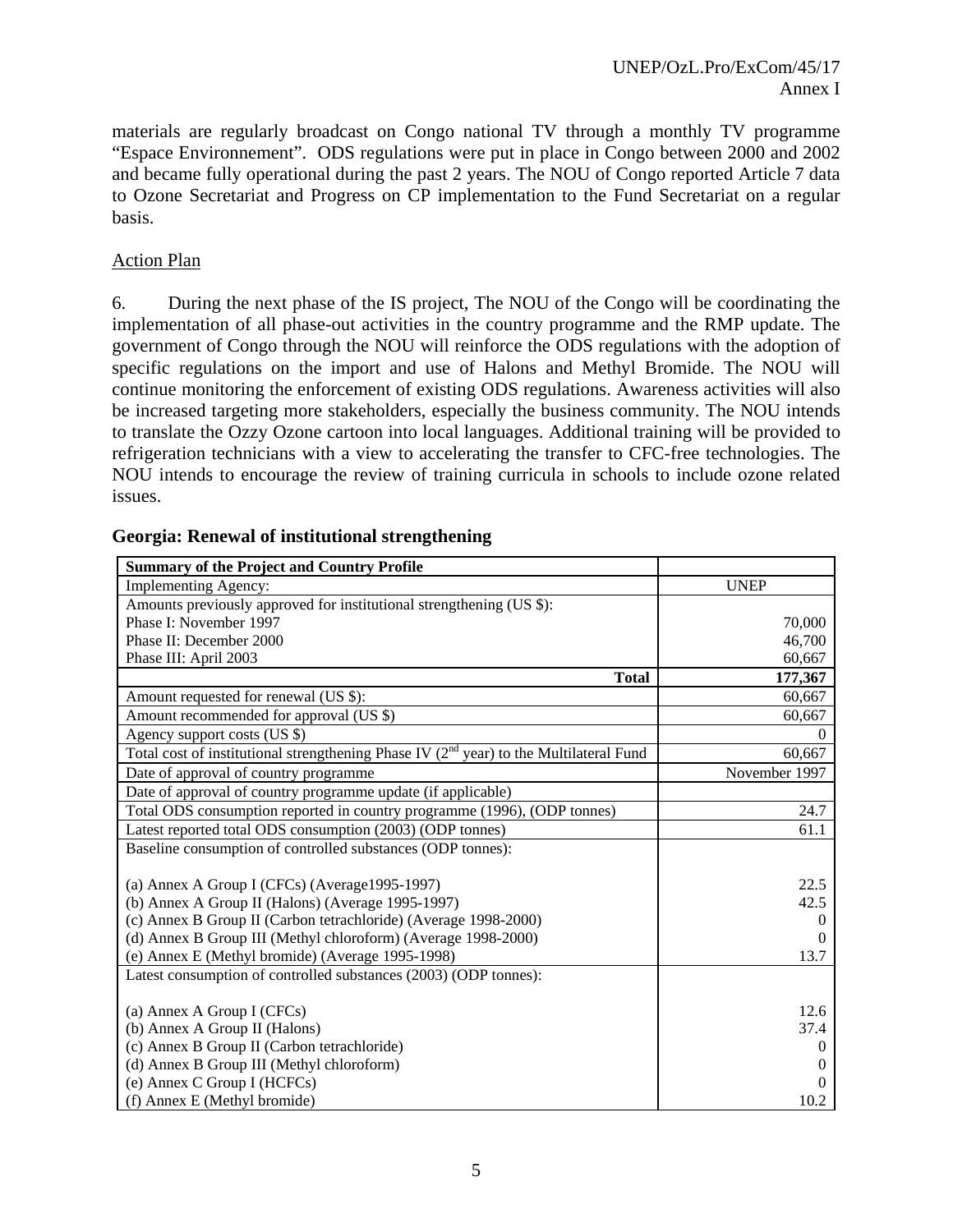| Amount approved for projects (US \$)               | 985,360 |
|----------------------------------------------------|---------|
| Amount disbursed (as at September 2004) (US \$):   | 538,81  |
| ODS to be phased out (ODP tonnes)                  |         |
| ODS phased out (as at September 2004) (ODP tonnes) |         |

## Progress Report

7. The implementation of the Montreal Protocol in Georgia is going on successfully. During the reporting period, the National Ozone Unit of Georgia (NOU) achieved the objectives of the institutional strengthening project. A Presidential Decree (#226) on the Control of Ozone Depleting Substances in the Territory of Georgia was approved on 8<sup>th</sup> May 2002. Introduction of ODS import quotas are expected by  $15<sup>th</sup>$  January, 2006. Amendments to four different laws on ODS were prepared by experts of the NOU of Georgia in cooperation with the Legal Department of the Ministry of Environment. Progress made in the implementation of various activities resulted in CFC consumption of 12.60 ODP tonnes in 2003, much below the baseline consumption of 22.50 ODP tonnes. Thus the country is in compliance with the freeze requirement and is clearly on its way to meeting the 50% reduction requirements by 2005. It is expected that by continuing the ongoing activities and implementing the activities proposed for the Business Plan 2005-2006 this freeze will be maintained and consumption will continue to decline, enabling Georgia to meet 50% reduction in CFCs consumption by 2005 and subsequently the 85% reduction by 2007.

8. At the present, 12 enterprises have already received assistance for converting refrigeration systems from ODS to alternative refrigerants. The NOU of Georgia in cooperation with the Georgian Refrigeration Association developed unique CDs containing data on refrigeration equipment, including detailed information regarding the retrofitting work carried out as well as a photo gallery of the replaced/retrofitted equipment of each enterprise and the existing R12/R502 compressor plants, which were destroyed according to Multilateral Fund policy requirements.

9. With methyl bromide consumption of 10.20 ODP tonnes in 2003 below the baseline of 13.65 ODP tonnes the country is in compliance with the freeze methyl bromide consumption. It is expected that through the implementation of the technical assistance programme in soil fumigation sector with the assistance of UNIDO, Georgia will be able to phase out methyl bromide use in soil fumigation (excluding mill and storage applications) to be able to meet the 20% reduction in methyl bromide consumption by 2005.

#### Action Plan

10. The NOU is the responsible authority for coordination of the implementation of the institutional strengthening programme and for monitoring of the implementation of the Country Programme. The NOU of Georgia will organise Phase II of the customs training programme. Implementation of the programme for phasing out of methyl bromide in soil fumigation will be completed. The NOU in cooperation with UNIDO will prepare the programme for phasing out methyl bromide use in structural fumigation and post harvest uses as well as a Halon Management Programme. Additional training programme will be organized for the remaining technicians in the refrigeration and the awareness-raising programme through mass media,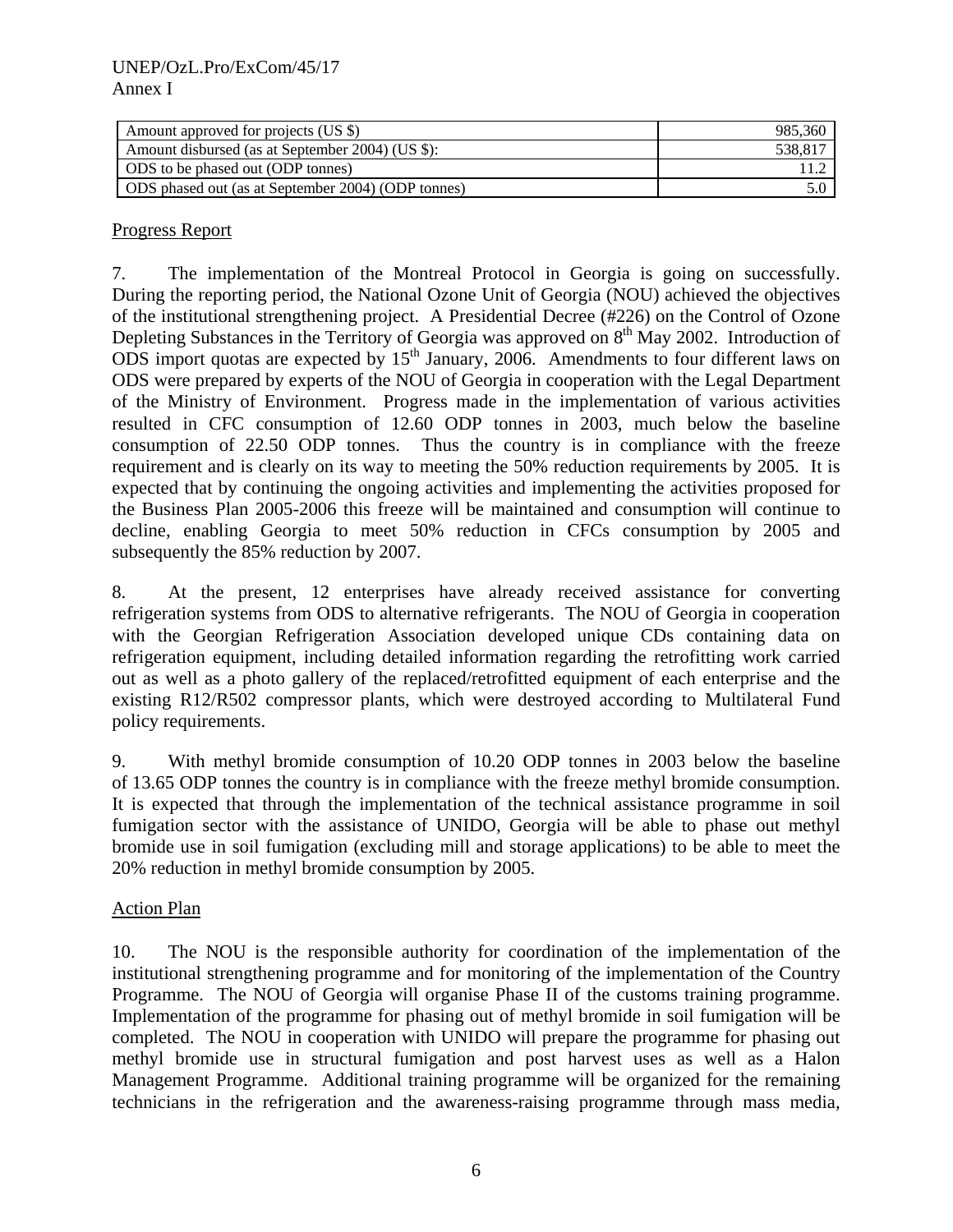NGOs and workshops will continue. It is expected to introduce an educational programme on Ozone Layer Protection in high schools.

| <b>Summary of the Project and Country Profile</b>                           |              |
|-----------------------------------------------------------------------------|--------------|
| <b>Implementing Agency:</b>                                                 | <b>UNEP</b>  |
| Amounts previously approved for institutional strengthening (US \$):        |              |
| Phase I: October 1996                                                       | 66,000       |
| Phase II: December 2000                                                     | 44,000       |
| Phase III: July 2003                                                        | 57,200       |
| <b>Total</b>                                                                | 167,200      |
| Amount requested for renewal (Phase IV) (US \$):                            | 60,000       |
| Amount recommended for approval (US \$)                                     | Pending      |
| Agency support costs (US \$)                                                | $\Omega$     |
| Total cost of institutional strengthening Phase IV to the Multilateral Fund | Pending      |
| Date of approval of country programme                                       | October 1996 |
| Date of approval of country programme update (if applicable)                |              |
| Total ODS consumption reported in country programme (1994), (ODP tonnes)    | 88.8         |
| Latest reported total ODS consumption (2003) (ODP tonnes)                   | 591.5        |
| Baseline consumption of controlled substances (ODP tonnes):                 |              |
|                                                                             |              |
| (a) Annex A Group I (CFCs) (Average1995-1997)                               | 331.6        |
| (b) Annex A Group II (Halons) (Average 1995-1997)                           |              |
| (c) Annex B Group II (Carbon tetrachloride) (Average 1998-2000)             |              |
| (d) Annex B Group III (Methyl chloroform) (Average 1998-2000)               |              |
| (e) Annex E (Methyl bromide) (Average 1995-1998)                            | 259.4        |
| Latest consumption of controlled substances (2003) (ODP tonnes):            |              |
| (a) Annex A Group I (CFCs)                                                  | 219.1        |
| (b) Annex A Group II (Halons)                                               | $\theta$     |
| (c) Annex B Group II (Carbon tetrachloride)                                 |              |
| (d) Annex B Group III (Methyl chloroform)                                   | $\theta$     |
| (e) Annex C Group I (HCFCs)                                                 | 5.9          |
| (f) Annex E (Methyl bromide)                                                | 366.5        |
| Amount approved for projects (US \$)                                        | 3,283,538    |
| Amount disbursed (as at September 2004) (US \$):                            | 2,111,340    |
| ODS to be phased out (ODP tonnes)                                           | 243.5        |
| ODS phased out (as at September 2004) (ODP tonnes)                          | 117.1        |

**Honduras: Renewal of institutional strengthening** 

## Progress Report

11. The implementation of the Montreal Protocol in Honduras has faced some difficulties that are being overcome. Regulations on the use of ozone depleting substances (ODS) in Honduras have been in force since 13 November 2002. They include CFC and methyl bromide license system and import quotas. During the reporting period, the National Ozone Unit of Honduras (NOU) implemented the planned activities under the institutional strengthening project which included methyl bromide phase-out project and refrigerant management plan (RMP). An RMP update was approved at the 44th meeting of the Executive Committee. CFC consumption of Honduras in 2003 was 219.09 ODP tonnes below the baseline consumption of 331.64 ODP tonnes putting the country in compliance with the CFC freeze requirement. It is expected that by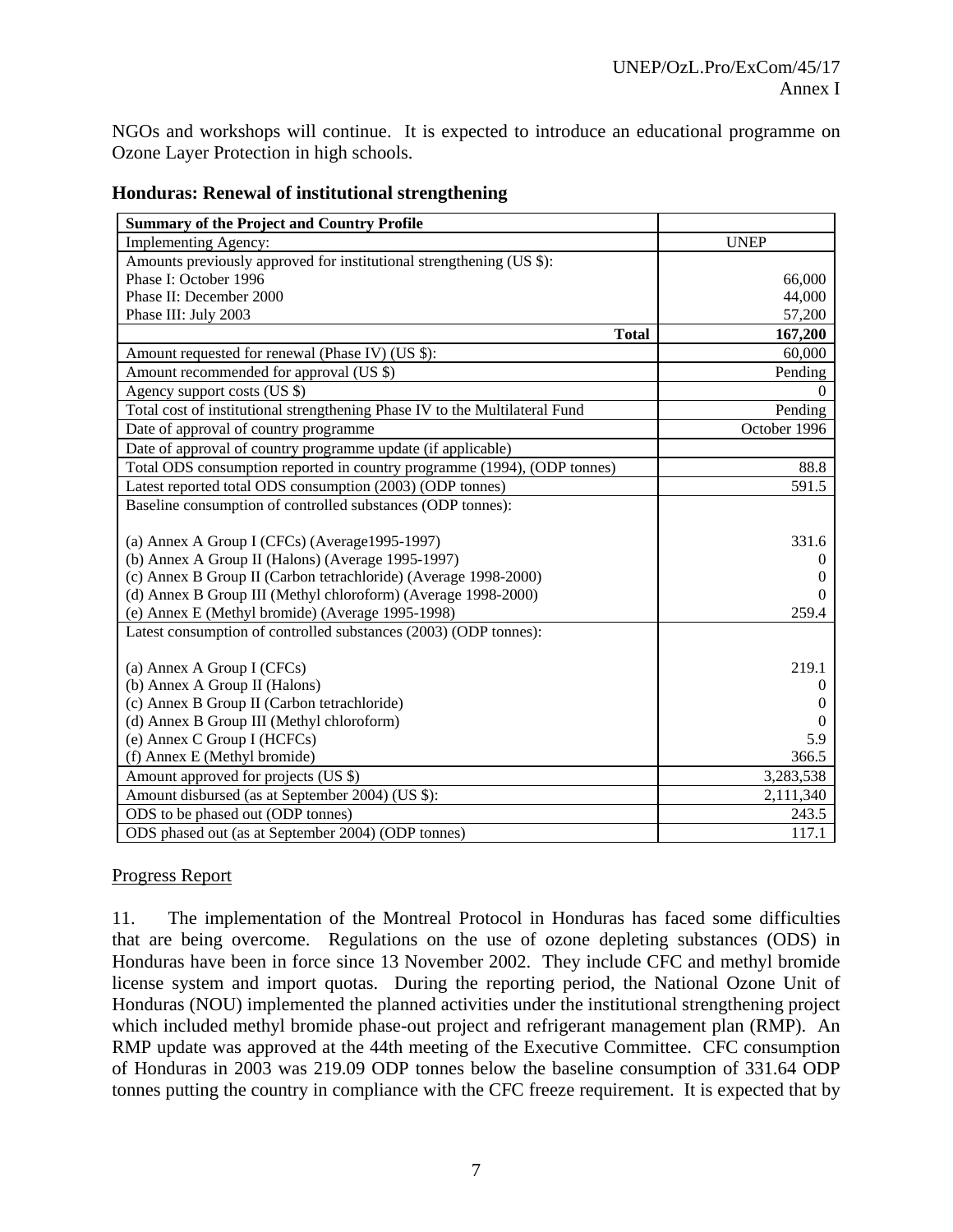continuing the ongoing activities and implementing the activities proposed in the 2005-2006 Business Plan this freeze will be maintained and consumption will continue to decline and enable Honduras to meet its 50% CFC consumption reduction obligation by 2005 and 85% reduction by 2007. As at now, 436 custom officers and more than 2000 refrigeration technicians have been trained. 21 CFC imports licenses were issued in 2003 and 36 in 2004.

12. The consumption of methyl bromide of 370.14 ODP tonnes in 2003 was above the baseline of 259.428 ODP tonnes and placed the country in non-compliance with the methyl bromide freeze. It is, however, expected that through the implementation of the methyl bromide phase-out project with UNIDO's assistance, Honduras will be able to gradually phase-out methyl bromide used in soil fumigation to comply with the Action Plan approved by the Fifteenth Meeting of the Parties to the Montreal Protocol. According to this plan Honduras should have 20% reduction of methyl bromide consumption in 2005. Awareness-raising activities through seminars and dissemination of information among children and the youth were carried out. A sub-regional workshop on Alternatives to Methyl Bromide for Melon and Watermelon Growers was organized in May 2003. Honduras has a full time Ozone coordinator.

## Action Plan

13. The NOU is the responsible authority for coordination and monitoring of the implementation of the institutional strengthening project and the Country Programme. The NOU will be in charge of the implementation of the RMP Update and the programme for phasing out methyl bromide in soil fumigation. In cooperation with UNIDO, it will prepare the programme for phasing out methyl bromide after 2005. The NOU will continue awareness-raising programme through distribution of brochures and workshops on ozone layer protection in high schools.

| <b>Summary of the Project and Country Profile</b>                            |              |
|------------------------------------------------------------------------------|--------------|
| <b>Implementing Agency:</b>                                                  | <b>UNEP</b>  |
| Amounts previously approved for institutional strengthening (US \$):         |              |
| Phase I: October 1996                                                        | 30,000       |
| Phase II: November 1999                                                      | 20,000       |
| <b>Total</b>                                                                 | 50,000       |
| Amount requested for renewal (Phase III) (US \$):                            | 26,000       |
| Amount recommended for approval (US \$)                                      | 26,000       |
| Agency support costs (US \$)                                                 | $\Omega$     |
| Total cost of institutional strengthening Phase III to the Multilateral Fund | 26,000       |
| Date of approval of country programme                                        | October 1996 |
| Date of approval of country programme update (if applicable)                 |              |
| Total ODS consumption reported in country programme (1994), (ODP tonnes)     | 5.6          |
| Latest reported total ODS consumption (2004) (ODP tonnes)                    | 2.07         |
| Baseline consumption of controlled substances (ODP tonnes):                  |              |
|                                                                              |              |
| (a) Annex A Group I (CFCs) (Average 1995-1997)                               | 5.1          |
| (b) Annex A Group II (Halons) (Average 1995-1997)                            | 0.2          |
| (c) Annex B Group II (Carbon tetrachloride) (Average 1998-2000)              | $\Omega$     |
| (d) Annex B Group III (Methyl chloroform) (Average 1998-2000)                |              |
| (e) Annex E (Methyl bromide) (Average 1995-1998)                             | 0.1          |

## **Lesotho: Renewal of institutional strengthening**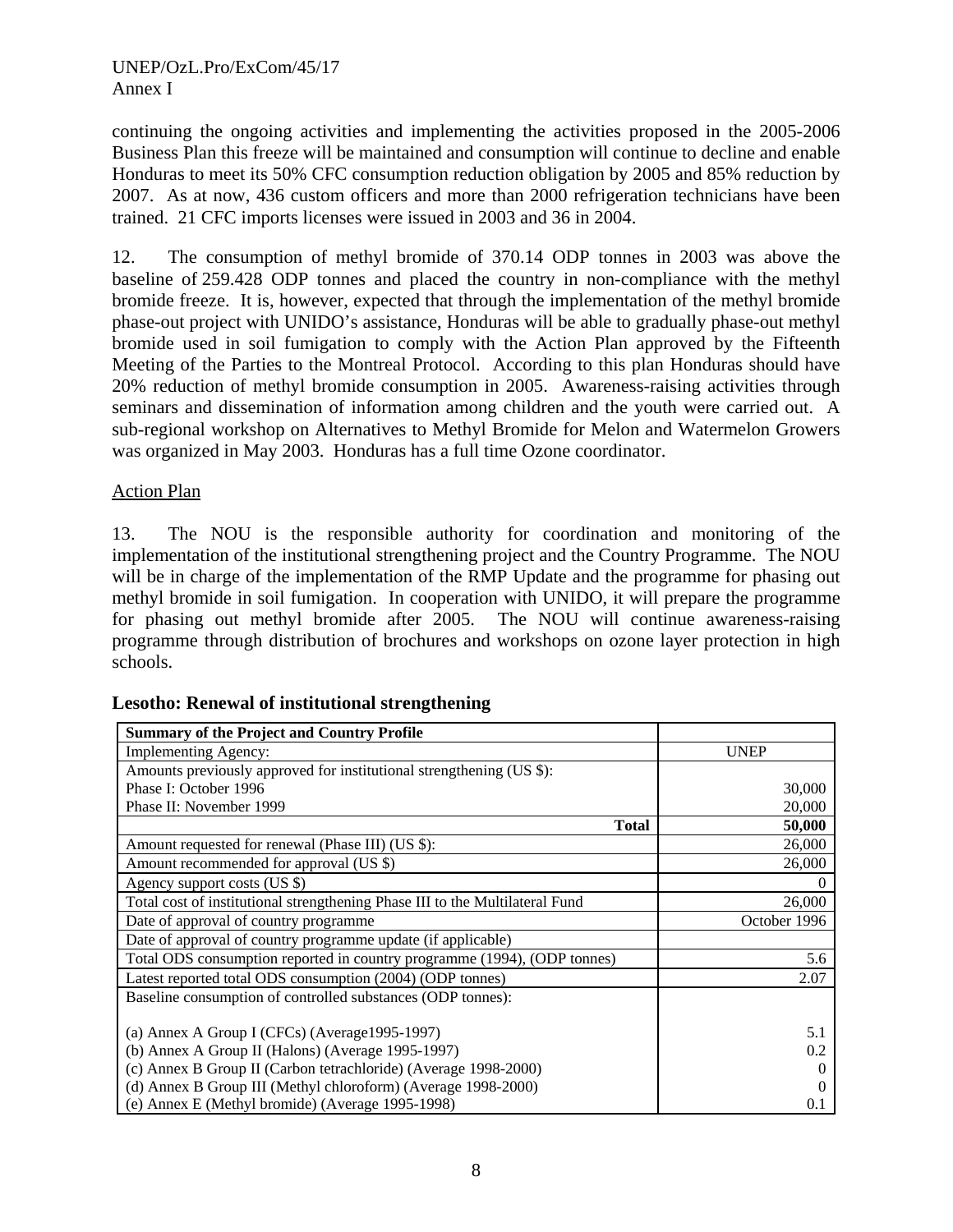| Latest consumption of controlled substances (2004) (ODP tonnes): |         |
|------------------------------------------------------------------|---------|
|                                                                  |         |
| (a) Annex A Group I (CFCs)                                       | 1.2     |
| (b) Annex A Group II (Halons)                                    |         |
| (c) Annex B Group II (Carbon tetrachloride)                      |         |
| (d) Annex B Group III (Methyl chloroform)                        |         |
| (e) Annex C Group I (HCFCs)                                      | 0.87    |
| (f) Annex E (Methyl bromide)                                     |         |
| Amount approved for projects (US \$)                             | 311,332 |
| Amount disbursed (as at September 2004) (US \$):                 | 216,832 |
| ODS to be phased out (ODP tonnes)                                | 4.2     |
| ODS phased out (as at September 2004) (ODP tonnes)               | 4.0     |

## Progress Report

14. The programme of activities related to the Montreal Protocol forms part of Lesotho's national poverty reduction strategy and is also integrated into the country's  $8<sup>th</sup>$  Development Plan 2004/2007. The implementation of the Montreal Protocol activities in Lesotho is going on successfully. During the reporting period the National Ozone Unit of Lesotho has implemented the required activities under the institutional strengthening project and CFC terminal phase-out plan. ODS regulations were recently approved by Parliament and waiting to be gazetted. The regulations when effected will introduce CFC and methyl bromide license system and enable enforcement agencies (Customs and Police) to control cross border movement of ODS and inspectors to control use of ODS. The NOU embarked on an awareness programme, trained about 16 Customs officers, 4 Police Officers and 48 refrigeration technicians in 2004 and implemented the recovery and recycling project.

15. Lesotho met the 1999 freeze requirements and is currently in compliance with Montreal Protocol for both data reporting and the CFC freeze. The country has already met the 50% CFC reduction and it is expected that by continuing with the ongoing activities Lesotho will achieve a 100% CFC reduction by 2007.

16. Lesotho was in non-compliance in terms of data reporting for 2003, (MOP decision XVI/17) and halons consumption (MOP decision XVI/25). Lesotho has now reported both 2003 and 2004 data and is back in compliance in both data reporting and halons consumption. The consumption of halons in 2004 was nil, the baseline being 0.2 ODP tonnes. Thus the country is in compliance with the freeze requirement. It is expected that by continuing with implementation of the ongoing activities, this phase-out will be maintained and consumption will continue to be at zero ODP tonnes.

## Action Plan

17. The NOU is the responsible authority for coordination of the implementation of the institutional strengthening programme and for monitoring the implementation of the CFC terminal phase-out plan. The NOU of Lesotho will continue with the implementation of CFC terminal phase-out plan and complete implementation of recovery and recycling project. During the period 2006-2007 the NOU will continue with the training programme for technicians in the refrigeration sector as well as newly recruited and remaining customs officers to support the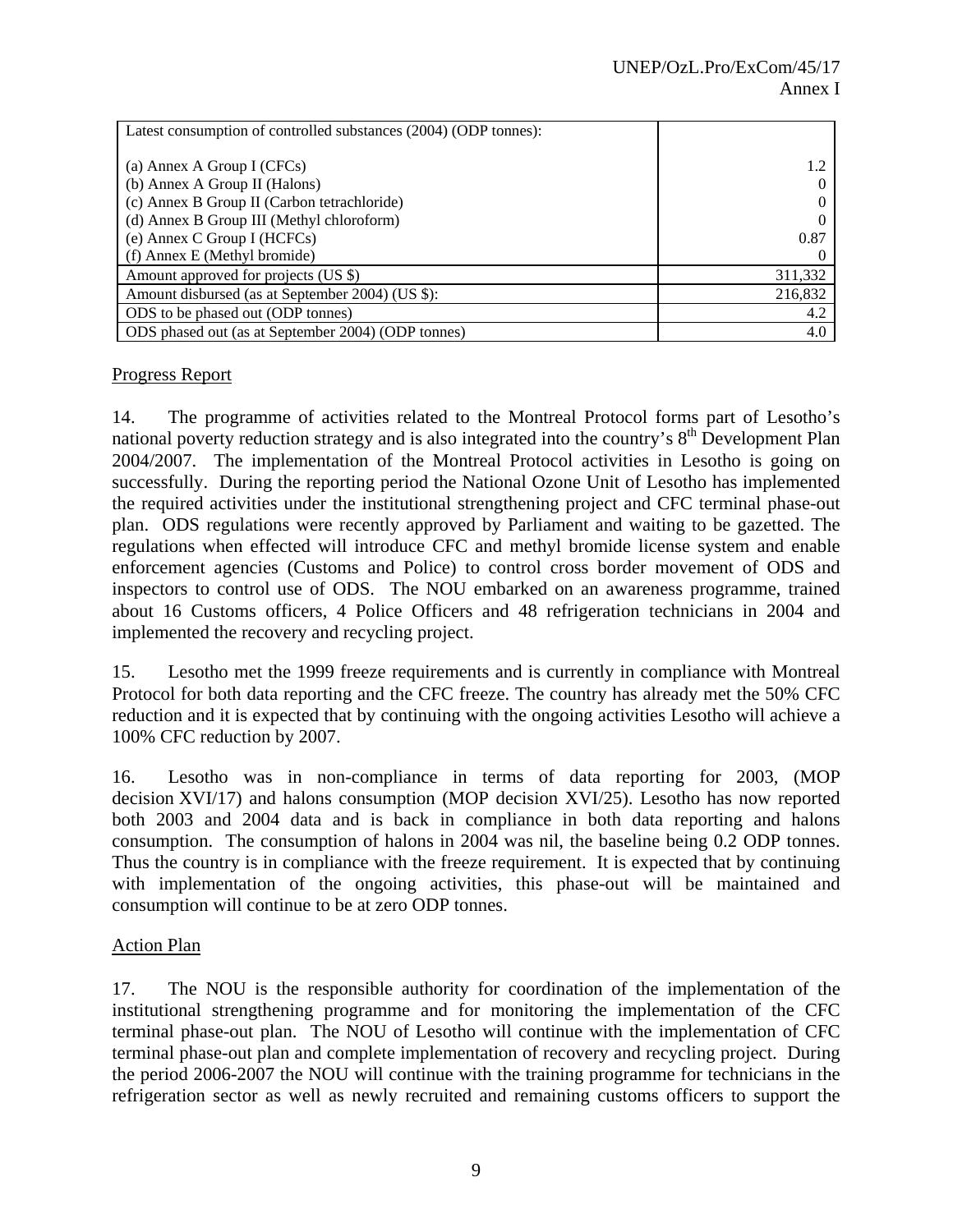## UNEP/OzL.Pro/ExCom/45/17 Annex I

implementation and enforcement of the newly approved ODS regulations. The awareness-raising programme through mass media, NGOs, workshops, and distribution of information materials to industry and other stakeholders will also be continued.

| Implementing Agency:<br><b>UNEP</b><br>Amounts previously approved for institutional strengthening (US \$):<br>Phase I: June 1993<br>50,000<br>50,000<br><b>Total</b><br>Amount requested for renewal (Phase II) (US \$):<br>60,000<br>Amount recommended for approval (US \$)<br>60,000<br>Agency support costs (US \$)<br>0<br>Total cost of institutional strengthening Phase II to the Multilateral Fund<br>60,000<br>Date of approval of country programme<br>June 1993<br>Date of approval of country programme update (if applicable)<br>Total ODS consumption reported in country programme (1999), (ODP tonnes)<br>69.4<br>Latest reported total ODS consumption (2003) (ODP tonnes)<br>16.3<br>Baseline consumption of controlled substances (ODP tonnes):<br>(a) Annex A Group I (CFCs) (Average 1995-1997)<br>29.1<br>(b) Annex A Group II (Halons) (Average 1995-1997)<br>$\theta$<br>(c) Annex B Group II (Carbon tetrachloride) (Average 1998-2000)<br>$\theta$<br>(d) Annex B Group III (Methyl chloroform) (Average 1998-2000)<br>$\Omega$<br>(e) Annex E (Methyl bromide) (Average 1995-1998)<br>0.1 |
|------------------------------------------------------------------------------------------------------------------------------------------------------------------------------------------------------------------------------------------------------------------------------------------------------------------------------------------------------------------------------------------------------------------------------------------------------------------------------------------------------------------------------------------------------------------------------------------------------------------------------------------------------------------------------------------------------------------------------------------------------------------------------------------------------------------------------------------------------------------------------------------------------------------------------------------------------------------------------------------------------------------------------------------------------------------------------------------------------------------------|
|                                                                                                                                                                                                                                                                                                                                                                                                                                                                                                                                                                                                                                                                                                                                                                                                                                                                                                                                                                                                                                                                                                                        |
|                                                                                                                                                                                                                                                                                                                                                                                                                                                                                                                                                                                                                                                                                                                                                                                                                                                                                                                                                                                                                                                                                                                        |
|                                                                                                                                                                                                                                                                                                                                                                                                                                                                                                                                                                                                                                                                                                                                                                                                                                                                                                                                                                                                                                                                                                                        |
|                                                                                                                                                                                                                                                                                                                                                                                                                                                                                                                                                                                                                                                                                                                                                                                                                                                                                                                                                                                                                                                                                                                        |
|                                                                                                                                                                                                                                                                                                                                                                                                                                                                                                                                                                                                                                                                                                                                                                                                                                                                                                                                                                                                                                                                                                                        |
|                                                                                                                                                                                                                                                                                                                                                                                                                                                                                                                                                                                                                                                                                                                                                                                                                                                                                                                                                                                                                                                                                                                        |
|                                                                                                                                                                                                                                                                                                                                                                                                                                                                                                                                                                                                                                                                                                                                                                                                                                                                                                                                                                                                                                                                                                                        |
|                                                                                                                                                                                                                                                                                                                                                                                                                                                                                                                                                                                                                                                                                                                                                                                                                                                                                                                                                                                                                                                                                                                        |
|                                                                                                                                                                                                                                                                                                                                                                                                                                                                                                                                                                                                                                                                                                                                                                                                                                                                                                                                                                                                                                                                                                                        |
|                                                                                                                                                                                                                                                                                                                                                                                                                                                                                                                                                                                                                                                                                                                                                                                                                                                                                                                                                                                                                                                                                                                        |
|                                                                                                                                                                                                                                                                                                                                                                                                                                                                                                                                                                                                                                                                                                                                                                                                                                                                                                                                                                                                                                                                                                                        |
|                                                                                                                                                                                                                                                                                                                                                                                                                                                                                                                                                                                                                                                                                                                                                                                                                                                                                                                                                                                                                                                                                                                        |
|                                                                                                                                                                                                                                                                                                                                                                                                                                                                                                                                                                                                                                                                                                                                                                                                                                                                                                                                                                                                                                                                                                                        |
|                                                                                                                                                                                                                                                                                                                                                                                                                                                                                                                                                                                                                                                                                                                                                                                                                                                                                                                                                                                                                                                                                                                        |
|                                                                                                                                                                                                                                                                                                                                                                                                                                                                                                                                                                                                                                                                                                                                                                                                                                                                                                                                                                                                                                                                                                                        |
|                                                                                                                                                                                                                                                                                                                                                                                                                                                                                                                                                                                                                                                                                                                                                                                                                                                                                                                                                                                                                                                                                                                        |
|                                                                                                                                                                                                                                                                                                                                                                                                                                                                                                                                                                                                                                                                                                                                                                                                                                                                                                                                                                                                                                                                                                                        |
|                                                                                                                                                                                                                                                                                                                                                                                                                                                                                                                                                                                                                                                                                                                                                                                                                                                                                                                                                                                                                                                                                                                        |
|                                                                                                                                                                                                                                                                                                                                                                                                                                                                                                                                                                                                                                                                                                                                                                                                                                                                                                                                                                                                                                                                                                                        |
| Latest consumption of controlled substances (2003) (ODP tonnes):                                                                                                                                                                                                                                                                                                                                                                                                                                                                                                                                                                                                                                                                                                                                                                                                                                                                                                                                                                                                                                                       |
| 4.0<br>(a) Annex A Group I (CFCs)                                                                                                                                                                                                                                                                                                                                                                                                                                                                                                                                                                                                                                                                                                                                                                                                                                                                                                                                                                                                                                                                                      |
| (b) Annex A Group II (Halons)<br>$\Omega$                                                                                                                                                                                                                                                                                                                                                                                                                                                                                                                                                                                                                                                                                                                                                                                                                                                                                                                                                                                                                                                                              |
| (c) Annex B Group II (Carbon tetrachloride)                                                                                                                                                                                                                                                                                                                                                                                                                                                                                                                                                                                                                                                                                                                                                                                                                                                                                                                                                                                                                                                                            |
| (d) Annex B Group III (Methyl chloroform)<br>$\Omega$                                                                                                                                                                                                                                                                                                                                                                                                                                                                                                                                                                                                                                                                                                                                                                                                                                                                                                                                                                                                                                                                  |
| (e) Annex C Group I (HCFCs)<br>12.3                                                                                                                                                                                                                                                                                                                                                                                                                                                                                                                                                                                                                                                                                                                                                                                                                                                                                                                                                                                                                                                                                    |
| (f) Annex E (Methyl bromide)<br>0                                                                                                                                                                                                                                                                                                                                                                                                                                                                                                                                                                                                                                                                                                                                                                                                                                                                                                                                                                                                                                                                                      |
| Amount approved for projects (US \$)<br>1,101,826                                                                                                                                                                                                                                                                                                                                                                                                                                                                                                                                                                                                                                                                                                                                                                                                                                                                                                                                                                                                                                                                      |
| Amount disbursed (as at September 2004) (US \$):<br>954,709                                                                                                                                                                                                                                                                                                                                                                                                                                                                                                                                                                                                                                                                                                                                                                                                                                                                                                                                                                                                                                                            |
| ODS to be phased out (ODP tonnes)<br>55.7                                                                                                                                                                                                                                                                                                                                                                                                                                                                                                                                                                                                                                                                                                                                                                                                                                                                                                                                                                                                                                                                              |
| ODS phased out (as at September 2004) (ODP tonnes)<br>46.0                                                                                                                                                                                                                                                                                                                                                                                                                                                                                                                                                                                                                                                                                                                                                                                                                                                                                                                                                                                                                                                             |

## **Mauritius: Renewal of institutional strengthening**

## Progress Report

18. Mauritius was granted institutional strengthening funding of US \$50,000 in June 1993 and is only now (in March 2005) requesting additional funding. In spite of this the implementation of the Montreal Protocol activities in Mauritius has met with outstanding success. During the period 1993-2004 the National Ozone Unit of Mauritius has implemented the required activities under the institutional strengthening project, in particular the CFC terminal phase-out plan, through the implementation of an import licensing and quota system which was established in 1999. As a result not only has Mauritius met the 1999 freeze but also, based on its 2003 reported data, met both the 50% and 85% reductions in CFC consumption. These results were due mainly to the ODS import controls in place, public awareness, the training of trainers and refrigeration technicians and customs officers. The NOU embarked on sustained public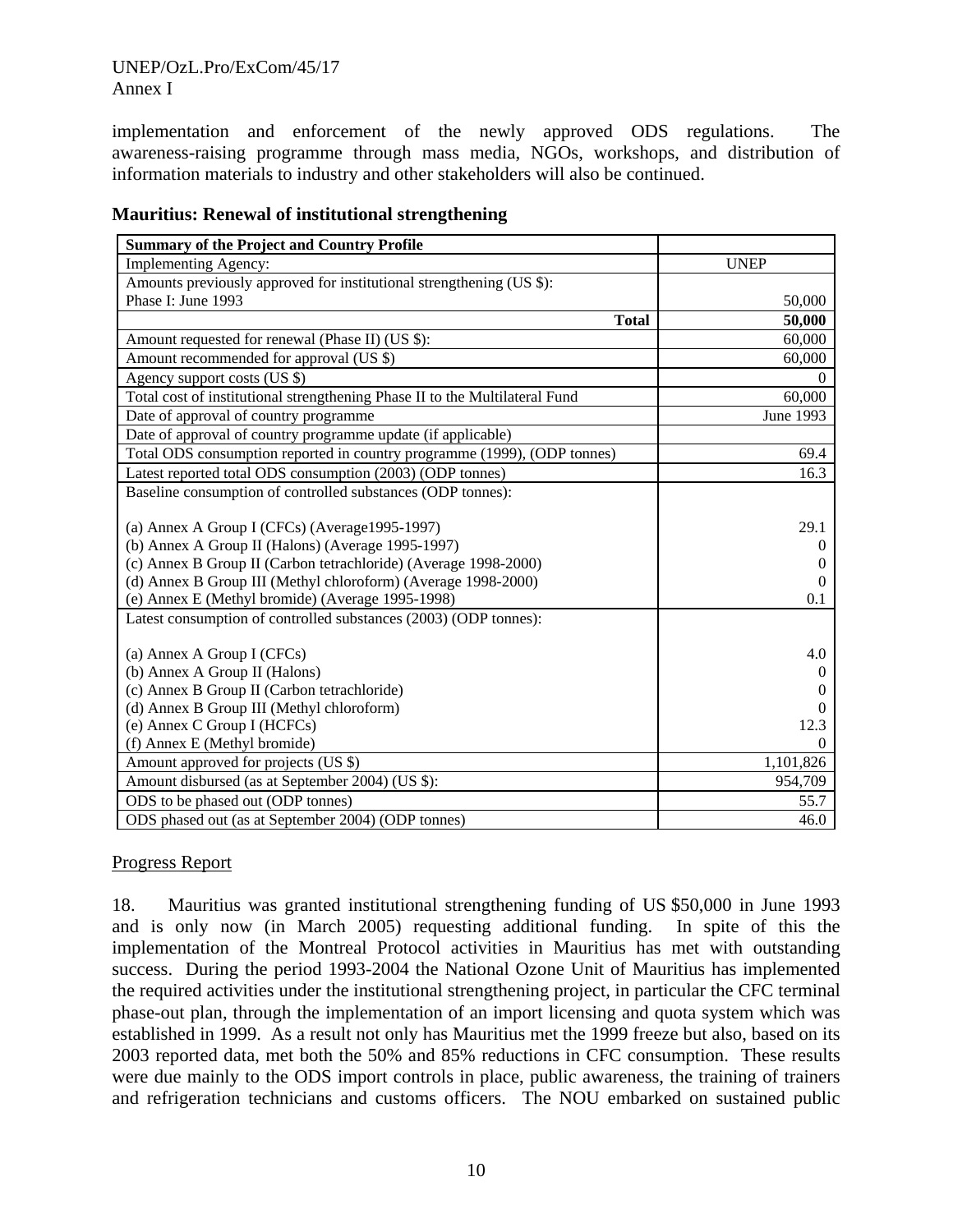awareness programme, and in 2004 trained about 62 customs officers and 37 refrigeration technicians and implemented the end user and recovery and recycling project.

19. It is expected that by continuing with the ongoing activities Mauritius will achieve complete ODS phase-out by 2006. Consumption of Methyl Bromide has been banned by imposing laws to prevent entry into the country. All ODS are controlled under the Consumer Protection Act which includes CFC and methyl bromide license systems and import quotas.

#### Action Plan

20. The NOU is the responsible authority for coordination of the implementation of the institutional strengthening programme and for monitoring of the implementation of the CFC terminal phase-out plan. The NOU of Mauritius will continue with the implementation of the CFC terminal phase-out plan, complete implementation of retrofit of the chillers in the new court house, and the recovery and recycling project. The NOU will continue with the training programme for the technicians in the refrigeration sector. Training of newly recruited and remaining customs officers is expected to continue. The NOU will continue to sustain the public awareness programme through mass media, NGOs, workshops and specifically targeting schools at all levels.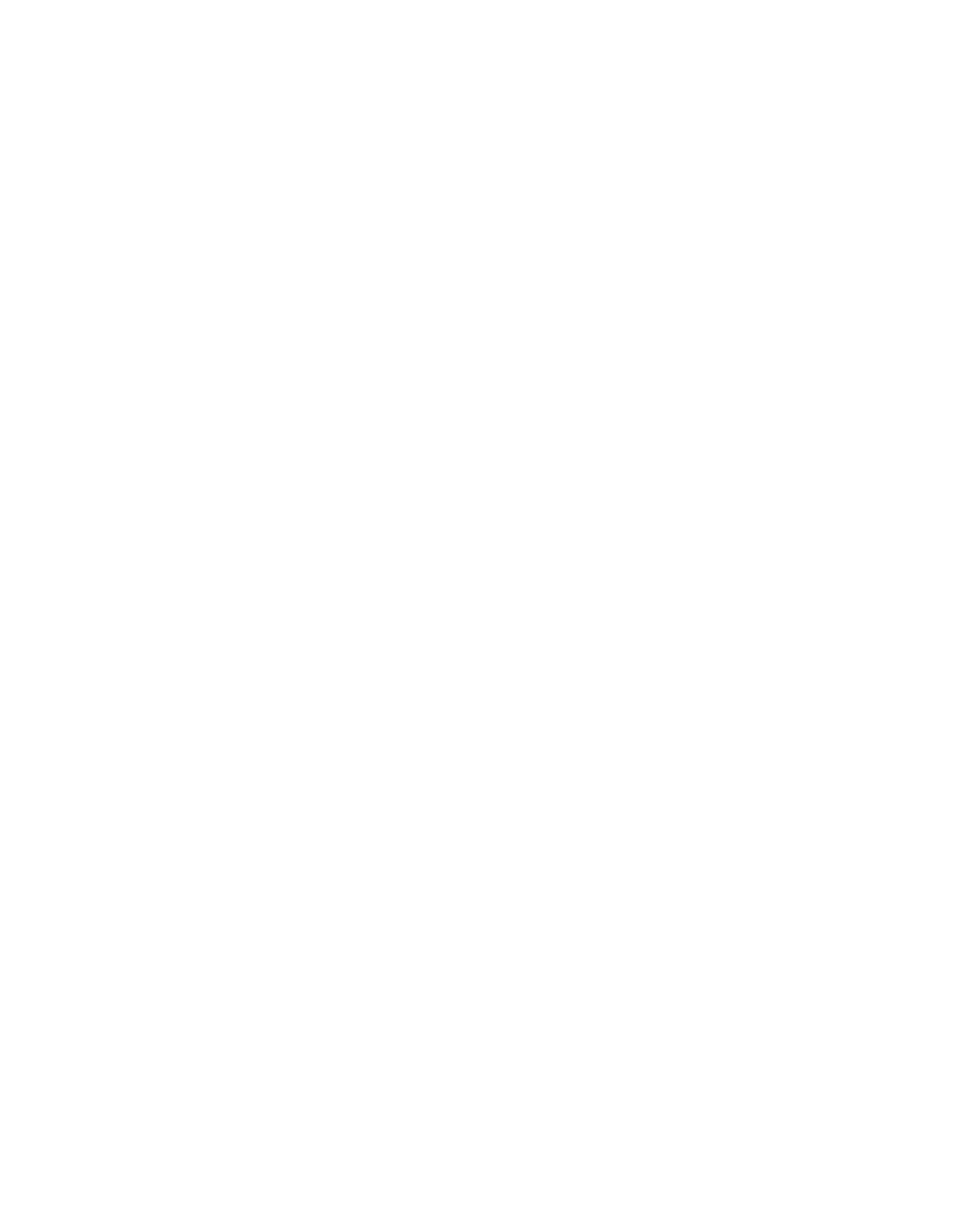#### **Annex II**

## **VIEWS EXPRESSED BY THE EXECUTIVE COMMITTEE ON RENEWALS OF INSTITUTIONAL STRENGTHENING PROJECTS SUBMITTED TO THE 45TH MEETING**

#### *Central African Republic*

1. The Executive Committee has reviewed the information presented with the institutional strengthening renewal request for Central African Republic and notes with appreciation the fact that Central African Republic reported 2003 data to the Ozone Secretariat that shows CFC consumption lower than 50 per cent of its baseline consumption. Thus Central African Republic has achieved the required 50 per cent reduction in CFC consumption ahead of schedule and is on its way to meeting the 85 per cent reduction obligations. The Executive Committee greatly supports the efforts of Central African Republic to meet its obligations under the Montreal Protocol. The Executive Committee is hopeful that, in the next two years, Central African Republic will continue with these laudable efforts and will achieve outstanding success in the implementation of its refrigerant management plan activities and further accelerate the complete phase-out of its remaining CFC consumption.

#### *Comoros*

2. The Executive Committee has reviewed the information presented with the institutional strengthening renewal request for Comoros and notes with appreciation the fact that Comoros reported 2003 data to the Ozone Secretariat that is lower than its 1995-1997 CFC compliance baseline. The Committee also notes that Comoros has successfully completed the training programmes for customs officers and refrigeration technicians and the ODS licensing system has been successfully implemented. The Executive Committee greatly supports the efforts of Comoros to maintain its compliance with the CFC consumption reduction schedules of the Montreal Protocol. It is hopeful that, in the next year, Comoros will continue with the implementation of its refrigerant management plan activities with outstanding success in the reduction of its current level of CFC consumption.

#### *Congo*

3. The Executive Committee has reviewed the information presented with the institutional strengthening renewal request for Congo and notes with appreciation the fact that Congo reported 2003 data to the Ozone Secretariat that is lower than its 1995-1997 CFC compliance baseline. It also notes with appreciation that the consumption levels for methyl bromide reported to the Ozone Secretariat are also lower than its 1995-1998 average methyl bromide consumption and that Congo appears to be in compliance with the Montreal Protocol measures for methyl bromide. Congo has also put in place an ODS a licensing system that could assist the country to control the imports and use of controlled substances and has implemented training activities. The Executive Committee supports these important efforts of Congo towards reductions in its ODS consumption and is hopeful that, in the next two years, Congo will continue to implement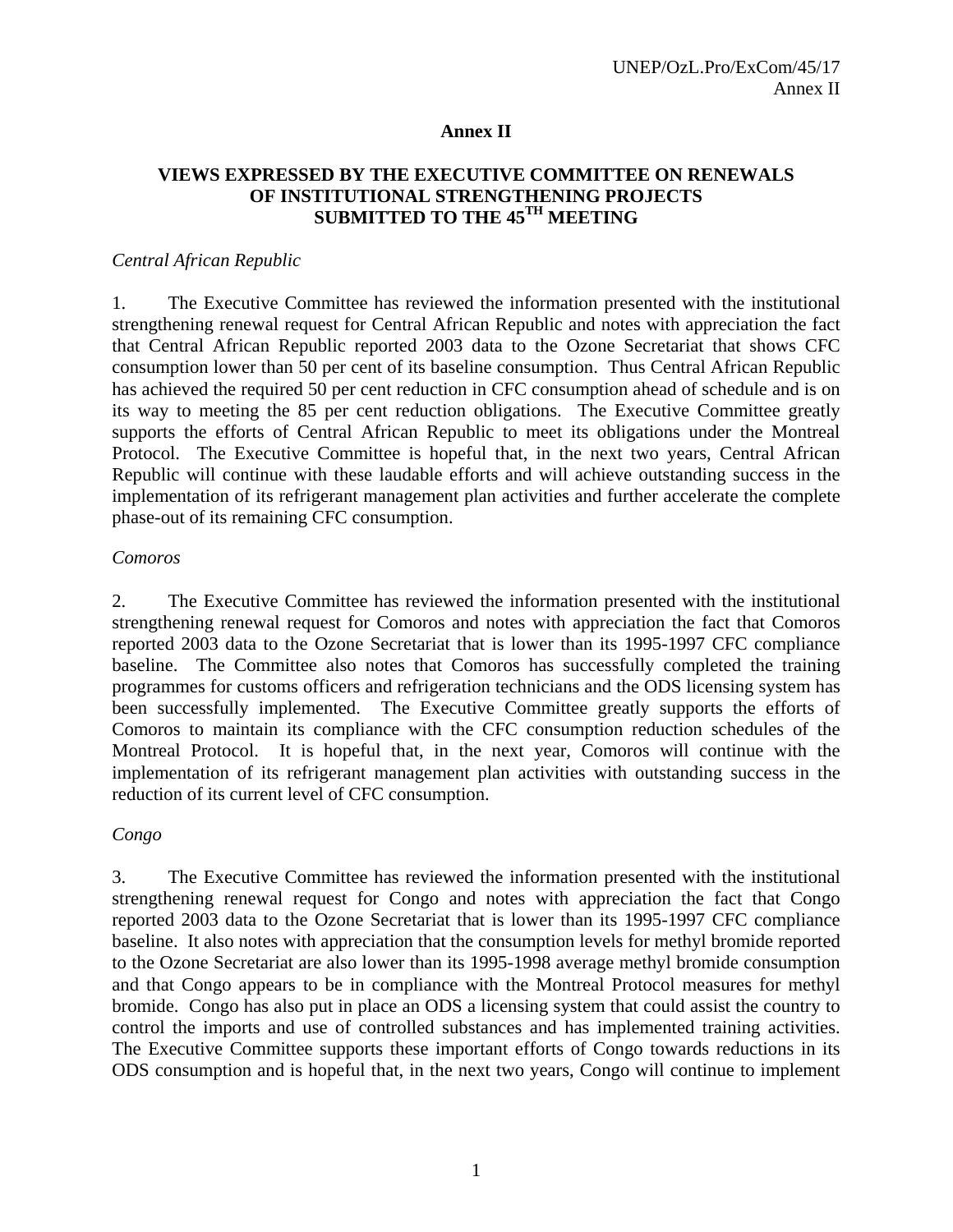#### UNEP/OzL.Pro/ExCom/45/17 Annex II

its refrigerant management plan and other activities with outstanding success to ensure rapid and permanent reductions in its current levels of ODS consumption

#### *Georgia*

4. The Executive Committee has reviewed the information presented with the institutional strengthening renewal request for Georgia and notes with appreciation the fact that Georgia reported 2003 data to the Ozone Secretariat that is much lower than its 1995-1997 CFC compliance baseline, and that Georgia is able to comply with the CFC consumption freeze. The Executive Committee also notes that Georgia has taken some significant steps during the period of the institutional strengthening project to phase out its consumption of ODS. In its submission, Georgia specifically reports that it has taken important initiatives, namely the reduction of ODS imports through a licensing system, the organization of training workshops for Customs officers, implementation of a commercial/industrial refrigeration end-user incentive programme, and successful trials of alternatives to methyl bromide in soil fumigation. The Executive Committee greatly appreciates the efforts of Georgia to reduce the consumption of ODS. The Executive Committee expresses the expectation that, in the next two years, Georgia will continue the implementation of the licensing system and its refrigerant management plan with outstanding success, and sustain or accelerate rapid and permanent reductions in its current levels of ODS consumption.

## *Honduras*

5. The Executive Committee has reviewed the information presented in the institutional strengthening renewal request for Honduras and notes with appreciation the fact that Honduras reported 2003 data to the Ozone Secretariat that is lower than its 1995-1997 CFC compliance baseline, and that Honduras is able to comply with the CFC consumption freeze. At the same time, the reported 2003 methyl bromide consumption, which was over 40% in excess of the country's baseline consumption, raises a serious concern. However, the Executive Committee also notes that Honduras has taken some significant steps during the reporting period to phase out its consumption of ODS. Specifically in its submission, Honduras reports that it has taken important initiatives such as enforcing an import licensing and quota system, pursuing implementation of the methyl bromide phase-out project, increasing public awareness, and organizing training workshops for customs officers and refrigeration technicians. Honduras has also committed itself to a systematic phase-out of its methyl bromide consumption through an action plan endorsed by the Parties to the Montreal Protocol. The Executive Committee greatly supports these efforts of Honduras to reduce the consumption of ODS and is hopeful that, in the next two years Honduras will continue with the implementation of its refrigerant management plan and methyl bromide phase-out activities with outstanding success to ensure early achievement of its ODS consumption reduction targets, in particular the target for methyl bromide.

## *Lesotho*

6. The Executive Committee has reviewed the information presented with the institutional strengthening renewal request for Lesotho and notes with appreciation the fact that Lesotho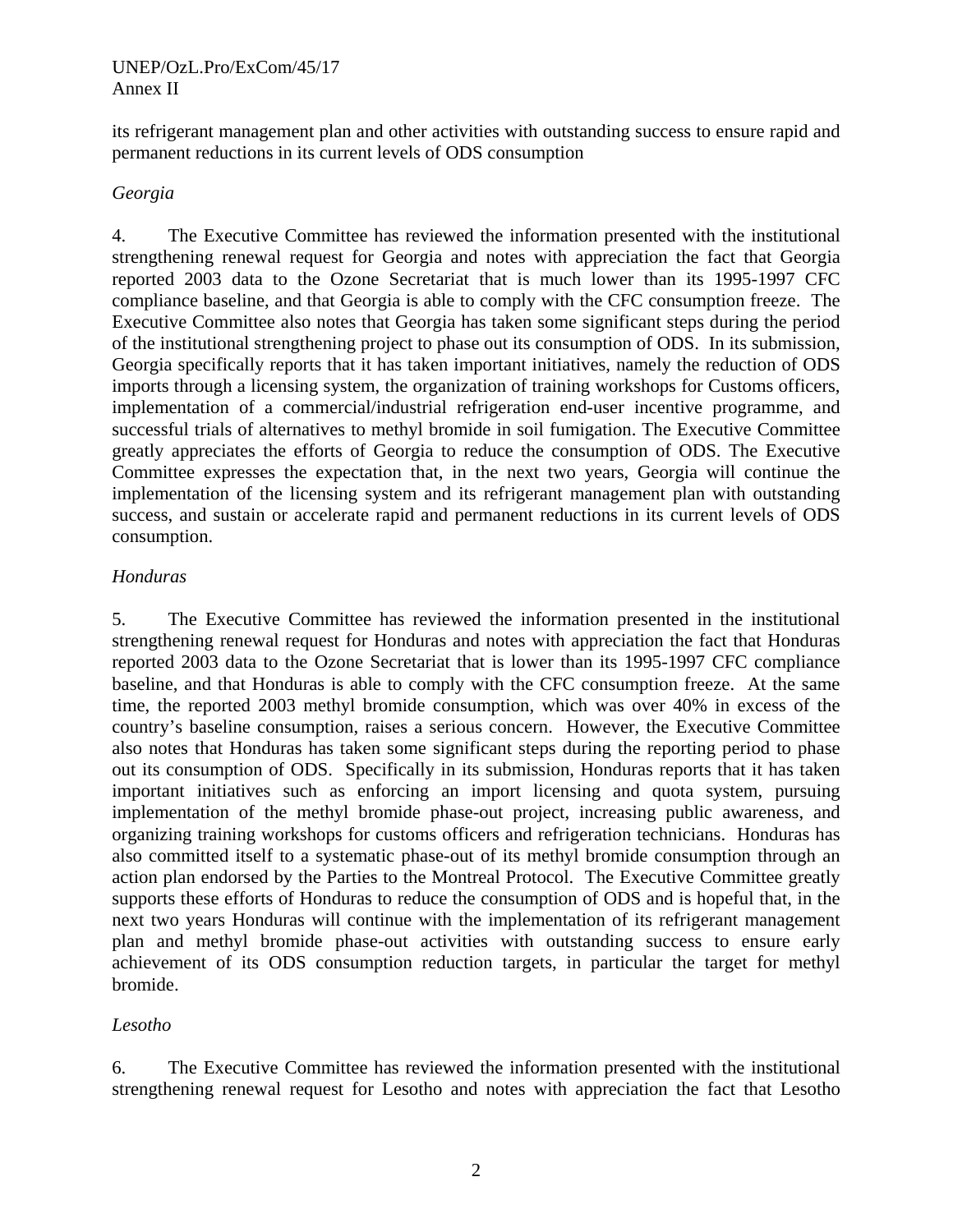reported 2003 and 2004 data to the Ozone Secretariat and that it appears that Lesotho is now able to comply with the CFC consumption freeze. The Executive Committee also notes that Lesotho has taken some significant steps to phase out its consumption of halons. Specifically in its submission, Lesotho reports that it has taken important initiatives, namely the development of ODS regulations which provide for control of cross border movement of ODS through a licensing system, training of customs officers and refrigeration technicians as well as a recovery and recycling project which resulted in a phased-out of 600 kg of CFC-12. The Executive Committee greatly appreciates the efforts of Lesotho to reduce the consumption of ODSs and to quickly return to compliance with data reporting and halon consumption. The Executive Committee expresses the expectation that, in the next two years, Lesotho will continue the implementation of the CFC terminal phase-out plan and related programmes with outstanding success and will sustain and build upon its current progress in the phase-out of ODS in the country.

#### *Mauritius*

7. The Executive Committee has reviewed the information presented with the institutional strengthening renewal request for Mauritius and notes with great satisfaction the fact that Mauritius reported 2003 CFC consumption data to the Ozone Secretariat that not only meets its freeze level obligations but already meets its 2007 compliance requirements. The Executive Committee also notes with appreciation that such significant results have been achieved through some important initiatives such as the implementation of an ODS licensing system, introduction of a ban on methyl bromide imports, and implementation of a training and end-user project through which 2.4 ODP tonnes of CFC was phased out. The Executive Committee greatly appreciates the efforts of Mauritius to accelerate the elimination of ODS consumption in the country. The Executive Committee expresses the expectation that, in the next two years, Mauritius will continue to build on its outstanding progress in order to achieve its goal of complete phase-out of ODS consumption in the country in advance of the Montreal Protocol deadlines.

----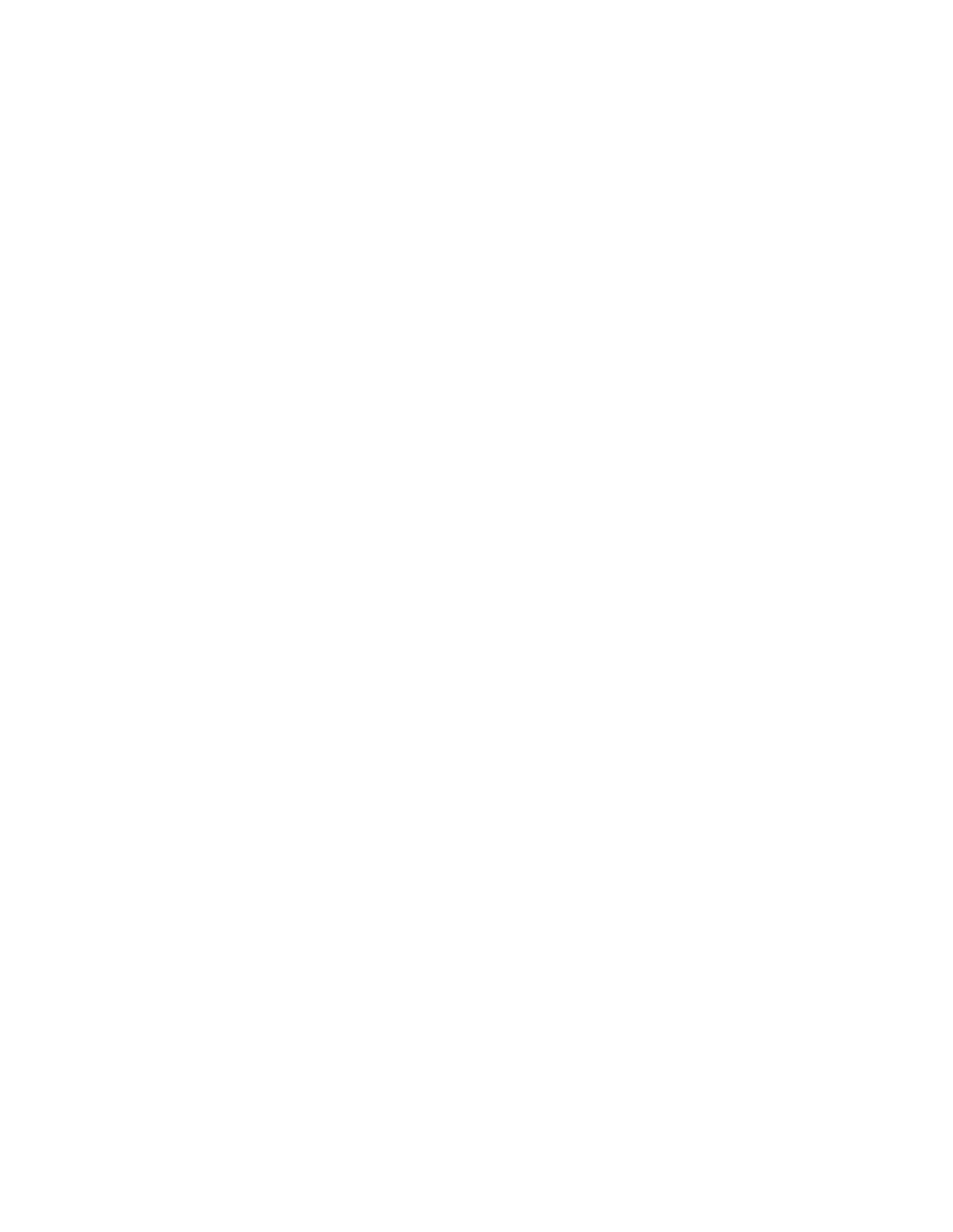

# **United Nations Environment Programme**

برنامج الأمم المتحدة للبيئة . 映合国环境规划署 PROGRAMME DES NATIONS UNIES POUR L'ENVIRONNEMENT · PROGRAMA DE LAS NACIONES UNIDAS PARA EL MEDIO AMBIENTE ПРОГРАММА ОРГАНИЗАЦИИ ОБЪЕДИНЕННЫХ НАЦИЙ ПО ОКРУЖАЮЩЕЙ СРЕДЕ

# **UNEP 2005 WORK PROGRAMME AMENDMENT**

PRESENTED TO THE 45TH MEETING OF THE EXECUTIVE COMMITTEE OF THE MULTILATERAL FUND FOR THE IMPLEMENTATION OF THE MONTREAL PROTOCOL

FEBRUARY 2005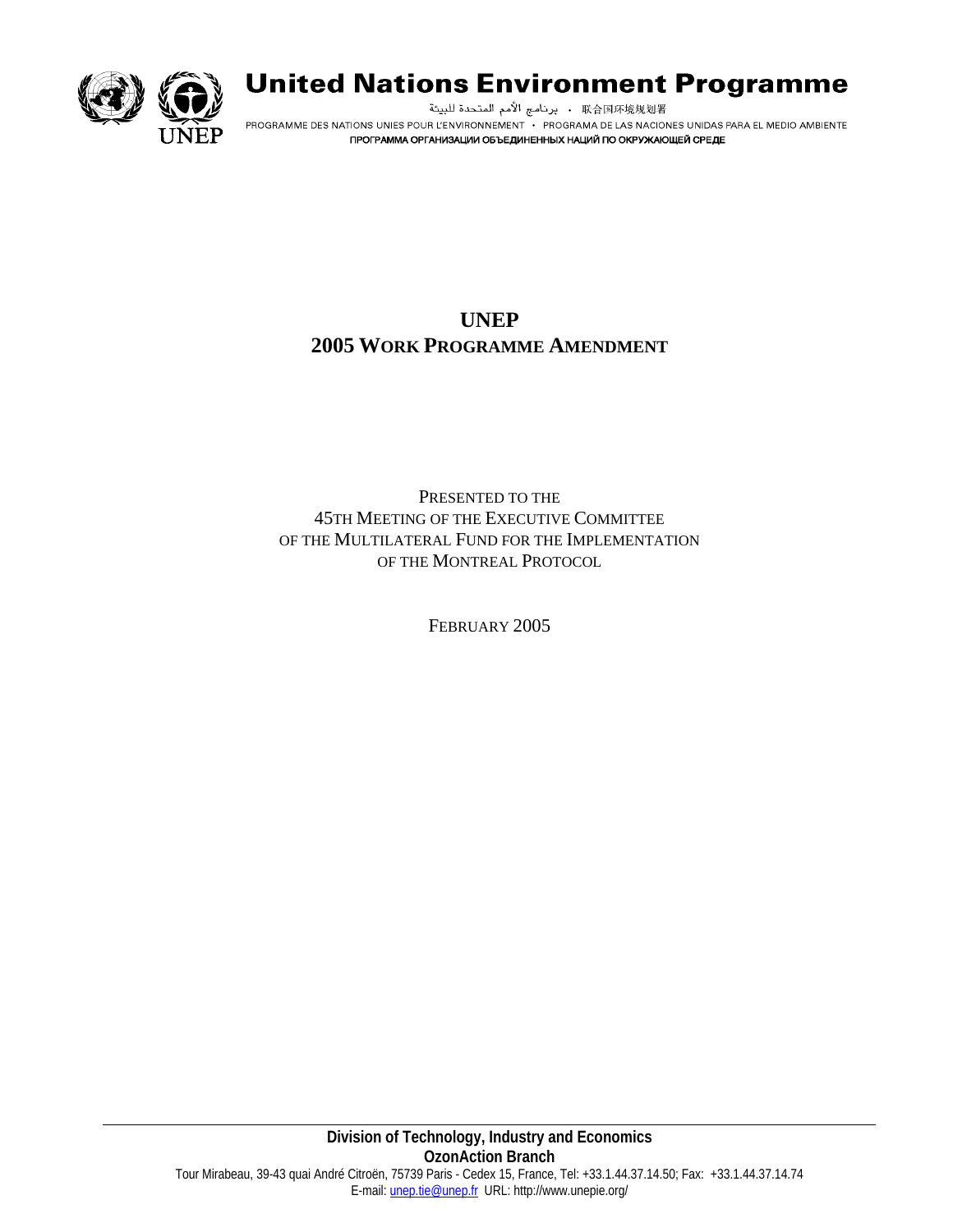#### **UNEP 2005 WORK PROGRAMME AMENDMENT**

#### February 2005

#### **SUMMARY**

I. Consistent with its 2005-2007 Business Plan, UNEP is submitting the following amendment to its 2005 Work Programme for the consideration of the Executive Committee at its 45<sup>th</sup> meeting. This amendment includes the following projects:

| N <sub>o</sub> | Project Title                                                                                                               | Reference      | <b>Funding Requested</b><br>$(US$)*$ |
|----------------|-----------------------------------------------------------------------------------------------------------------------------|----------------|--------------------------------------|
| $\mathbf{1}$   | Implementation of the CP/RMP for Bhutan:<br>Development of Ozone Regulations and regional<br>cooperation for implementation | <b>BP 2005</b> | 20,000                               |
| $\overline{2}$ | Implementation of the CP/RMP for Bhutan:<br>Awareness raising programme on ODS phase-<br>out under the Montreal Protocol.   | BP 2005        | 20,000                               |
| 3              | Implementation of the CP/RMP for Bhutan:<br>Train the trainer programme for customs and<br>enforcement officers.            | <b>BP 2005</b> | 55,000                               |
| $\overline{4}$ | Implementation of the CP/RMP for Bhutan:<br>Train the trainer programme for refrigeration<br>service sector.                | BP 2005        | 29,000                               |
| 5              | Implementation of the CP/RMP for Bhutan:<br>Technical capacity building and information<br>exchange on halon management     | <b>BP 2005</b> | 20,000                               |
| 6              | Implementation of the CP/RMP for Bhutan:<br>Monitoring RMP project implementation                                           | <b>BP 2005</b> | 30,000                               |
| $\overline{7}$ | Implementation of the RMP Update for Guinea<br>Conakry: Training programme for customs<br>officers                          | BP 2005        | 25,000                               |
| 8              | Implementation of the RMP Update for Guinea<br>Conakry: Training programme for the<br>refrigeration sector                  | BP 2005        | 25,000                               |
| 9              | Implementation of the RMP Update for Guinea<br>Conakry: Monitoring of the activities in the<br><b>RMP</b> Update            | <b>BP 2005</b> | 20,000                               |
| 10             | Implementation of the RMP Update for Mali:<br>Phase 2 training for control of ODS and ODS<br>containing goods               | <b>BP 2005</b> | 29,546                               |
| 11             | Implementation of the RMP Update for Mali:<br>Phase 2 training for refrigeration servicing<br>technicians                   | BP 2005        | 25,000                               |
| 12             | Implementation of the RMP Update for Mali:<br>Monitoring of the activities in the RMP Update                                | <b>BP 2005</b> | 20,000                               |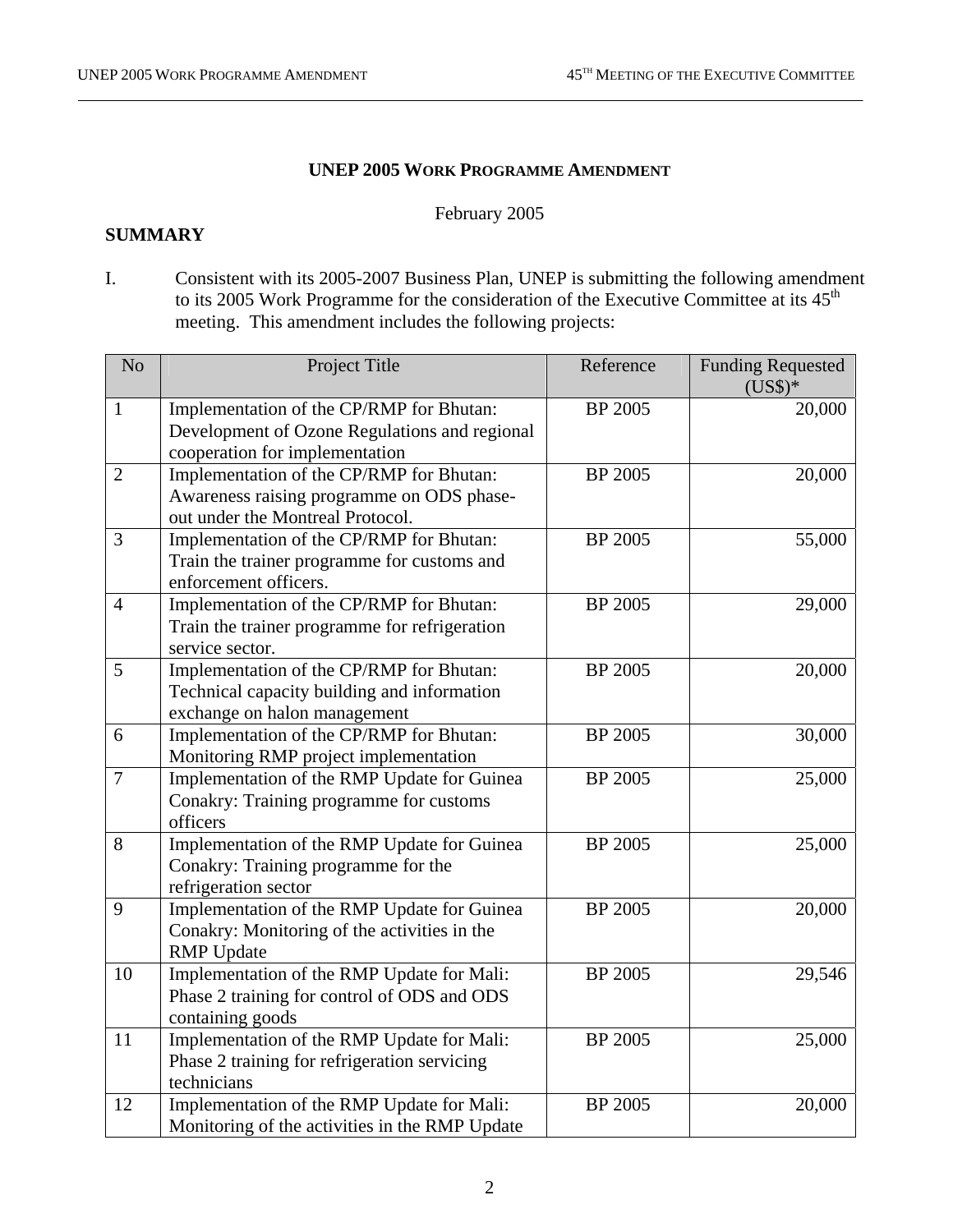| N <sub>o</sub> | Project Title                                           | Reference      | <b>Funding Requested</b><br>$(US$)*$ |
|----------------|---------------------------------------------------------|----------------|--------------------------------------|
| 13             | Implementation of the RMP for Myanmar:                  | <b>BP 2005</b> | 13,000                               |
|                | Preparation of ODS regulations                          |                |                                      |
| 14             | Implementation of the RMP for Myanmar:                  | <b>BP 2005</b> | 22,000                               |
|                | Monitoring of RMP implementation                        |                |                                      |
| 15             | Implementation of the RMP Update for                    | <b>BP 2005</b> | 40,000                               |
|                | Nicaragua: Programme for certification and              |                |                                      |
|                | licensing for refrigeration technicians                 |                |                                      |
| 16             | Implementation of the RMP Update for                    | <b>BP 2005</b> | 15,000                               |
|                | Nicaragua: Programme for preventing of illegal          |                |                                      |
|                | trade in CFCs                                           |                |                                      |
| 17             | Implementation of the RMP Update for                    | <b>BP 2005</b> | 30,000                               |
|                | Nicaragua: Programme of monitoring and                  |                |                                      |
|                | control of the activities in the RMP Update             |                |                                      |
| 18             | Sub-regional project on Harmonisation of                | <b>BP 2005</b> | 140,000                              |
|                | legislative and regulatory mechanisms to                |                |                                      |
|                | improve monitoring and control of ODS                   |                |                                      |
|                | consumption in English-speaking Africa.                 |                |                                      |
| 19             | <b>Institutional Strengthening Renewals for Central</b> | <b>BP 2005</b> | 429,667                              |
|                | African Republic, Comoros, Congo Brazzaville,           |                |                                      |
|                | Dominica, Georgia, Honduras, Lesotho,                   |                |                                      |
|                | Mauritius, Saint Vincent and the Grenadines.            |                |                                      |
| 20             | Total ODS phase out preparation for Fiji                | <b>BP 2005</b> | 15,000                               |
| 21             | Assistance for regional awareness raising               | <b>BP 2005</b> | 200,000                              |
|                | 2000                                                    |                |                                      |
| $22\,$         | Effective awareness materials                           | <b>BP 2005</b> | 120,000                              |
| 23             | <b>China Refrigeration Servicing Project</b>            | <b>BP 2005</b> | 450,000                              |
|                | <b>GRAND TOTAL</b>                                      |                | 1,793,213                            |

\* All amounts exclude project support costs.

II. There are no additional activities for UNEP at this time which are included in the projects being presented to the Executive Committee by other Implementing Agency.

The activities proposed in this Amendment follow the latest applicable guidelines approved by the Executive Committee including relevant decisions taken at the  $44<sup>th</sup>$  meeting.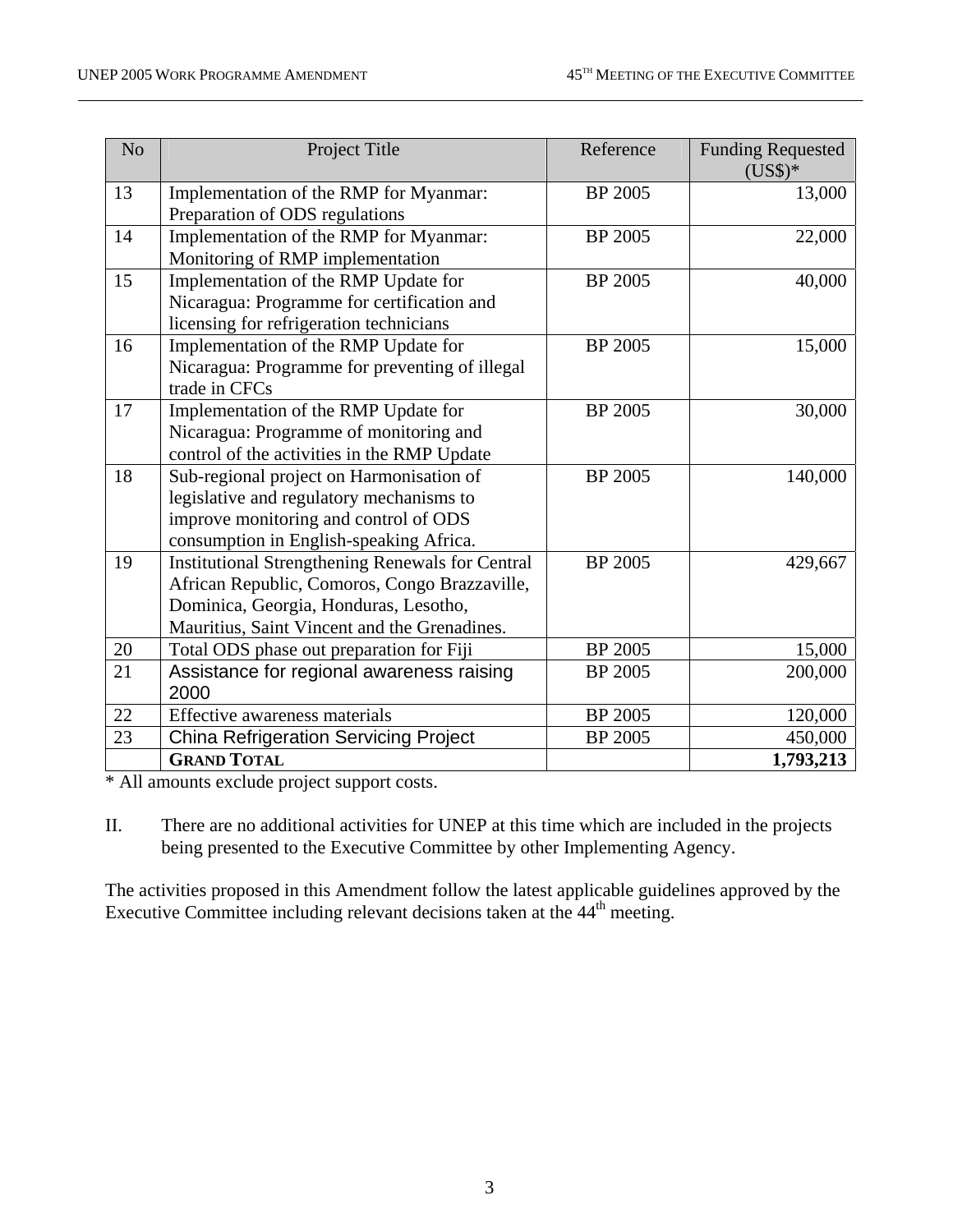## *1 Title***:** *Implementation of the CP/RMP for Bhutan: Development of Ozone Regulations and regional cooperation for implementation.*

 *Background* This project is part of UNEP's 2005 Business Plan. Bhutan's ODS consumption is about 170 kg. While the inflow of ODS based equipment has reduced, the domestic consumption of ODS especially in the refrigeration and air conditioning sector is still high.

> Bhutan does not have a comprehensive regulatory framework for ODS phase-out except for the recent ban introduced on import of ODS / ODS based equipment into the country. The environmental laws in the country are primarily focusing on sustainable development and impact assessment. Given the free trade relationship that Bhutan enjoys with India, the country also has ODS imported into the country without proper permits for servicing equipment. There is an urgent need to prepare comprehensive regulations for registration, monitoring and control of sale of ODS and ODS using products / industry.

> There is also a need to develop a monitoring mechanism to collect data on ODS sale across the border.

- *Objectives:* The main objective of this component is to develop regulations for monitoring and controlling ODS supply and consumption in Bhutan in consultation with different stakeholders. This will specifically address issues relating to monitoring and reporting of movement of ODS into Bhutan. Further, the project also aims to assist sub-regional dialogues on controlling and regulating ODS trade across the border.
- *Expected results and outcome:*  The proposed project is expected to result in preparation of Rules to control, regulate and phase-out ODS consumption in Bhutan. It is also expected to promote regional cooperation for ODS phase-out controls.
- *Description:* See the project proposal submitted separately to the Multilateral Fund Secretariat on 7 February 2005.
- *Time Frame:* See the project proposal submitted separately to the Multilateral Fund Secretariat on 7 February 2005.
- *Cost:* US\$20,000 (excluding agency support costs)

| Project     | Task                                     | Date                    |
|-------------|------------------------------------------|-------------------------|
| Milestones: |                                          | (Months after approval) |
|             | Project document and obtaining signature | $1 - 2$                 |
|             | Training workshops                       | $3-9$                   |
|             | Monitoring                               | $1 - 12$                |
|             | Submission of PCR                        | 6 months after project  |
|             |                                          | completion              |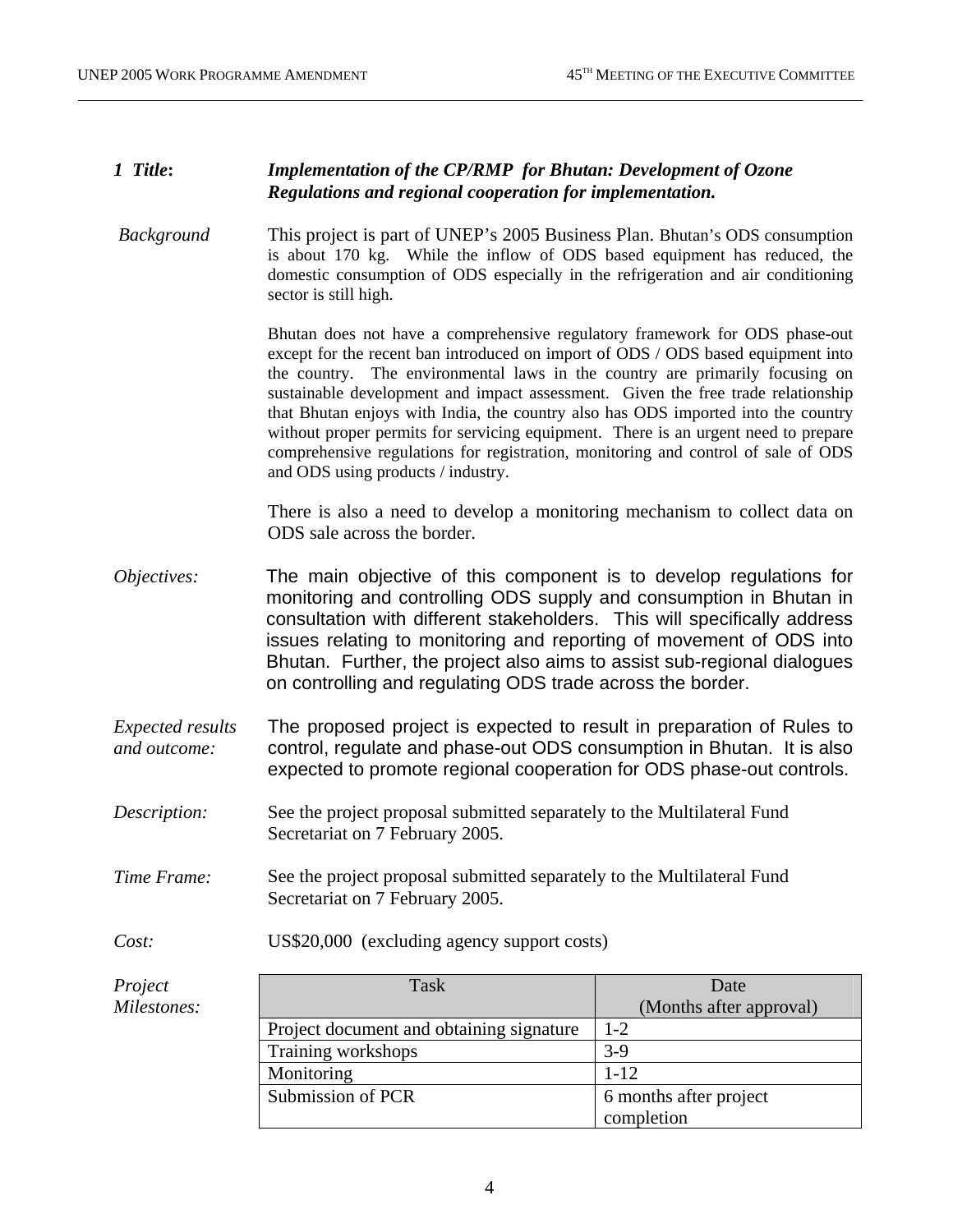## *2 Title***:** *Implementation of the CP/RMP for Bhutan: Awareness Programme on ODS phase-out under the Montreal Protocol*

 *Background:* This project is part of UNEP's 2005 Business Plan. Bhutan's current ODS consumption is about 170 kg per annum. ODS in the country is consumed primarily in refrigeration and air conditioning sector in which equipment is used in households, shops and service establishments and certain categories of industrial applications.

> Bhutan has recently ratified the Vienna Convention and Montreal Protocol and is committed to phase-out consumption of Ozone Depleting Substances. Unlike other countries in the region, Bhutan has very limited time to achieve compliance measures under the Protocol especially for Annex A Group I substances. Accelerated implementation of activities therefore becomes critical to assist the country to phase-out ODS.

> For this, it is critical that the key target respondents are aware of issues relating to use of Ozone Depleting Substances and are implementing specific actions for phasing out these substances. This is critical given the geographic spread of the country coupled with the difficult terrain (which serves as a deterrent to access) and the need in the country to reach to target audience distributed in its 20 districts. The need for fast track awareness programmes becomes more pronounced on account of Bhutan's late ratification of the Protocol and needs to achieve compliance quickly.

> These awareness programmes should include a combination of mass publicity and targeted programmes to phase-out Ozone Depleting Substances consumption. This is critical to ensure a timely phase-out of Ozone Depleting Substances in the country. Regional awareness programmes developed by UNEP will be cost effectively utilized for programme delivery.

*Objectives:* The main objective of the component is to create awareness among specific target respondents on phasing out ODS under the Montreal Protocol. For cost effective reach, the project also proposes to utilise regional awareness material for development and implementation of the awareness programme.

> The awareness programme will also focus on awareness creation on compliance with the Montreal Protocol targets and broader understanding of the country's new regulations to phase-out ODS.

*Expected results and outcome:*  The proposed project is expected to result in higher levels of awareness among the various target audience on ODS phase-out, increase awareness on sustaining ODS phase-out, support for effectively implementing regulatory measures and consumer awareness for better purchasing decisions. The results will be achieved in a phased manner – based on phased implementation of the awareness programme in different parts of the country but activities will be implemented in an expedited manner.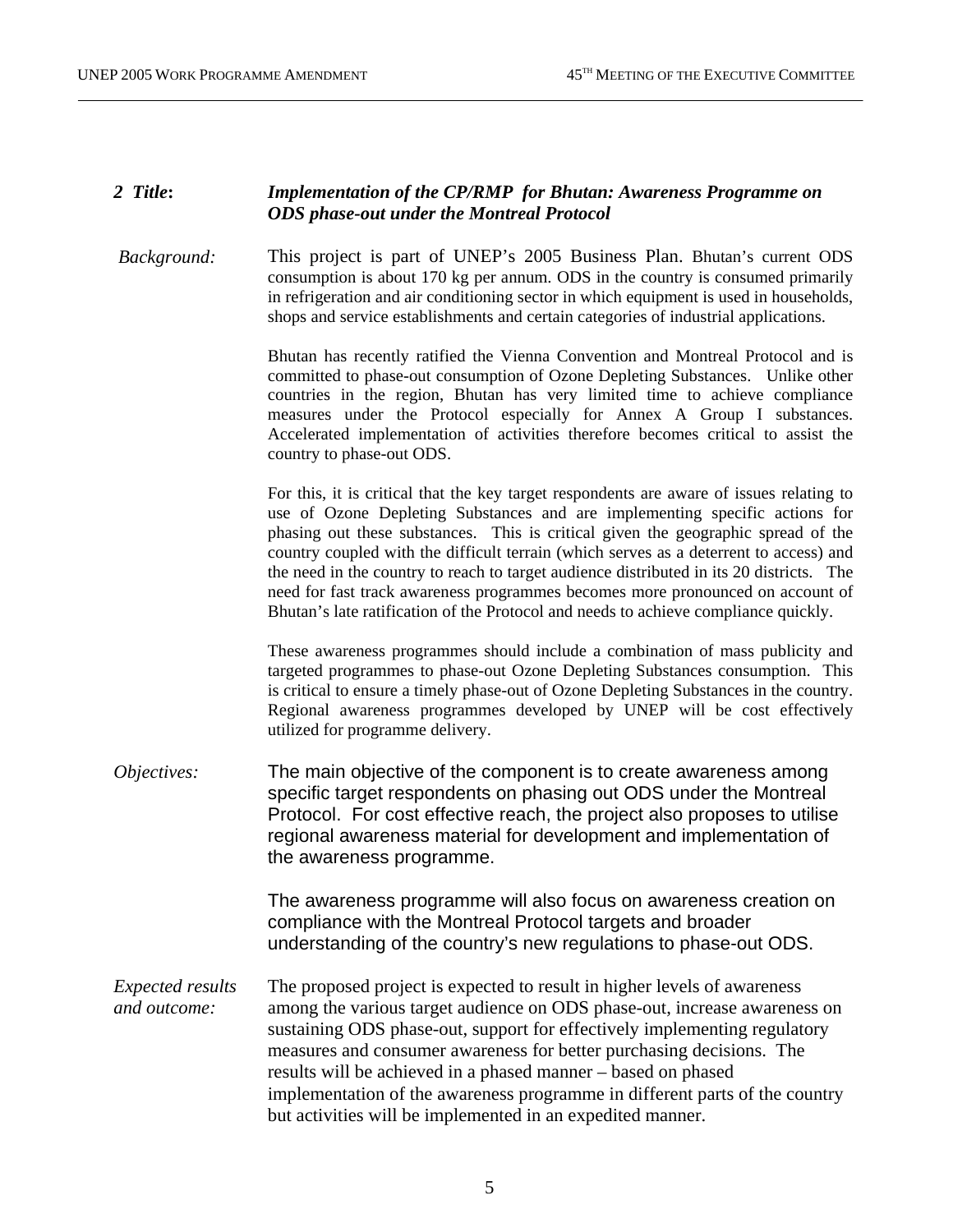| Description: | See the project proposal submitted separately to the Multilateral Fund<br>Secretariat on 7 February 2005. |                         |  |
|--------------|-----------------------------------------------------------------------------------------------------------|-------------------------|--|
| Time Frame:  | See the project proposal submitted separately to the Multilateral Fund<br>Secretariat on 7 February 2005. |                         |  |
| Cost:        | US\$20,000 (excluding agency support costs)                                                               |                         |  |
| Project      | Task                                                                                                      | Date                    |  |
| Milestones:  |                                                                                                           | (Months after approval) |  |
|              | Project document and obtaining signature                                                                  | $1 - 2$                 |  |
|              | Information dissemination                                                                                 | $3 - 20$                |  |
|              | Monitoring                                                                                                | $1 - 24$                |  |
|              | Submission of PCR                                                                                         | 6 months after project  |  |
|              |                                                                                                           | completion              |  |

#### *3 Title***:** *Implementation of the CP/RMP for Bhutan: Train the trainer programme for customs and enforcement officers.*

#### *Background* This project is part of UNEP's 2005 Business Plan. Bhutan's ODS consumption is about 170 kg per annum. While the inflow of ODS based equipment has reduced, the domestic consumption of ODS especially in the refrigeration and air conditioning sector is still high.

Except for a notification banning import of ODS/ ODS based equipment from February 2005, Bhutan does not have a comprehensive regulatory framework for ODS phaseout. There is an urgent need to prepare comprehensive regulation for registration, monitoring and control of ODS and ODS using products / industry. Currently, the licensing system and the quota system are being drafted in Bhutan.

Bhutan has 22 international entry points through which materials can be imported. Of these entry points, the entry point at Pheuntsholing accounts for more than 90% of the imports of various products in the country. These entry points are controlled by the Customs officials of Bhutan. Officers of the trade ministry also participate in valuation and certain transactions relating to movement of goods from India.

There are about 180 officers in the customs department in Bhutan who look after international conventions, Prevention & Enforcement, Excise and Trade Information. The Customs department has six regional offices distributed in different parts of the country and they have officers / regional formations controlling the 22 international entry points.

There is one training institute, thought established at an informal level, for training customs officers in Bhutan. The courses in the training institute cover policies, regulations and procedures specifically on valuation and HS coding.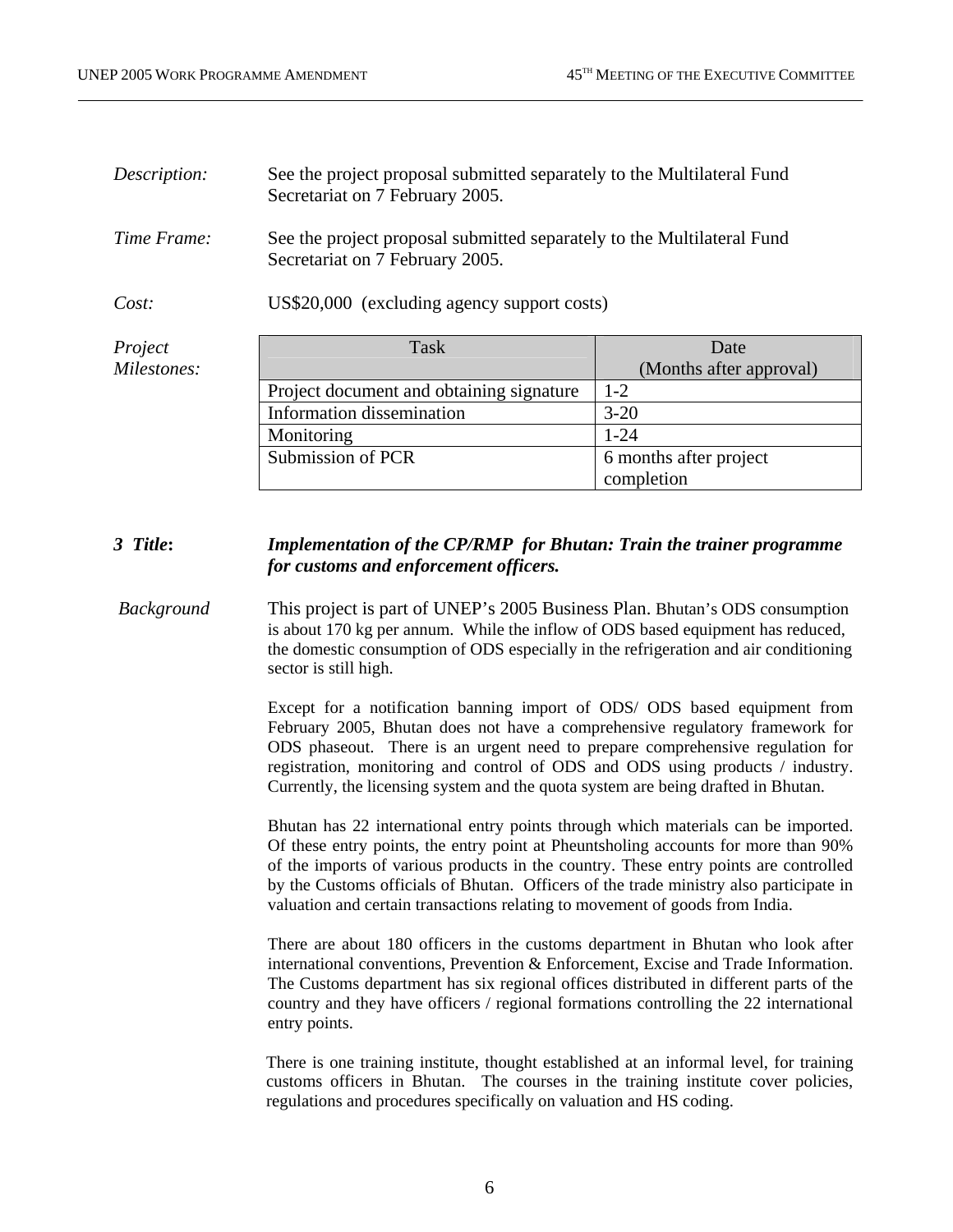|                                         | During the survey, it was noted that entry of ODS and ODS using products into<br>Bhutan is relatively free and has limited controls. For ensuring controls on trade of<br>ODS based products, effective enforcement of regulations relating to ODS is<br>necessary. Therefore, customs training activity is critical and has to be conducted<br>back to back with notification of regulations on priority. |                                    |  |
|-----------------------------------------|------------------------------------------------------------------------------------------------------------------------------------------------------------------------------------------------------------------------------------------------------------------------------------------------------------------------------------------------------------------------------------------------------------|------------------------------------|--|
| Objectives:                             | The objective of the training project is to provide training to customs<br>and other enforcement officers a comprehensive training primarily on:                                                                                                                                                                                                                                                           |                                    |  |
|                                         | Policy and regulations, both local and international related to ODS<br>1.<br>trade                                                                                                                                                                                                                                                                                                                         |                                    |  |
|                                         | Impact of existing project activities on ODS consumption in the<br>2.<br>country.                                                                                                                                                                                                                                                                                                                          |                                    |  |
|                                         | Methods of tracking and controlling illegal trade within the country.<br>3.<br>Roles of individual departments and need for cooperation among<br>4.<br>the departments to control illegal movement of materials.                                                                                                                                                                                           |                                    |  |
|                                         | International coordination, primarily in the region, required for<br>5.<br>control of illegal trade.                                                                                                                                                                                                                                                                                                       |                                    |  |
| <i>Expected results</i><br>and outcome: | The training programme designed above is expected to result in:                                                                                                                                                                                                                                                                                                                                            |                                    |  |
|                                         | 1. Better understanding of policy and regulatory aspects relating to<br>ODS phase-out.                                                                                                                                                                                                                                                                                                                     |                                    |  |
|                                         | Knowledge on methods of identifying and controlling ODS moving<br>2.<br>into the country illegally.                                                                                                                                                                                                                                                                                                        |                                    |  |
|                                         | Understanding of need for cooperation among departments and<br>3.<br>coordination internationally for controlling illegal trade.                                                                                                                                                                                                                                                                           |                                    |  |
| Description:                            | See the project proposal submitted separately to the Multilateral Fund<br>Secretariat on 7 February 2005.                                                                                                                                                                                                                                                                                                  |                                    |  |
| Time Frame:                             | See the project proposal submitted separately to the Multilateral Fund<br>Secretariat on 7 February 2005.                                                                                                                                                                                                                                                                                                  |                                    |  |
| Cost:                                   | US\$55,000 (excluding agency support costs)                                                                                                                                                                                                                                                                                                                                                                |                                    |  |
| Project                                 | <b>Task</b>                                                                                                                                                                                                                                                                                                                                                                                                | Date                               |  |
| Milestones:                             |                                                                                                                                                                                                                                                                                                                                                                                                            | (Months after approval)<br>$1 - 2$ |  |
|                                         | Project document and obtaining signature<br>Training workshops                                                                                                                                                                                                                                                                                                                                             | $3 - 12$                           |  |
|                                         | Monitoring                                                                                                                                                                                                                                                                                                                                                                                                 | $1 - 12$                           |  |
|                                         | Submission of PCR                                                                                                                                                                                                                                                                                                                                                                                          | 6 months after project             |  |

## *4 Title***:** *Implementation of the CP/RMP for Bhutan: Train the trainer programme for refrigeration service sector.*

completion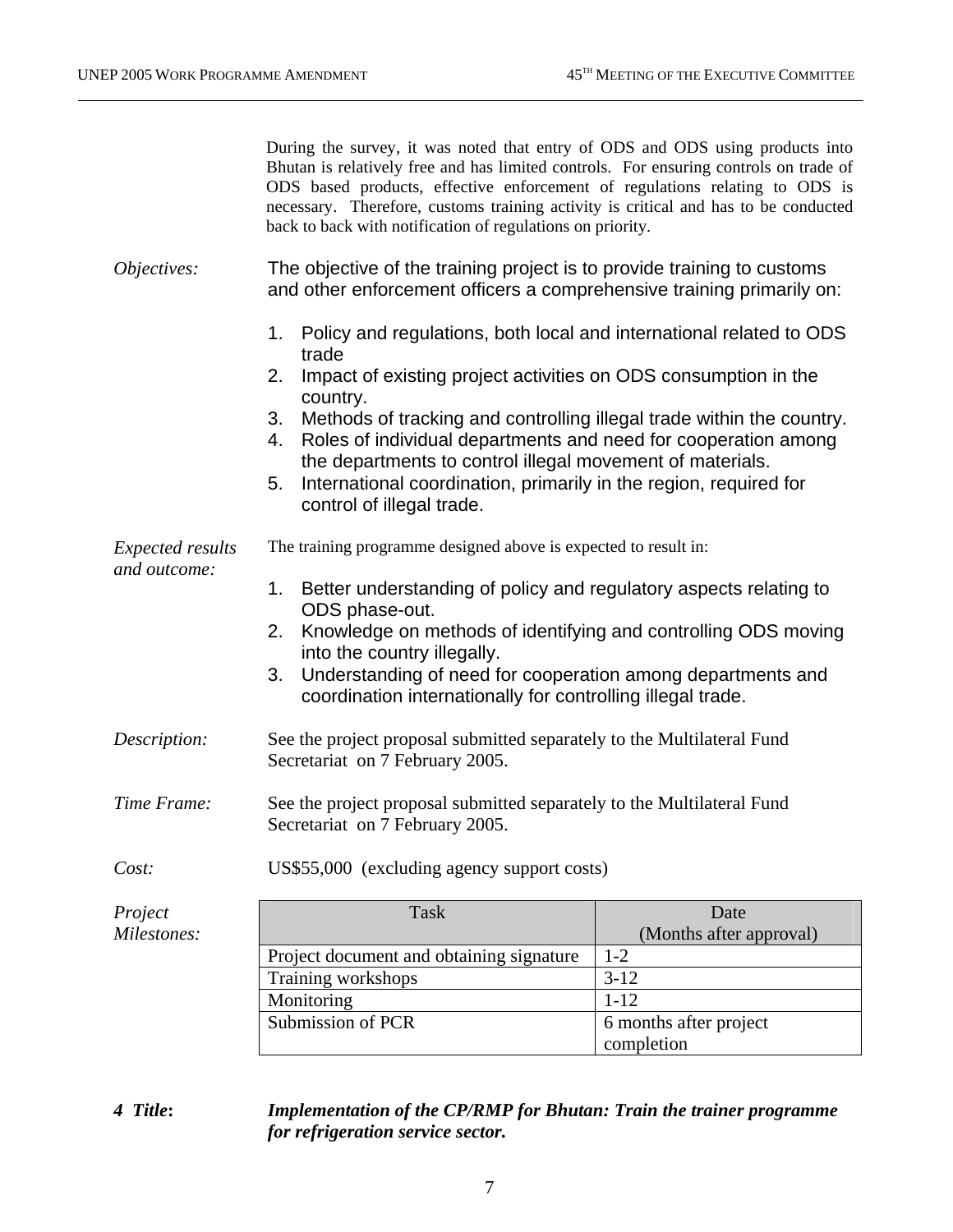*Background:* This project is part of UNEP's 2005 Business Plan. Bhutan's current ODS consumption is about 170 kg per annum. The servicing sector includes servicing of equipment in the domestic refrigeration, commercial refrigeration, industrial refrigeration and mobile air conditioning sub sectors.

> Significant quantities are consumed in the bordering districts between India and Bhutan on account of the prevailing weather conditions in the southern districts of the country and significant population on both sides of the country. The total number of service agencies in servicing domestic refrigeration and mobile air conditioning equipment aggregate to a maximum of 15. For industrial refrigeration equipment, servicing is done both by local technicians and in house service centres. The total number of technicians who will be servicing refrigeration and air conditioning equipment is estimated to be a maximum of about 50 persons.

> The service agencies are concentrated in the border districts primarily in Pheuntsholing. While Thimphu has a significant population of refrigeration and air conditioning equipment, there are only three service agencies (namely Dolma, Tashi and Kewlang) identified in Thimphu.

> Training is given to the service technicians by refrigerator manufacturers in India and this is focused on servicing their equipment through better practices and retrofits. This is given on a relationship basis and needs to be extended to all technicians so that Bhutan has capabilities to manage its service requirements within the country. This project aims to provide servicing inputs to technicians so that they can adopt better servicing practices and service equipment based on alternatives within Bhutan.

- *Objectives:* The objective of the training project is to provide training to technicians involved in servicing and maintenance of refrigeration and air conditioning equipment in:
	- 1. Better servicing practices for reducing wastage of refrigerants.
	- 2. Policy and regulatory issues under the Montreal Protocol and their impact on the refrigeration and air-conditioning sector.
	- 3. Use of retrofit and non-ODS alternatives to be used in the refrigeration sector.
	- 4. Servicing equipment based on ODS free technologies. Recovery and recycling of refrigerants.
	- 5. Customer interaction and education on ODS phase-out and conversion to non-ODS technologies.
	- 6. Networking with technicians in the bordering areas of Bhutan and India. This will help in adopting good servicing practices and ensuring adoption of non-ODS technologies in Bhutan through support from India.

*Expected results and outcome:*  The training programme designed above is expected to result in: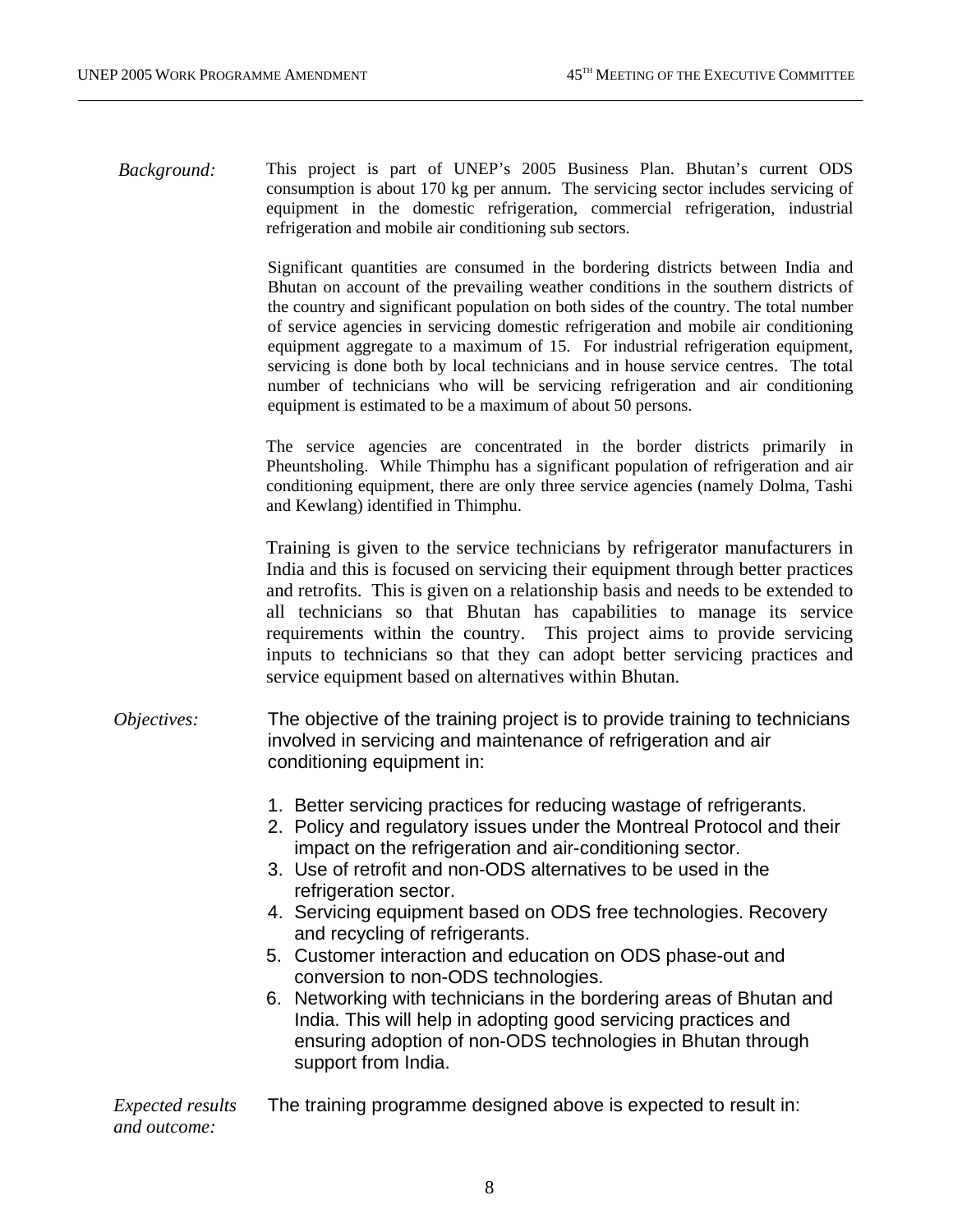|                        | 1. Reduction in ODS consumption in servicing in the refrigeration and<br>air conditioning (RAC) sector mainly through better servicing and<br>maintenance practices on ODS based equipment and more<br>effective recovery and recycling particularly from industrial<br>refrigeration equipment.<br>2. Better understanding of the policy and regulatory issues associated<br>with the RAC sector.<br>3. Knowledge on usage of non-ODS substitutes and capacity to<br>retrofit equipment using non-ODS technology.<br>4. Knowledge on servicing practices of equipment using ODS free<br>technologies. |                                 |
|------------------------|--------------------------------------------------------------------------------------------------------------------------------------------------------------------------------------------------------------------------------------------------------------------------------------------------------------------------------------------------------------------------------------------------------------------------------------------------------------------------------------------------------------------------------------------------------------------------------------------------------|---------------------------------|
| Description:           | See the project proposal submitted separately to the Multilateral Fund<br>Secretariat on 7 February 2005.                                                                                                                                                                                                                                                                                                                                                                                                                                                                                              |                                 |
| Time Frame:            | See the project proposal submitted separately to the Multilateral Fund<br>Secretariat on 7 February 2005.                                                                                                                                                                                                                                                                                                                                                                                                                                                                                              |                                 |
| Cost:                  | US\$29,000 (excluding agency support costs)                                                                                                                                                                                                                                                                                                                                                                                                                                                                                                                                                            |                                 |
| Project<br>Milestones: | <b>Task</b>                                                                                                                                                                                                                                                                                                                                                                                                                                                                                                                                                                                            | Date<br>(Months after approval) |
|                        | Project document and obtaining signature                                                                                                                                                                                                                                                                                                                                                                                                                                                                                                                                                               | $1-2$                           |
|                        | Training workshops                                                                                                                                                                                                                                                                                                                                                                                                                                                                                                                                                                                     | $3-18$                          |
|                        | Monitoring                                                                                                                                                                                                                                                                                                                                                                                                                                                                                                                                                                                             | $1 - 18$                        |
|                        | Submission of PCR                                                                                                                                                                                                                                                                                                                                                                                                                                                                                                                                                                                      | 6 months after project          |
|                        |                                                                                                                                                                                                                                                                                                                                                                                                                                                                                                                                                                                                        | completion                      |

#### *5 Title***:** *Implementation of the CP/RMP for Bhutan: Technical capacity building and information exchange on halon management*

 *Background* This project is part of UNEP's 2005 Business Plan. Bhutan consumes about 170 kg of ODS per annum. Halons are used only for Civil Aviation authorities for ground and air services. Bhutan has consumed 270 kg of Halon-1211 in the year 1997. There is no reported consumption of halons for the following years.

> The Civil Aviation authorities have indicated during the survey that Bhutan needs to maintain and use these halon installations in line with the rules prescribed by the International Civil Aviation Organisation (ICAO).

> Therefore, it is critical for Bhutan to carry out a comprehensive national strategy for cost-effective halon management to reduce future dependency on halons, and maintain compliance with the Montreal Protocol.

> The development of such a strategy requires the establishment of a National Halon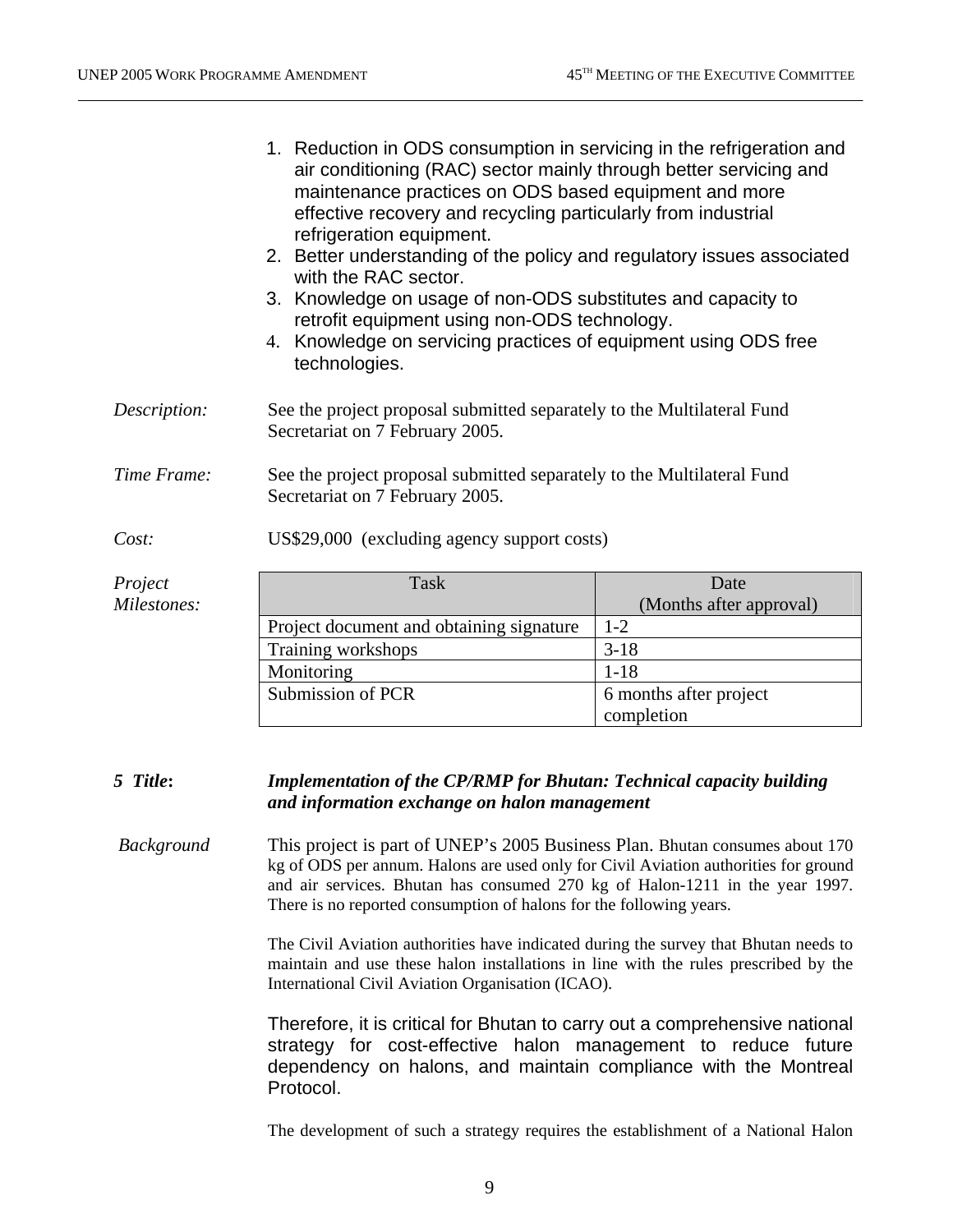Management Plan (NHMP) which will enable the country to maintain its current halon levels for essential fire protection requirements; implement a total phase-out programme for halons through the introduction and enforcement of regulations; gradually reduce dependence on halons; and manage halons and avoid unnecessary economic disruptions.

*Objectives:* The objective of this project is to provide assistance to the Royal Government of Bhutan to establish a National Halon Management Plan. The NHMP will help the country to reduce its consumption of halons and allow for the development of a compliance strategy for a total phase-out programme for halons; the introduction of regulations that will include a code of conduct for the users of halons; ensure identification of essential uses of halons; and maintain adequate quantities to meet the strategic needs for the essential uses. Decision 44/8 of the Executive Committee also indicates promotion of halon management measures in Article 5 countries.

*Expected results*  The project activities will result in:

#### *and outcome:*

1. Formulation of a Halon Management Plan (HMP) at the national level;

- 2. Awareness raising on halon alternatives;
- 3. Provision of technical assistance for training and education on halon alternative technologies, and support, through provision of training, for the Fire Protection Authorities and Civil Aviation to improve standards;
- 4. Provision of technical assistance for legislation and policy formulation;
- 5. Utilisation of halons in the existing installation through effective maintenance and recovery during servicing in a safe and environmentally responsible manner;
- 6. Development of a data base with internet access for monitoring of halon stocks;
- *Description:* See the project proposal submitted separately to the Multilateral Fund Secretariat on 7 February 2005.
- *Time Frame:* See the project proposal submitted separately to the Multilateral Fund Secretariat on 7 February 2005.

*Cost:* US\$20,000 (excluding agency support costs)

| Project     | Task                                     | Date                    |
|-------------|------------------------------------------|-------------------------|
| Milestones: |                                          | (Months after approval) |
|             | Project document and obtaining signature | $1 - 3$                 |
|             | Implementation of the component          | $4 - 20$                |
|             | activities                               |                         |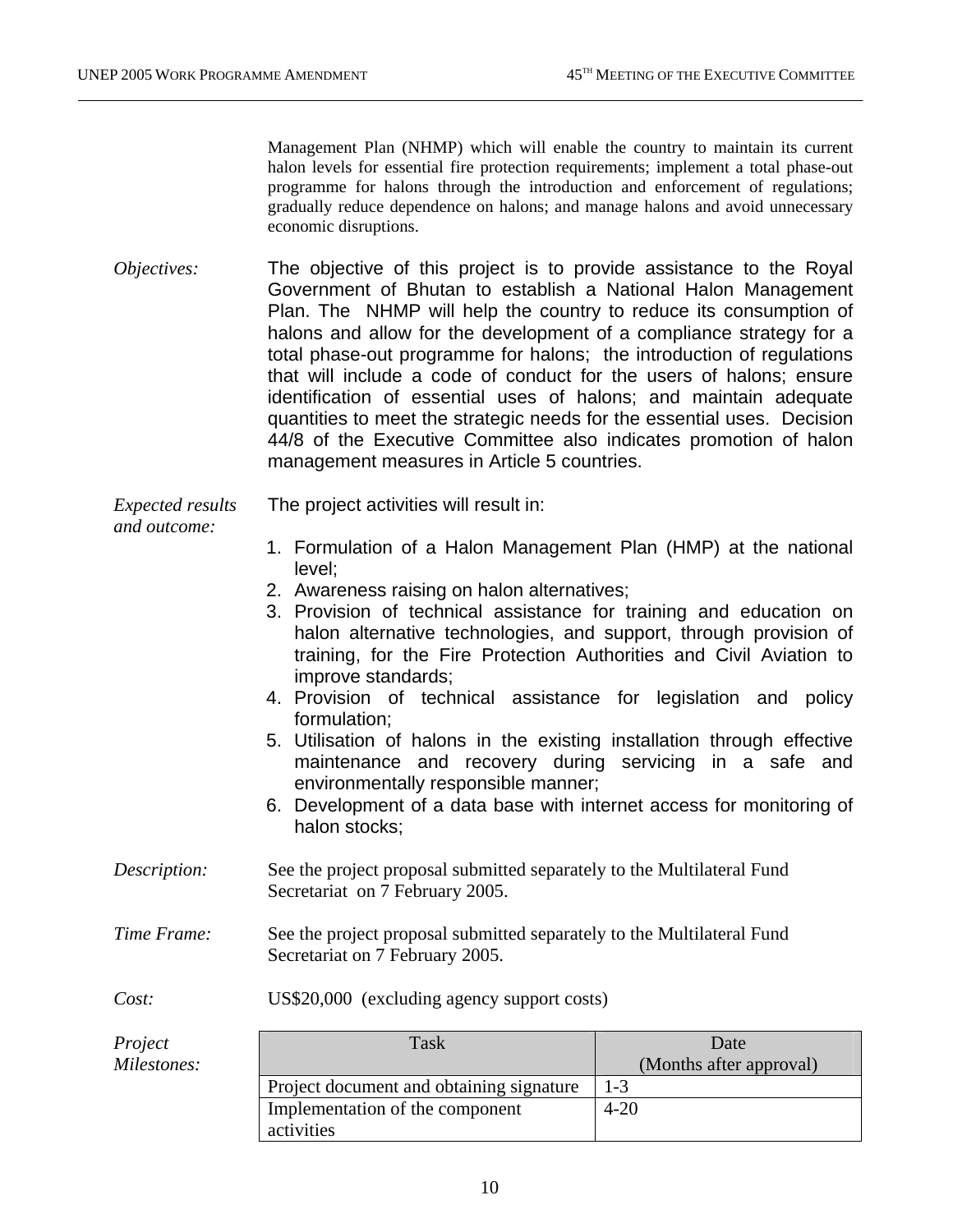| Monitoring of the activities | 1-24                   |
|------------------------------|------------------------|
| Submission of PCR            | 6 months after project |
|                              | completion             |

## *6 Title***:** *Implementation of the CP/RMP for Bhutan: Monitoring RMP project implementation*

- *Background:* This project is part of UNEP's 2005 Business Plan. For a smooth phase-out of ODS in refrigeration and air conditioning sector, the Government of Bhutan has developed an CP/RMP document, which covers training needs for servicing sector, preparation and implementation of regulations, training for stakeholders implementing regulations and retrofit & recovery and recycling of ODS. While the NOU is entrusted with implementation of ODS phase-out programme as a whole, there is a need for to monitor and control implementation of projects under CP/RMP document.
- *Objectives:* To support NOU for monitoring and controlling implementation of the projects identified in the CP/RMP.
- *Expected results:* The proposed project is expected to result in timely and effective implementation of CP/RMP components.
- *Description:* See the project proposal submitted separately to the Multilateral Fund Secretariat on 7 February 2005.
- *Time Frame:* See the project proposal submitted separately to the Multilateral Fund Secretariat on 7 February 2005.
- *Cost:* USD30,000 (excluding agency support costs)
- *Project Milestones:* See the project proposal submitted separately to the Multilateral Fund Secretariat on 7 February 2005.

*7 Title***:** *Implementation of the RMP Update Guinea Conakry: Training Programme for Customs Officers.* 

 *Background* This project is part of UNEP's 2005 Business Plan.

*Objectives:* This component of the RMP Update aims to extend the network of statistics of the Department of Customs in close cooperation with the security services.

This project will allow:

- to update the training manual of the customs officers,
- to apply the regulation to the imports of ODS,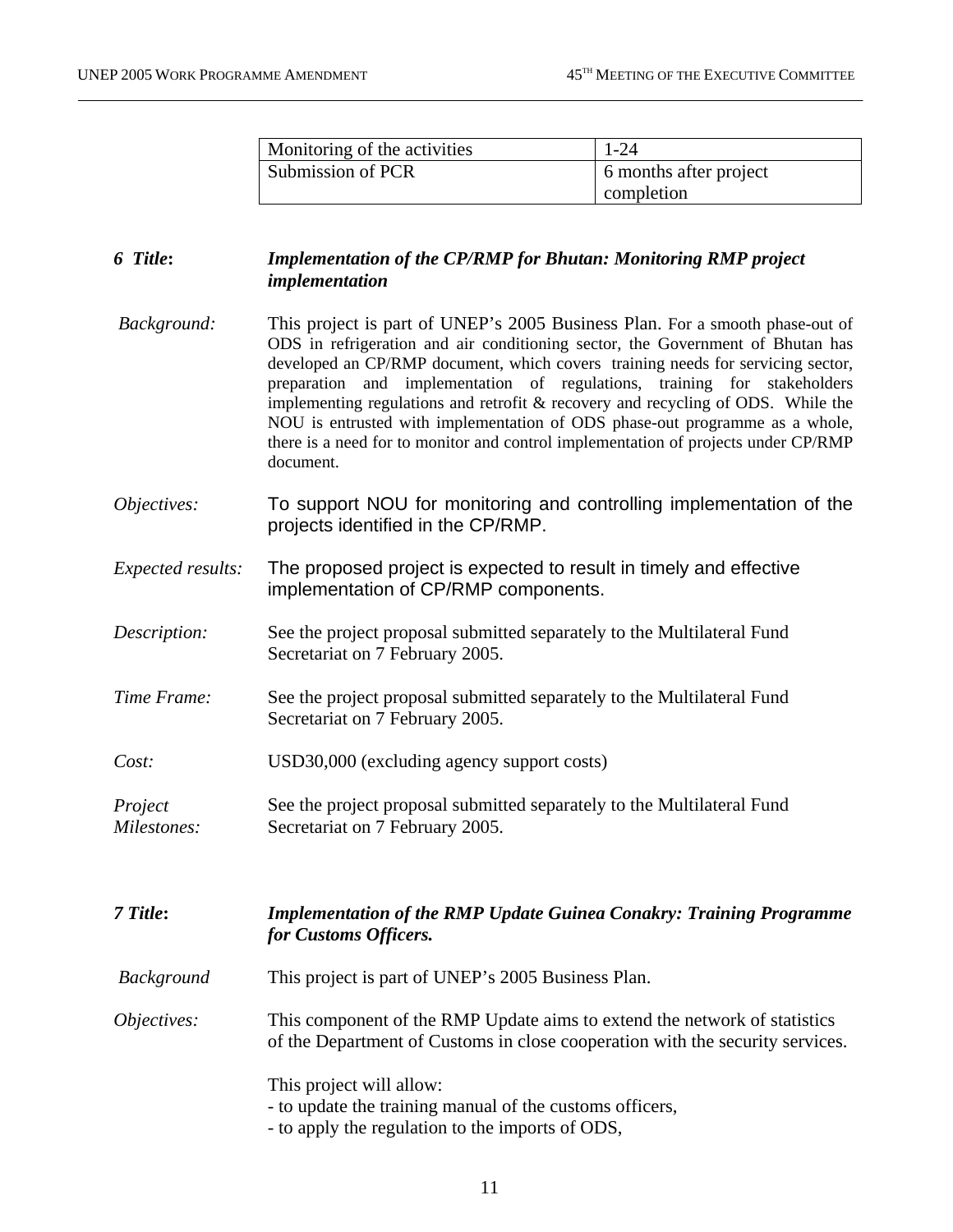|                        | - to have statistics concerning all ODS: products and equipment containing or<br>functioning on ODS,<br>- to exchange the provisions and the results with the neighbouring countries,<br>for a better harmonization of the procedures in the customs work.                                        |
|------------------------|---------------------------------------------------------------------------------------------------------------------------------------------------------------------------------------------------------------------------------------------------------------------------------------------------|
| Description:           | This project will contribute to a better application of the ODS legislation and<br>a better control of ODS. The monitoring system of ODS imports will become<br>more reliable. The data base on consumption, including that from the<br>importers, users, and salesmen will become more reliable. |
| Time Frame:            | 12 months                                                                                                                                                                                                                                                                                         |
| Cost:                  | US\$25,000 (excluding agency support costs)                                                                                                                                                                                                                                                       |
| Project<br>Milestones: | See the project proposal submitted to the Multilateral Fund Secretariat on 4<br>October 2004.                                                                                                                                                                                                     |
| 8 Title:               | <b>Implementation of the RMP Update Guinea Conakry: Training Programme</b><br>for Refrigeration Technicians.                                                                                                                                                                                      |
| <b>Background</b>      | This project is part of UNEP's 2005 Business Plan.                                                                                                                                                                                                                                                |
| Objectives:            | The training programme for the refrigeration technicians aims at helping them<br>to reduce the CFC consumption by improving the procedures of maintenance<br>of the refrigeration appliances through:                                                                                             |
|                        | - training in good practices in refrigeration and through introduction of new<br>techniques of replacement and handling of CFC, HCFC and HFC.                                                                                                                                                     |
|                        | - training in the good maintenance techniques;                                                                                                                                                                                                                                                    |
|                        | - activation of the existing associations in the field of refrigeration;                                                                                                                                                                                                                          |
| Description:           | The training manual of UNEP DTIE on the Good Practices in Refrigeration<br>will be used as the principal source for the training.                                                                                                                                                                 |
|                        | During this phase, a core of 20 engineers and technicians will be trained by<br>national consultants who had already profited from the first phase of training<br>of the trainers, in an institute with corresponding curriculum. The following<br>areas will be covered under the training:      |
|                        | - Refrigerators<br>- Domestic air-conditioners<br>- Mobile air-conditioning systems.                                                                                                                                                                                                              |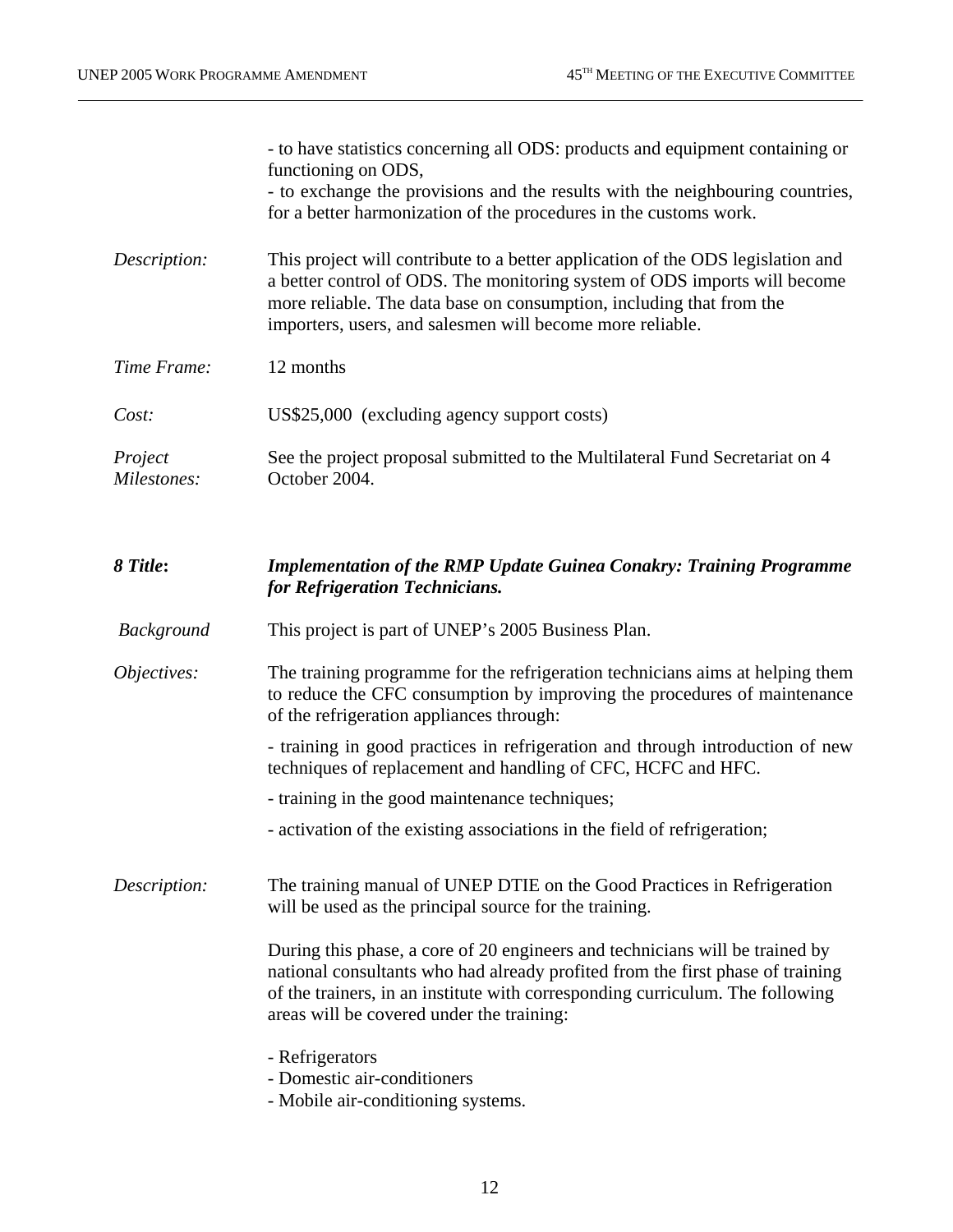| Time Frame:            | See the project proposal submitted to the Multilateral Fund Secretariat on 4<br>October 2004.                                                                                                                                                                                                                                                                          |  |  |
|------------------------|------------------------------------------------------------------------------------------------------------------------------------------------------------------------------------------------------------------------------------------------------------------------------------------------------------------------------------------------------------------------|--|--|
| Cost:                  | US\$25,000 (excluding agency support costs)                                                                                                                                                                                                                                                                                                                            |  |  |
| Project<br>Milestones: | See the project proposal submitted to the Multilateral Fund Secretariat on 4<br>October 2004.                                                                                                                                                                                                                                                                          |  |  |
| 9 Title:               | <b>Implementation of the RMP Update Guinea Conakry: Monitoring of RMP</b><br>activities.                                                                                                                                                                                                                                                                               |  |  |
| <b>Background</b>      | This project is part of UNEP's 2005 Business Plan.                                                                                                                                                                                                                                                                                                                     |  |  |
| Objectives:            | The project aims at establishing of a mechanism of follow-up on the activities<br>contained in the Refrigeration Management Plan Update. (RMPU) and to<br>ensure their conformity with the specific project objectives. This activity will<br>supplement the work by the National Office Ozone, to ensure a successful<br>implementation of the RMP Update activities. |  |  |
| Description:           | A calendar for follow-up activities will be established. It will take into<br>account each component of the RMPU. The diversity of the sector requires a<br>coordinated approach with close follow-up on the activities in the RMP<br>Update.                                                                                                                          |  |  |
| Time Frame:            | 24 months                                                                                                                                                                                                                                                                                                                                                              |  |  |
| Cost:                  | US\$20,000 (excluding agency support costs)                                                                                                                                                                                                                                                                                                                            |  |  |
| Project<br>Milestones: | See the project proposal submitted separately to the Multilateral Fund<br>Secretariat on 4 October 2004.                                                                                                                                                                                                                                                               |  |  |
| 10 Title:              | <b>Implementation of the RMP Update Mali: Phase 2 training for control of</b><br>ODS and ODS containing goods.                                                                                                                                                                                                                                                         |  |  |
| <b>Background</b>      | This project is part of UNEP's 2005 Business Plan.                                                                                                                                                                                                                                                                                                                     |  |  |
| Objectives:            | This component of the RMP Update aims to extend the training of the customs<br>officers already trained under phase 1 and to ensure an efficient application of the<br>ODS import regulations in Mali.                                                                                                                                                                 |  |  |
| Description:           | This project will allow to:                                                                                                                                                                                                                                                                                                                                            |  |  |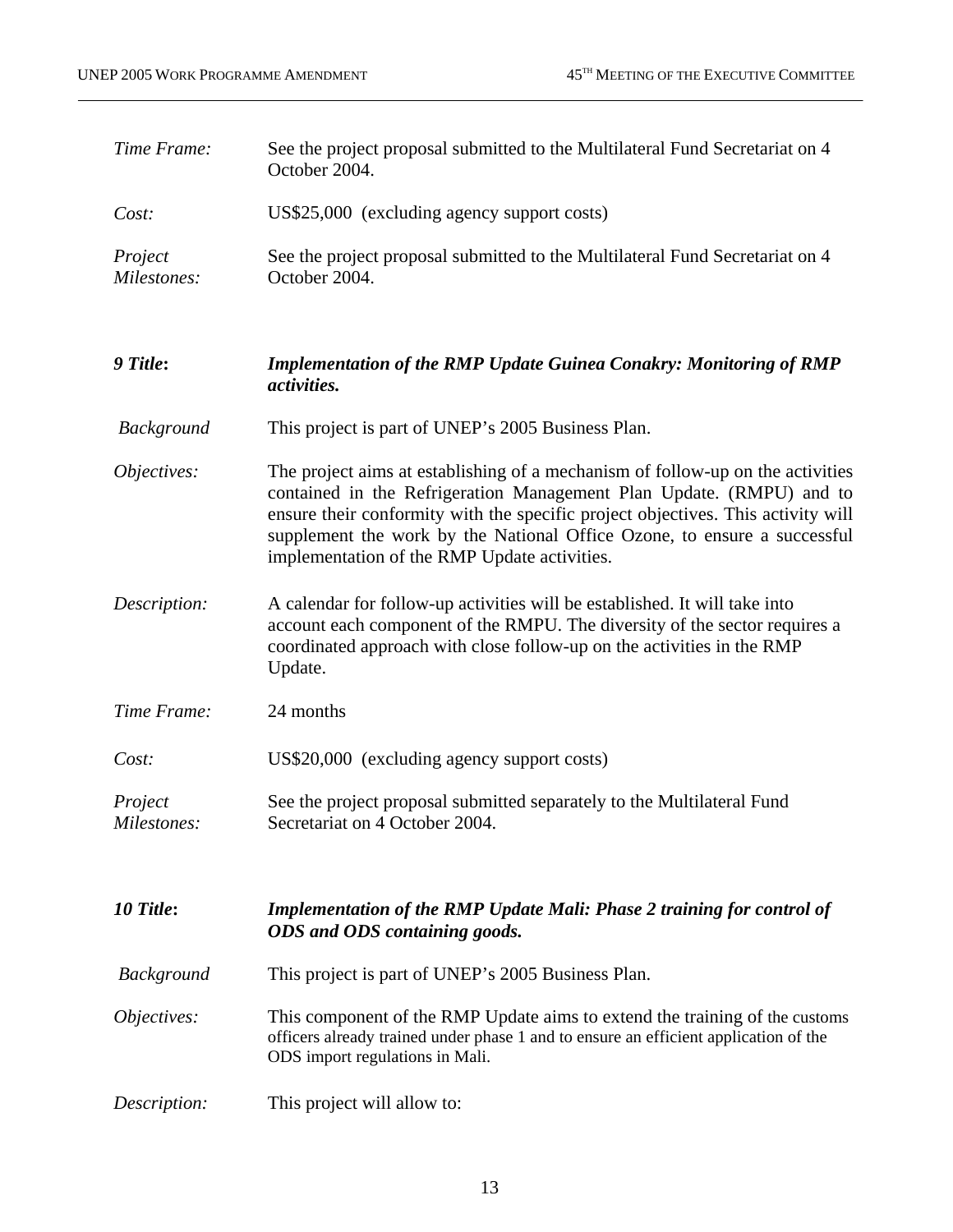|                        | 1. form the customs officials who had not received training under Phase 1,<br>2. ensure more effective application of the regulation on ODS imports;<br>3. have statistics concerning all ODS and goods containing ODS;<br>update the provisions and exchange the results with the neighboring countries<br>4.<br>for a better harmonization of the procedures in the customs zone.                   |  |
|------------------------|-------------------------------------------------------------------------------------------------------------------------------------------------------------------------------------------------------------------------------------------------------------------------------------------------------------------------------------------------------------------------------------------------------|--|
| Time Frame:            | 18 months                                                                                                                                                                                                                                                                                                                                                                                             |  |
| Cost:                  | US\$29,546 (excluding agency support costs)                                                                                                                                                                                                                                                                                                                                                           |  |
| Project<br>Milestones: | See the project proposal submitted to the Multilateral Fund Secretariat on 1<br>February 2005.                                                                                                                                                                                                                                                                                                        |  |
| 11 Title:              | <b>Implementation of the RMP Update for Mali: Phase 2 training for</b><br>refrigeration servicing technicians.                                                                                                                                                                                                                                                                                        |  |
| <b>Background</b>      | This project is part of UNEP's 2005 Business Plan.                                                                                                                                                                                                                                                                                                                                                    |  |
| Objectives:            | The training scheme for the technicians aims at reduction of CFC<br>consumption by improving the maintenance through:<br>1. training of the technicians on the good practices<br>2. training on the techniques of refill of the refrigerants<br>3. stimulation of existing refrigeration associations<br>4. introduction in the curriculum cycles of formation of the various centers<br>of formation |  |
| Expected results:      | 1. Trained technicians in good practices<br>2. Better management and a reduction of CFC use in refrigeration units<br>3. New methods in the training schemes of the technical training schools<br>with regard to ozone                                                                                                                                                                                |  |
| Time Frame:            | 18 months                                                                                                                                                                                                                                                                                                                                                                                             |  |
| Cost:                  | US\$25,000 (excluding agency support costs)                                                                                                                                                                                                                                                                                                                                                           |  |
| Project<br>Milestones: | See the project proposal submitted to the Multilateral Fund Secretariat on 1<br>February 2005.                                                                                                                                                                                                                                                                                                        |  |
| 12 Title:              | <b>Implementation of the RMP Update Mali: Monitoring of the activities in</b><br>the RMP.                                                                                                                                                                                                                                                                                                             |  |
| Background             | This project is part of 2005 Business Plan of UNEP.                                                                                                                                                                                                                                                                                                                                                   |  |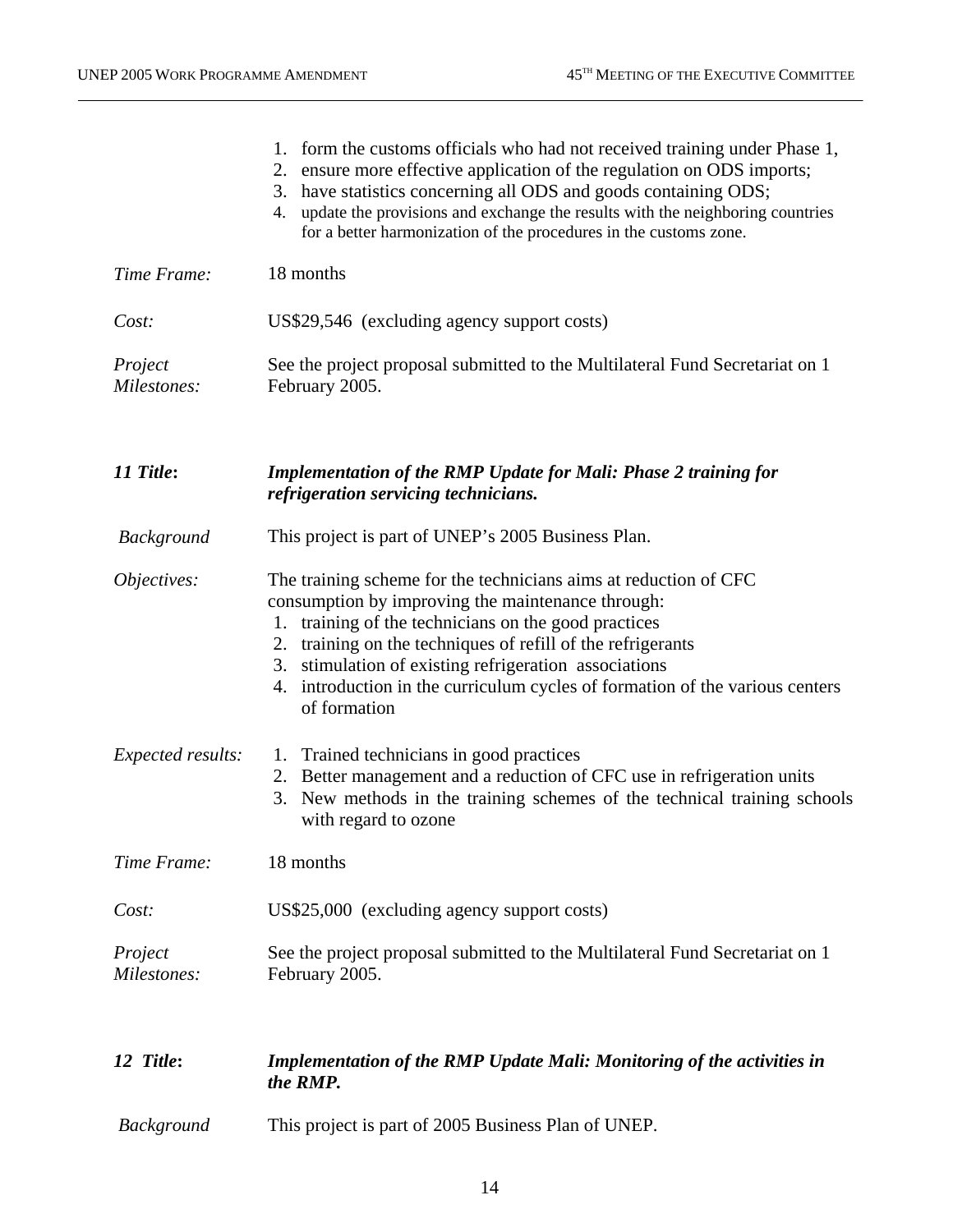| Objectives:  | To establish an efficient monitoring scheme for the delivery of the RMP<br>Update components in Mali.     |                         |
|--------------|-----------------------------------------------------------------------------------------------------------|-------------------------|
| Description: | See the project proposal submitted separately to the Multilateral Fund<br>Secretariat on 7 February 2005. |                         |
| Time Frame:  | See the project proposal submitted separately to the Multilateral Fund<br>Secretariat on 7 February 2005. |                         |
| Cost:        | US\$20,000 (excluding agency support costs)                                                               |                         |
| Project      | Task                                                                                                      | Date                    |
| Milestones:  |                                                                                                           | (Months after approval) |
|              | Project document and obtaining signature                                                                  | $1 - 3$                 |
|              | Monitoring                                                                                                | $1 - 24$                |
|              | Submission of PCR                                                                                         | 6 months after project  |

#### *13 Title***:** *Implementation of the RMP Myanmar: Preparation of ODS regulations.*

 *Background* This project is part of UNEP's 2005 Business Plan.

*Objectives:* The objective of the project is to assist in the development of Regulations for monitoring and controlling ODS production and consumption in Myanmar in consultation with the different stakeholders.

*Description:* The project will be organized in three phases:

Phase 1: Review and preparation of regulations to control ODS production and use in Myanmar .The regulations prepared for controlling production and use of ODS in other countries especially the developing countries will be studied. These will serve as inputs for the preparation of regulations for Myanmar.

completion

Based on these inputs, Rules for controlling and regulating ODS production and consumption in Myanmar will be prepared. The Rules will primarily cover the following:

- Registration of enterprises producing, trading and consuming ODS and ODS using products.

- Reporting requirement on ODS consumption by producers, traders and consumers.

- Quota order for import of ODS.

- Control measures including bans, phased reduction and controlled use of ODS.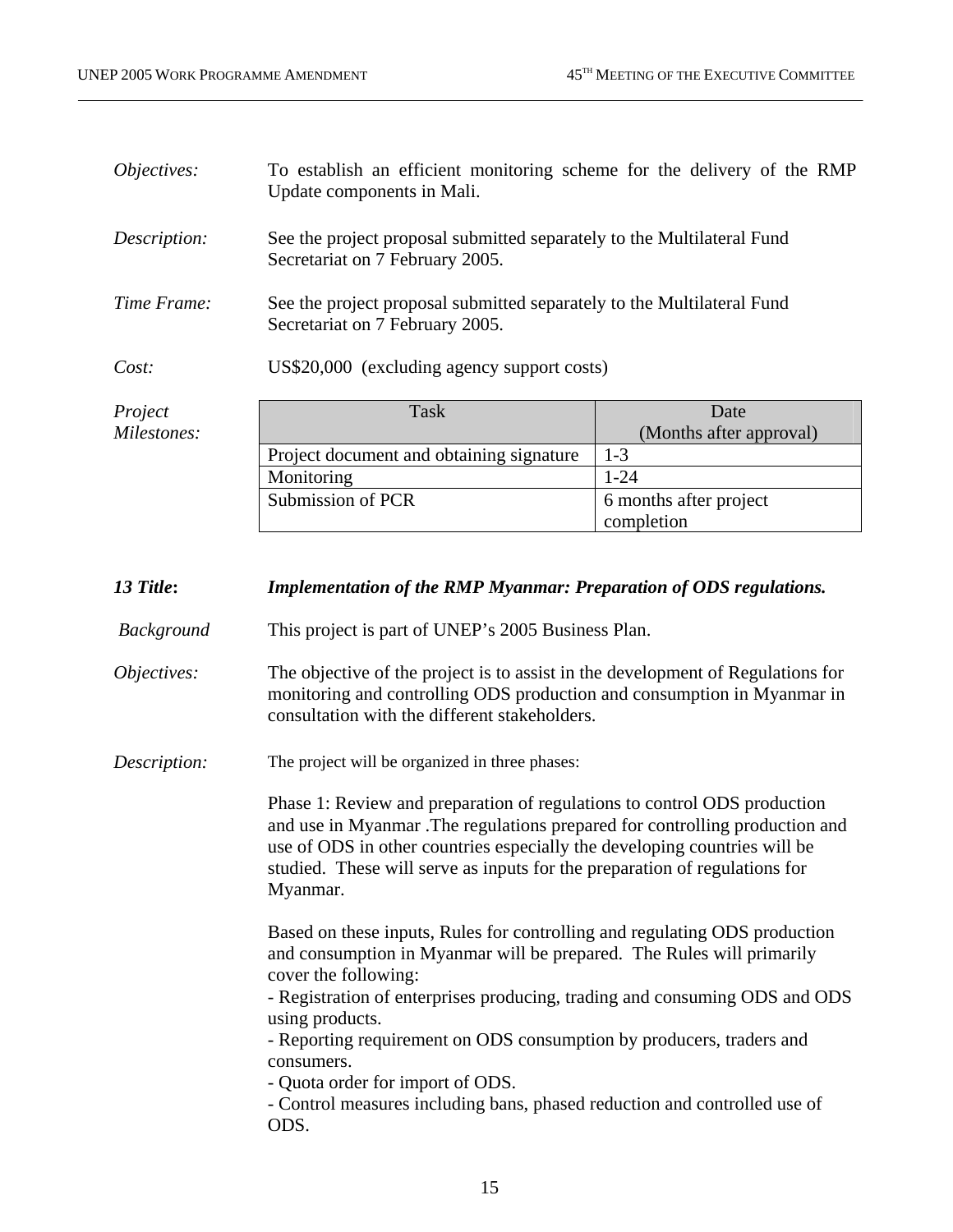| - Exemptions available for specific categories of use of ODS.<br>- Penalties on non-compliance with Rules.<br>- Regulations on use of recovered ODS.                                                                                                                                                                                                                                                             |
|------------------------------------------------------------------------------------------------------------------------------------------------------------------------------------------------------------------------------------------------------------------------------------------------------------------------------------------------------------------------------------------------------------------|
| Phase 2: Workshop on Rules to obtain stakeholders' inputs                                                                                                                                                                                                                                                                                                                                                        |
| After preparation of the draft rules, a workshop will be conducted inviting<br>different stakeholders for discussing the provisions and providing inputs on<br>the Rules. In this workshop, stakeholders from different ministries will<br>participate and share their views. This will be conducted over two days and<br>will help in arriving at additions/ deletions from the Rules prior to<br>finalisation. |
| Phase 3: Finalisation and notification. Based on the inputs obtained from<br>different stakeholders, Rules will be appropriately finalised. This will then be<br>sent for approval and after approval, will be notified for implementation.                                                                                                                                                                      |
| 6 months                                                                                                                                                                                                                                                                                                                                                                                                         |
| US\$13,000 (excluding agency support costs)                                                                                                                                                                                                                                                                                                                                                                      |
| See the project proposal submitted to the Multilateral Fund Secretariat on 4<br>October 2004. (See Annex 3 of the RMP Update).                                                                                                                                                                                                                                                                                   |
| Implementation of the RMP Myanmar: Monitoring of RMP activities.                                                                                                                                                                                                                                                                                                                                                 |
| This project is part of UNEP's 2005 Business Plan.                                                                                                                                                                                                                                                                                                                                                               |
| The objective of the project is to provide support to NOU for monitoring and<br>controlling implementation of RMP projects.                                                                                                                                                                                                                                                                                      |
| Under this component, funding support will be provided for an officer for<br>coordinating and monitoring implementation of RMP projects within the                                                                                                                                                                                                                                                               |
|                                                                                                                                                                                                                                                                                                                                                                                                                  |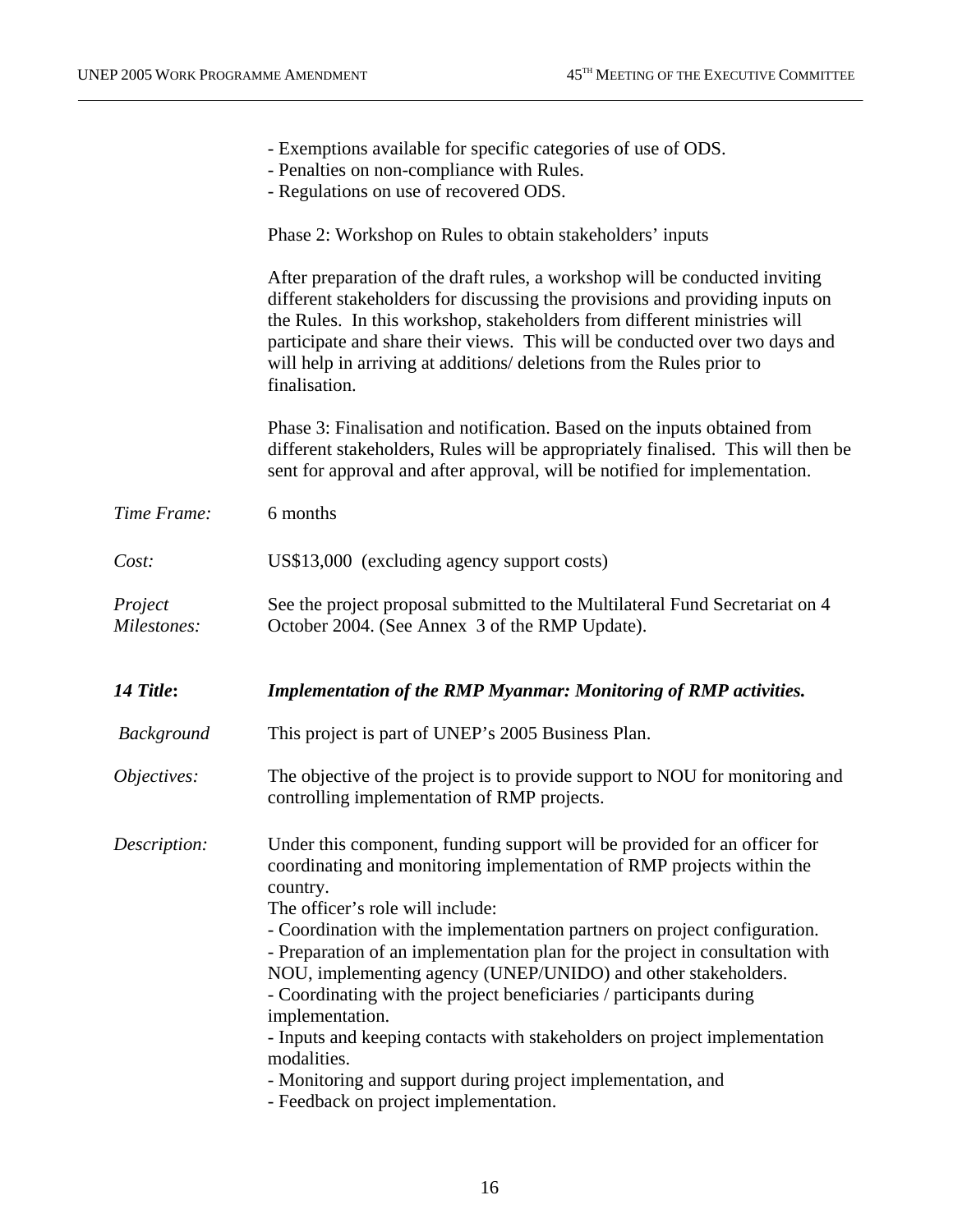The officer will focus his attention primarily on MAC sector, domestic refrigeration sector and commercial refrigeration sector to the extent necessary. He will report to the head of the NOU on project implementation modalities and will work closely with personnel from NOU associated with the project.

*Time Frame:* 36 months *Cost:* US\$22,000 (excluding agency support costs) *Project Milestones:*  See the project proposal submitted to the Multilateral Fund Secretariat on 4 October 2004. (See Annex 4 of the RMP Update).

*15 Title***:** *Implementation of the RMP for Nicaragua: Programme for certification and licensing for refrigeration technicians* 

- *Background:* This project is part of UNEP's 2005 Business Plan.
- *Objectives:* To establish a system of certification and licensing for technicians in the refrigeration sector, with the purpose of making the use obligatory of good practices on maintenance and repair of refrigeration equipment and air-conditioning units, and thus to reduce the excessive use of CFCs due to the bad practices.

The certification system will set up good practices rule and the obligation to respect the norms and procedures. It is also expected that the system evolves towards a system of licenses, with greater rights and duties, as well as a greater legal weight, in the measurement of the capacity of the sector to assimilate this type of change.

- *Expected results:* The project aims at certification of at least 1,000 technicians of the estimated 2,000 in the country.
- *Description:* See the project proposal submitted separately to the Multilateral Fund Secretariat on 7 February 2005.

*Time Frame:* 36 months

*Cost:* US\$40,000 (excluding agency support cost)

*Project Milestones:* See the project proposal submitted separately to the Multilateral Fund Secretariat on 7 February 2005.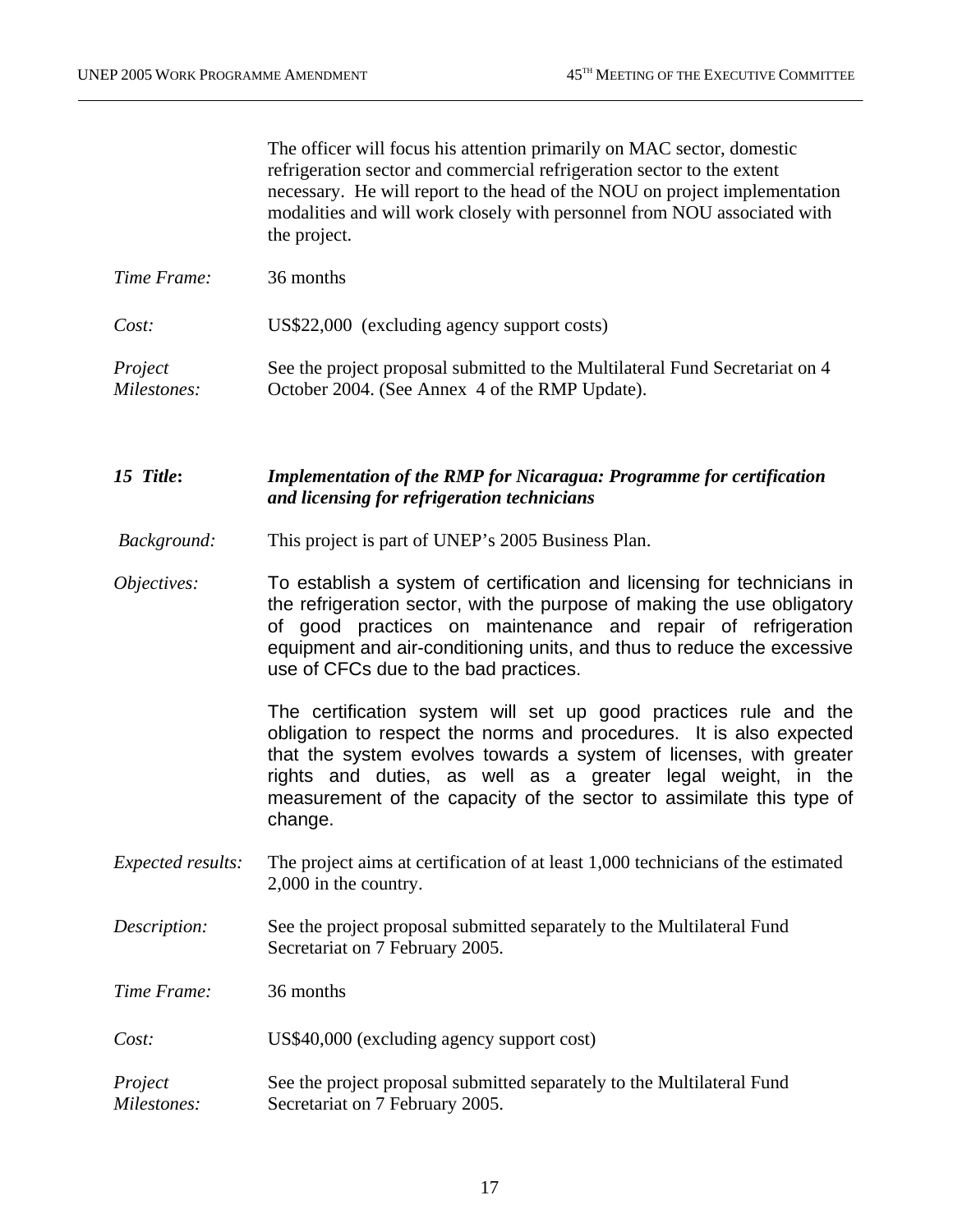| 16 Title:              | <b>Implementation of the RMP for Nicaragua: Programme for preventing of</b><br>illegal trade in CFCs                                                                                                                                                                                                                                                                                                                                                                                                                   |  |  |
|------------------------|------------------------------------------------------------------------------------------------------------------------------------------------------------------------------------------------------------------------------------------------------------------------------------------------------------------------------------------------------------------------------------------------------------------------------------------------------------------------------------------------------------------------|--|--|
| Background:            | This project is part of UNEP's 2005 Business Plan.                                                                                                                                                                                                                                                                                                                                                                                                                                                                     |  |  |
| Objectives:            | To enforce the control function of illegal traffic of CFCs and of the ODS<br>imports quotas:                                                                                                                                                                                                                                                                                                                                                                                                                           |  |  |
|                        | 1. Meetings with the authorities of customs, in order to increase commitment<br>with the national obligations under the Protocol of Montreal, and to<br>formalize cooperation agreements;<br>2. Creation of a virtual center of storing and distribution of information on<br>ODS within the customs structure, and<br>3. Planning meetings and revision of results of annual work plan to control<br>illegal traffic with the customs personnel, including the update of<br>knowledge and techniques on this subject. |  |  |
| Description:           | See the project proposal submitted separately to the Multilateral Fund<br>Secretariat on 7 February 2005.                                                                                                                                                                                                                                                                                                                                                                                                              |  |  |
| Time Frame:            | 36 months                                                                                                                                                                                                                                                                                                                                                                                                                                                                                                              |  |  |
| Cost:                  | US\$15,000 (excluding agency support cost)                                                                                                                                                                                                                                                                                                                                                                                                                                                                             |  |  |
| Project<br>Milestones: | See the project proposal submitted separately to the Multilateral Fund<br>Secretariat on 7 February 2005.                                                                                                                                                                                                                                                                                                                                                                                                              |  |  |
| 17 Title:              | <b>Implementation of the RMP Update for Nicaragua: Programme of</b><br>monitoring and control of the activities in the RMP Update.                                                                                                                                                                                                                                                                                                                                                                                     |  |  |
| <b>Background</b>      | This project is part of UNEP's 2005 Business Plan.                                                                                                                                                                                                                                                                                                                                                                                                                                                                     |  |  |
| Objectives:            | The RMP Update monitoring programme has the objective of ensuring<br>the effectiveness of all the projects proposed within the RMP Update<br>for Nicaragua, through the establishment of a monitoring system.                                                                                                                                                                                                                                                                                                          |  |  |
|                        | The project entails design and implementation of such monitoring and<br>control system, and periodic verification of project results, analysis of<br>problems encountered and application of corrective measures.                                                                                                                                                                                                                                                                                                      |  |  |
| Description:           | See the project proposal submitted separately to the Multilateral Fund                                                                                                                                                                                                                                                                                                                                                                                                                                                 |  |  |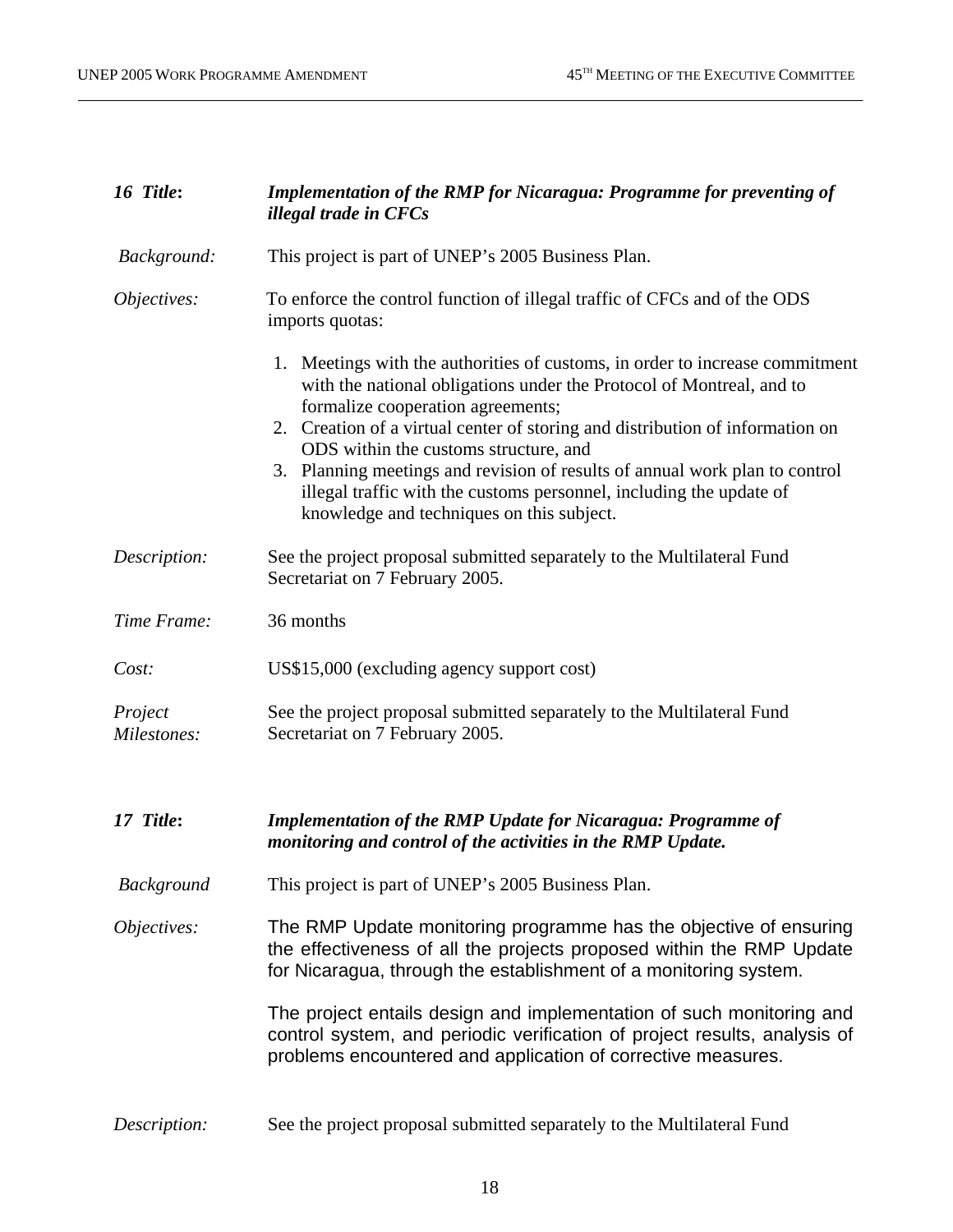Secretariat on 7 February 2005.

*Time Frame:* 36 months

*Cost:* US\$30,000 (excluding agency support costs)

| Project     | Task                                     | Date                    |
|-------------|------------------------------------------|-------------------------|
| Milestones: |                                          | (Months after approval) |
|             | Project document and obtaining signature | $1-3$                   |
|             | Establishment of monitoring team         | $4-6$                   |
|             | Monitoring                               | $1 - 36$                |
|             | Submission of PCR                        | 6 months after project  |
|             |                                          | completion              |

#### *18 Title***:** *Sub-regional project on Harmonisation of legislative and regulatory mechanisms to improve monitoring control of ODS consumption in English-speaking Africa.*

 *Background* This project is part of UNEP's 2005 Business Plan.

*Objectives:* The goal of the project is to foster an on-going programme of cooperation amongst the national regulatory and customs authorities of Eastern and Southern Englishspeaking African countries, the EAC and the SADC (SACU) with a view to supporting the implementation of regional solutions through the adoption of harmonised legislative and regulatory mechanisms for ODS imports. Building upon existing inter-regional economic and trade ties, such a project will encourage the development and adoption of coordinated sub-regional codes of practice for ODS monitoring and control activities, as well as harmonised on-going and future customs training programmes. This will serve to enhance national compliance measures implemented or underway in participating countries, as well as support the efforts of the sub-regional associations to implement standardised control policies across the board.

> The project proposes to expand upon earlier training received, as well as that on-going under the auspices of RMPs, by furthering the enforcement of national monitoring and control systems, and thereby overall compliance with the objectives of the Montreal Protocol, through sub-regional cooperation.

Issues of common interest to be addressed will include, inter alia:

- confirming the status of legislative/regulatory regimes in the member states;
- identifying procedures to initiate and adopt harmonised legislative and regulatory mechanisms for ODS imports within the context of the mandates of the two sub-regional associations;
- instituting coordinated systems for monitoring and control of ODS imports/exports; and,
- managing national consumption requirements within the sub-regional market context.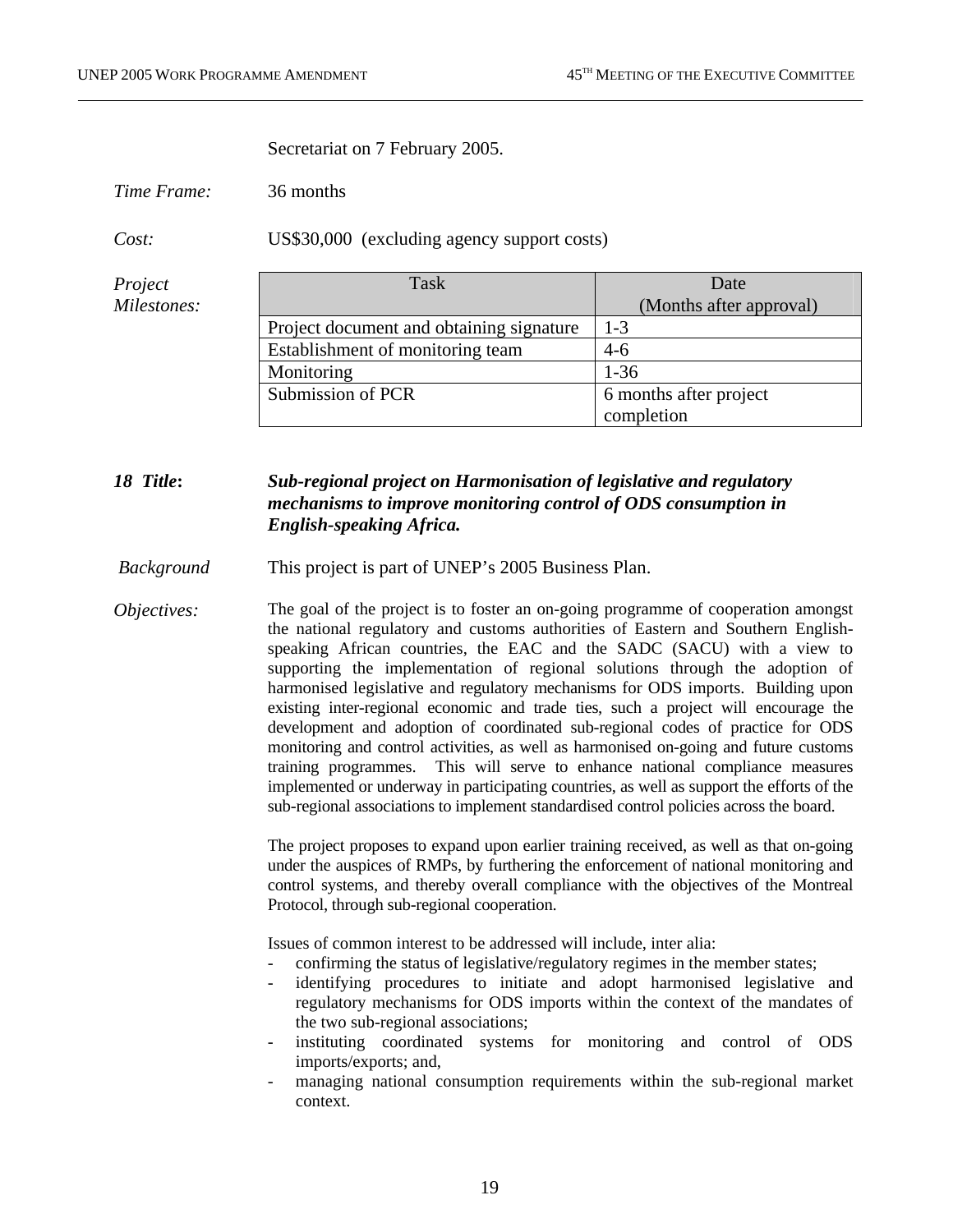| Target group: | ODS Officers and Customs officials, legal experts involved in the formulation of<br>legislation and regulations, representatives from other Ministries involved in the<br>control of imports and exports as per each country's national circumstances (e.g.<br>Ministries of Commerce and Trade, Ministries of Health). |                         |
|---------------|-------------------------------------------------------------------------------------------------------------------------------------------------------------------------------------------------------------------------------------------------------------------------------------------------------------------------|-------------------------|
| Description:  | See the project proposal submitted separately to the Multilateral Fund<br>Secretariat on 7 February 2005.                                                                                                                                                                                                               |                         |
| Time Frame:   | See the project proposal submitted separately to the Multilateral Fund<br>Secretariat on 7 February 2005.                                                                                                                                                                                                               |                         |
| Cost:         | US\$140,000 (excluding agency support costs)                                                                                                                                                                                                                                                                            |                         |
| Project       | Task                                                                                                                                                                                                                                                                                                                    | Date                    |
| Milestones:   |                                                                                                                                                                                                                                                                                                                         | (Months after approval) |
|               | Project document and obtaining signature                                                                                                                                                                                                                                                                                | $1-3$                   |
|               | $Dh$ gea $1-2$                                                                                                                                                                                                                                                                                                          | $A-12$                  |

| Project     | Task                                     | Date                    |
|-------------|------------------------------------------|-------------------------|
| Milestones: |                                          | (Months after approval) |
|             | Project document and obtaining signature | $1-3$                   |
|             | Phase 1-2                                | $4-12$                  |
|             | Phase 3                                  | $13 - 20$               |
|             | Monitoring                               | $1 - 24$                |
|             | Submission of PCR                        | 6 months after project  |
|             |                                          | completion              |

*19 Title***:** *Institutional Strengthening Renewals for Central African Republic, Comoros, Congo Brazzaville, Dominica, Georgia, Honduras, Lesotho, Mauritius, Saint Vincent and the Grenadines, Samoa* 

 *Background:* This project is part of UNEP's 2005 Business Plan.

*Objectives:* Assist the Governments of the above-mentioned countries through renewals of their existing Institutional Strengthening projects, in accordance with the approved Executive Committee guidelines (including Decision 43/37 (a) referring to funding threshold for LVCs and VLVCs).

*Description:* UNEP sent separate proposals for these projects to the Multilateral Fund Secretariat between 24 January and 7 February 2005.

*Time Frame:* See separate Terminal reports and Action plans.

| Cost: | Country                           | Cost (USS)         |
|-------|-----------------------------------|--------------------|
|       | Central African Republic, phase 4 | <b>US\$ 60 000</b> |
|       | Comoros, phase 4                  | <b>US\$ 60 000</b> |
|       | Congo Brazzaville, phase 4        | <b>US\$ 60 000</b> |
|       | Dominica, phase 2 (year 2)        | <b>US\$13000</b>   |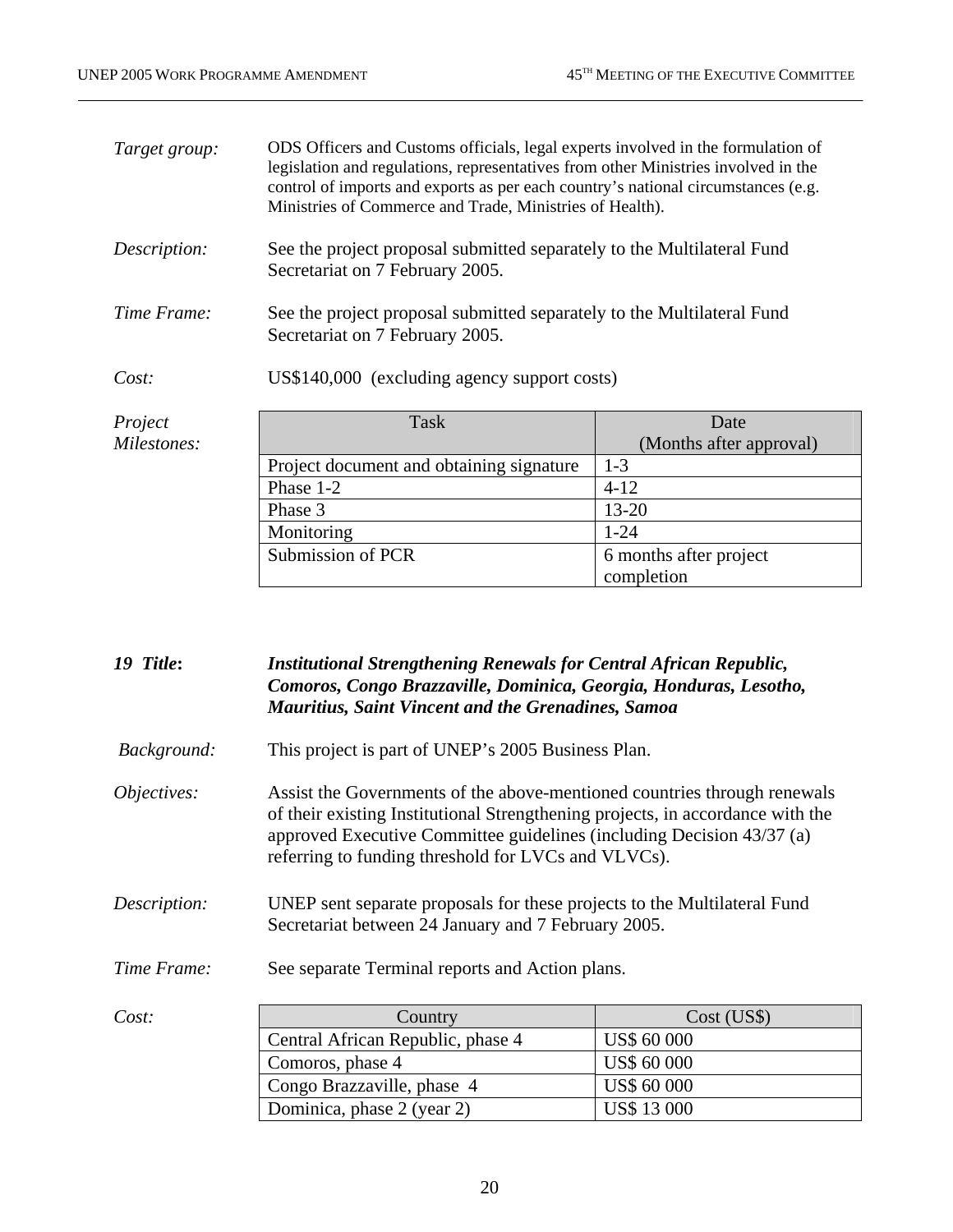| Georgia, phase 4                                        | <b>US\$ 60 667</b> |
|---------------------------------------------------------|--------------------|
| Honduras, phase 4                                       | <b>US\$ 60 000</b> |
| Lesotho, phase 3                                        | <b>US\$ 26 000</b> |
| Mauritius, phase 2                                      | <b>US\$ 60 000</b> |
| Saint Vincent and the Grenadines, phase 2   US\$ 30 000 |                    |
| (year 2)                                                |                    |

(the above does not entail agency support costs)

| Project     | <b>Task</b>                               | Date                           |
|-------------|-------------------------------------------|--------------------------------|
| Milestones: |                                           | (Months after approval)        |
|             | Finalisation of IS renewal which includes | $\overline{2}$                 |
|             | budget allocation and activity plan under |                                |
|             | the new phase with the country.           |                                |
|             | First disbursement of funds               |                                |
|             | Submission of Progress reports            | Every June and December        |
|             | Submission of Terminal Report and Plan    | 1-2 months before the          |
|             | of Action for renewal.                    | completion of respective phase |

#### *20 Title***:** *Development of a total ODS Phase out Plan for Fiji*

 *Background* This project is part of UNEP's 2005 Business Plan.

UNEP and UNDP will work jointly to assist the Party to develop a National ODS Phase-out Plan. UNDP will take care of the investment part of the project, while UNEP will look after the policy and other non-investment components. UNEP is an implementing agency for the Institutional Strengthening project.

Fiji has been declared in non-compliance with control measures for methyl bromide (decision XVI/23). Their consumption has increased for the past two years, 2002 and 2003. One of the main reasons for this increase is the lag time between the implementation of their ODS laws and the enforcement of control measures for MB in the country. Fiji's main concern is mostly in the area of policy enforcement. Although consumption is not very high, strengthening its existing permit system will immediately reduce MB imports into the country.

UNEP will also explore the possibility to involve Australia in the implementation of this National Plan since Australia is a direct trade partner of Fiji.

*Objectives:* The main objective of this project preparation is to develop a comprehensive strategy for ODS phase out in Fiji in order to assist the country in meeting Montreal Protocol's 2005 and 2007 compliance targets. This will be done jointly with UNDP.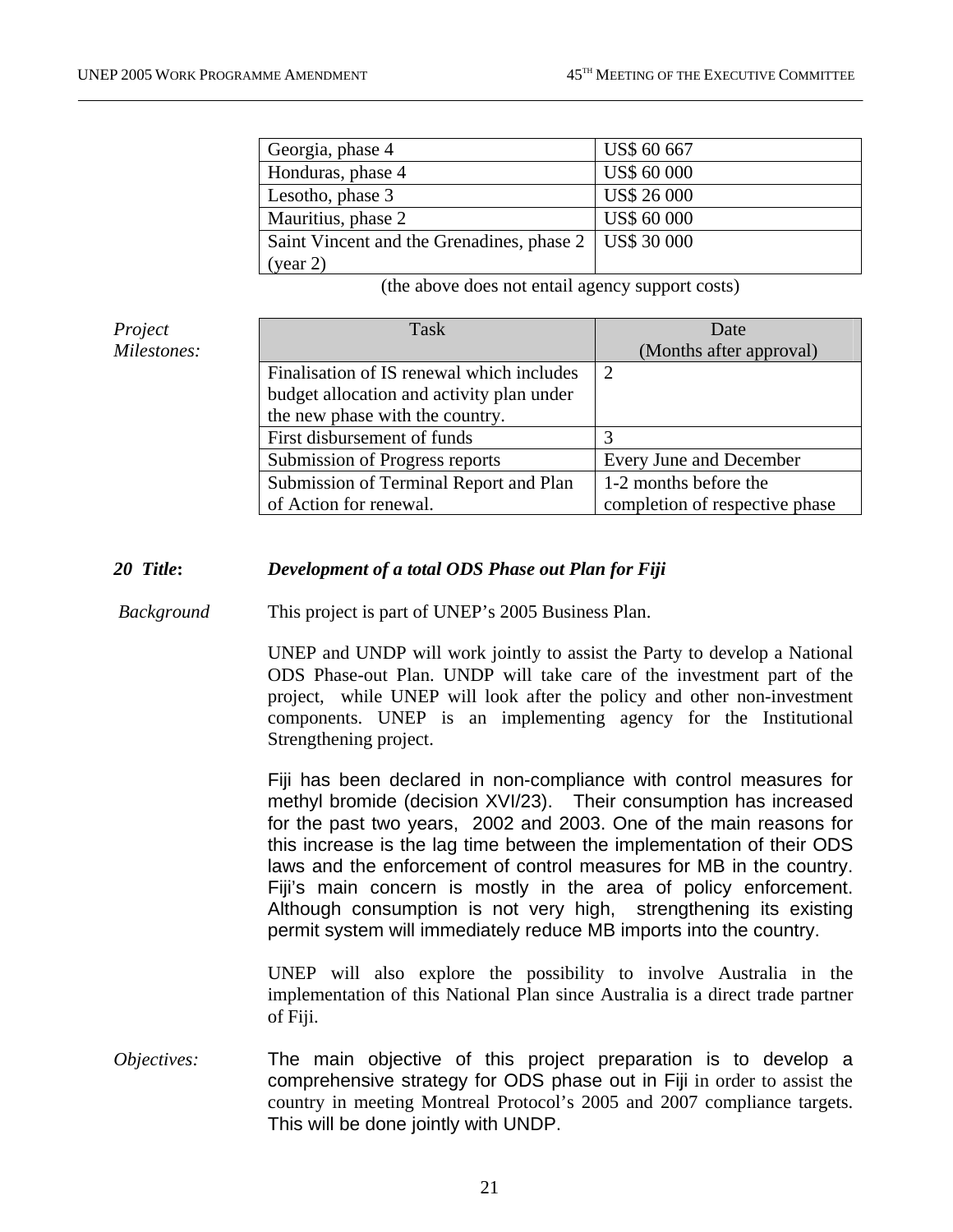| <i>Expected results</i><br>and outcome:<br>Description: | The proposed project is expected to result in a strategic approach for<br>Fiji to meet ODS compliance under the Montreal Protocol<br>and<br>eventually phase out its use.<br>Project proposal will be submitted when completed. |                         |
|---------------------------------------------------------|---------------------------------------------------------------------------------------------------------------------------------------------------------------------------------------------------------------------------------|-------------------------|
| Time Frame:                                             | 12 months                                                                                                                                                                                                                       |                         |
| Cost:                                                   | US\$15,000 (excluding agency support costs)                                                                                                                                                                                     |                         |
| Project                                                 | Task                                                                                                                                                                                                                            | Date                    |
| Milestones:                                             |                                                                                                                                                                                                                                 | (Months after approval) |
|                                                         | Project preparation mission                                                                                                                                                                                                     | $1 - 2$                 |
|                                                         | Proposal development (First draft)                                                                                                                                                                                              | $3-6$                   |
|                                                         | <b>Consultation with stakeholders</b>                                                                                                                                                                                           |                         |
|                                                         | <b>Final Draft</b>                                                                                                                                                                                                              | $7 - 11$                |
|                                                         | Proposal submission                                                                                                                                                                                                             | 12                      |

#### *21 Title***:** *Assistance for regional awareness raising 2000*

*Background:* The need to raise awareness about ozone protection remains one of the biggest challenges in ozone protection for numerous reasons, including changing the behaviour of citizens to avoid the use of ozone depleting products, encouraging business owners to adopt ozone friendly technology, mobilising political support for the implementation of the Montreal Protocol at the national level, and encouraging actions by industry that sustain the phase out successes already achieved. This has been emphasised in the *Communication Strategy for Global Compliance with the Montreal Protocol* developed under the Multilateral Fund.

> Information, education and communication (IEC) activities targeted at specialised audiences (e.g. refrigeration servicing technicians) and at the general public are being undertaken at the country level by the National Ozone Units (NOUs) in developing countries ("Article 5 countries") under their Institutional Strengthening projects. Additionally, UNEP through the DTIE OzonAction Programme clearinghouse has developed some common IEC "tools" including publications, videos and posters that it provides to NOUs for their adaptation, reproduction and dissemination in national IEC campaigns.

Through the Regional Networks, NOUs have expressed to UNEP the need for continued assistance with undertaking national awareness campaigns in 2005. This project responds to that need, and it is consistent with Decision 35/57 (a), which decided that "UNEP will…be provided with US \$200,000/year to support public awareness."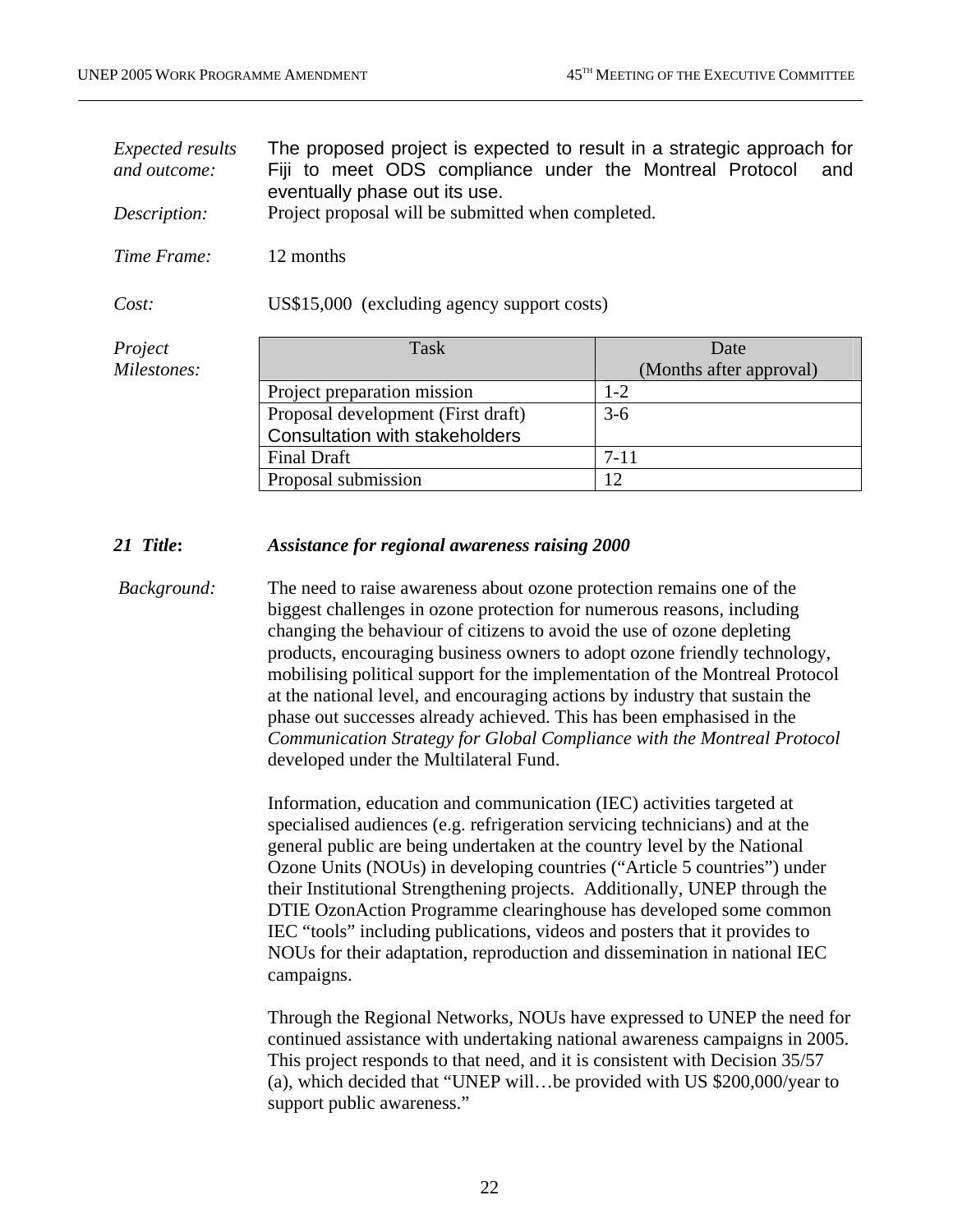| Objectives:  | The objective of this project is to:<br>Provide the 9 regional networks of ODS Officers with financial support to<br>increase awareness raising in their respective regions;<br>Assist them in gathering support for sustaining phase-out projects by<br>п<br>making stakeholders understand the importance of ozone protection;<br>Targeting specific sectors in ODS phase out and raising their awareness in<br>п<br>these sectors; and<br>Developing materials that can be used on a regional basis to communicate<br>п<br>the ozone issue.                                                                                                                                                                                                                                                       |                                      |
|--------------|------------------------------------------------------------------------------------------------------------------------------------------------------------------------------------------------------------------------------------------------------------------------------------------------------------------------------------------------------------------------------------------------------------------------------------------------------------------------------------------------------------------------------------------------------------------------------------------------------------------------------------------------------------------------------------------------------------------------------------------------------------------------------------------------------|--------------------------------------|
| Description: | UNEP will provide funds to specific member countries of the Regional<br>Networks so that they may develop awareness materials. The Network<br>members as a group, with inputs and advice from UNEP, will agree on the<br>final choice of projects for their region, including which country should<br>undertake the project and the timeframe. Once developed, the country that<br>developed the material will share them with the other Network members in<br>the region so that the latter may adapt, translate or otherwise use the materials<br>in their own national IEC campaigns.<br>The exact type of awareness activity to be undertaken is not specified: it is<br>left to the Network members themselves to decide on the specific projects that<br>most suits their regional conditions. |                                      |
| Time Frame:  | April 2005 – April 2006                                                                                                                                                                                                                                                                                                                                                                                                                                                                                                                                                                                                                                                                                                                                                                              |                                      |
| Cost:        | US\$ 200,000 (excluding agency support costs)                                                                                                                                                                                                                                                                                                                                                                                                                                                                                                                                                                                                                                                                                                                                                        |                                      |
| Project      | <b>Task</b>                                                                                                                                                                                                                                                                                                                                                                                                                                                                                                                                                                                                                                                                                                                                                                                          | Date                                 |
| Milestones:  |                                                                                                                                                                                                                                                                                                                                                                                                                                                                                                                                                                                                                                                                                                                                                                                                      | (Months after approval)              |
|              | Sub-allotment of funds to UNEP<br>regional offices                                                                                                                                                                                                                                                                                                                                                                                                                                                                                                                                                                                                                                                                                                                                                   | $\overline{2}$                       |
|              | Projects decided by Network<br>members                                                                                                                                                                                                                                                                                                                                                                                                                                                                                                                                                                                                                                                                                                                                                               | 6                                    |
|              | Awareness materials developed                                                                                                                                                                                                                                                                                                                                                                                                                                                                                                                                                                                                                                                                                                                                                                        | 10                                   |
|              | Awareness materials shared with                                                                                                                                                                                                                                                                                                                                                                                                                                                                                                                                                                                                                                                                                                                                                                      | 12                                   |
|              | other Network members                                                                                                                                                                                                                                                                                                                                                                                                                                                                                                                                                                                                                                                                                                                                                                                |                                      |
|              | Submission of PCR                                                                                                                                                                                                                                                                                                                                                                                                                                                                                                                                                                                                                                                                                                                                                                                    | 6 months after project<br>completion |
| $22$ Title   | <b>Effective awareness materials</b>                                                                                                                                                                                                                                                                                                                                                                                                                                                                                                                                                                                                                                                                                                                                                                 |                                      |

#### *22 Title Effective awareness materials*

 *Background* The need to raise awareness about ozone protection remains one of the biggest challenges in the future. Information, education and communication (IEC) activities targeted at the general public are being undertaken at the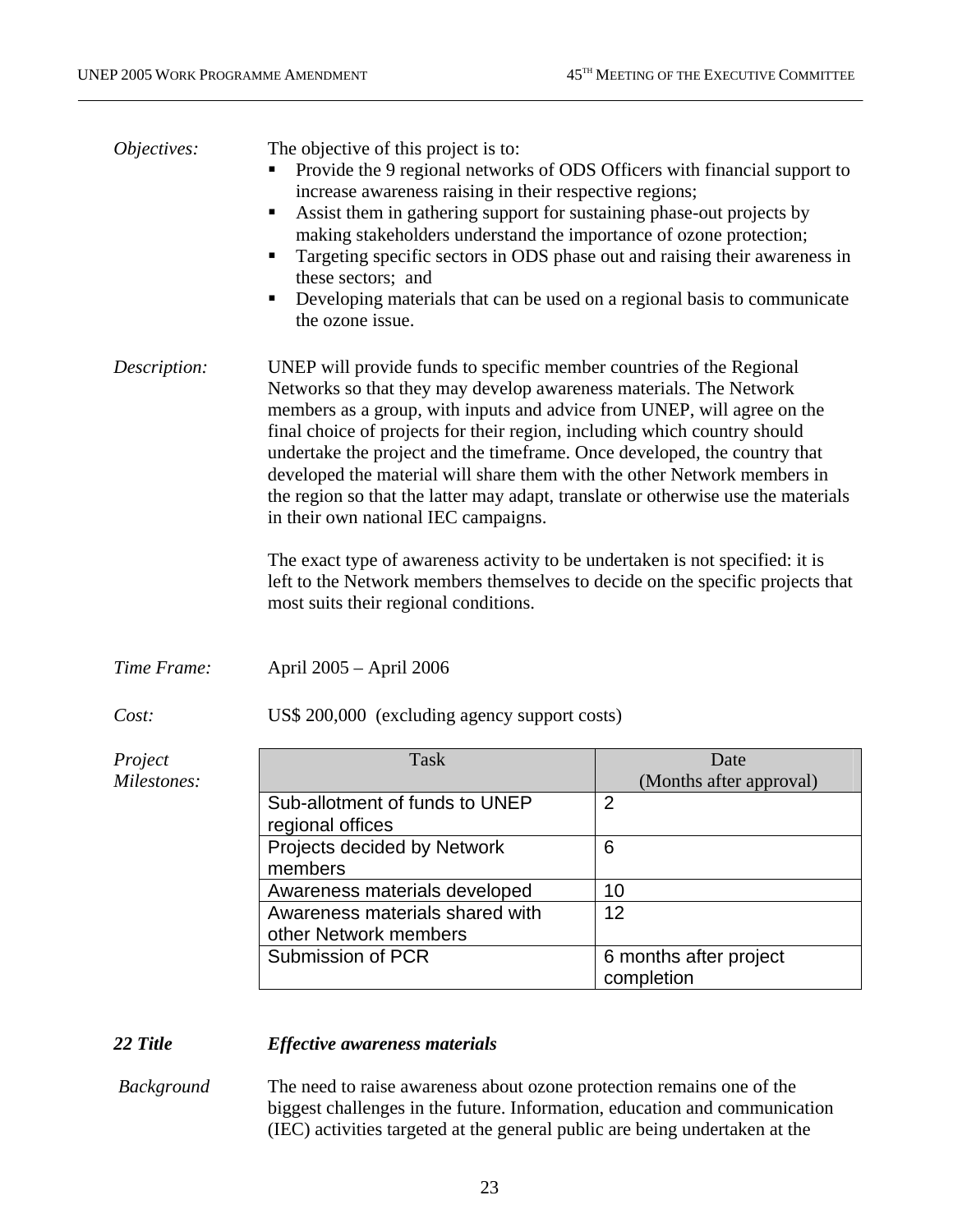| <i>Objectives</i> | country level by the National Ozone Units (NOUs) in developing countries<br>("Article 5 countries") under their Institutional Strengthening projects.<br>UNEP, through the Information Clearinghouse, has also developed IEC tools<br>including publications, videos and posters that it provides to NOUs for their<br>adaptation, reproduction and dissemination in their national IEC campaigns.<br>The objective of this project is to:<br>Develop awareness materials that can be adapted locally to<br>communicate the ozone issue to the general public through television,<br>radio and printed materials;<br>Provide the NOUs with materials that they can use to increase<br>$\bullet$<br>awareness raising in their respective countries;<br>Raise awareness among children their teachers and parents<br>globally about the cause and effects of ozone depletion. |                         |  |
|-------------------|------------------------------------------------------------------------------------------------------------------------------------------------------------------------------------------------------------------------------------------------------------------------------------------------------------------------------------------------------------------------------------------------------------------------------------------------------------------------------------------------------------------------------------------------------------------------------------------------------------------------------------------------------------------------------------------------------------------------------------------------------------------------------------------------------------------------------------------------------------------------------|-------------------------|--|
| Expected          | The expected outcomes of this project are:                                                                                                                                                                                                                                                                                                                                                                                                                                                                                                                                                                                                                                                                                                                                                                                                                                   |                         |  |
| <b>Outcomes</b>   | Interest and awareness raised in the general public and especially in<br>$\bullet$                                                                                                                                                                                                                                                                                                                                                                                                                                                                                                                                                                                                                                                                                                                                                                                           |                         |  |
|                   | children, their teachers and parents;                                                                                                                                                                                                                                                                                                                                                                                                                                                                                                                                                                                                                                                                                                                                                                                                                                        |                         |  |
|                   | Increased support for national Montreal Protocol implementation                                                                                                                                                                                                                                                                                                                                                                                                                                                                                                                                                                                                                                                                                                                                                                                                              |                         |  |
|                   | activities.                                                                                                                                                                                                                                                                                                                                                                                                                                                                                                                                                                                                                                                                                                                                                                                                                                                                  |                         |  |
| Description       | UNEP will develop awareness materials based on success of the project<br>"Develop materials to educate children on ozone layer protection"<br>(GLO/SEV/30/TAS/210). This is a follow up action to produce video spots,<br>radio spots and didactic materials for children (i.e. video booklet, teacher's<br>guide and colouring book about Ozzy). This will be first shown for the<br>International Children's Summit on the Environment, Aichi, Japan, 26-29<br>July 2005. The National Ozone Units may adapt, translate or otherwise use<br>the materials in their own national IEC campaigns on the International Ozone<br>Day on 16 September 2005.                                                                                                                                                                                                                      |                         |  |
| Time Frame        | April 2005 - April 2006                                                                                                                                                                                                                                                                                                                                                                                                                                                                                                                                                                                                                                                                                                                                                                                                                                                      |                         |  |
| Cost              | US\$ 120,000 (excluding agency support costs)                                                                                                                                                                                                                                                                                                                                                                                                                                                                                                                                                                                                                                                                                                                                                                                                                                |                         |  |
| Project           | <b>Task</b>                                                                                                                                                                                                                                                                                                                                                                                                                                                                                                                                                                                                                                                                                                                                                                                                                                                                  | Date                    |  |
| <b>Milestones</b> |                                                                                                                                                                                                                                                                                                                                                                                                                                                                                                                                                                                                                                                                                                                                                                                                                                                                              | (Months after approval) |  |
|                   | Hiring graphic designer                                                                                                                                                                                                                                                                                                                                                                                                                                                                                                                                                                                                                                                                                                                                                                                                                                                      | 1                       |  |
|                   | Awareness materials developed                                                                                                                                                                                                                                                                                                                                                                                                                                                                                                                                                                                                                                                                                                                                                                                                                                                | 3                       |  |
|                   | Awareness materials printed                                                                                                                                                                                                                                                                                                                                                                                                                                                                                                                                                                                                                                                                                                                                                                                                                                                  | 6                       |  |
|                   | Awareness materials shared                                                                                                                                                                                                                                                                                                                                                                                                                                                                                                                                                                                                                                                                                                                                                                                                                                                   | $\overline{2}$          |  |
|                   | Submission of PCR                                                                                                                                                                                                                                                                                                                                                                                                                                                                                                                                                                                                                                                                                                                                                                                                                                                            | 6 months after project  |  |
|                   |                                                                                                                                                                                                                                                                                                                                                                                                                                                                                                                                                                                                                                                                                                                                                                                                                                                                              | completion              |  |

## *23 Title***:** *China Refrigeration Servicing Project*

 *Background* The proposal is fully described in the revised Annual Implementation Programme submitted by UNIDO